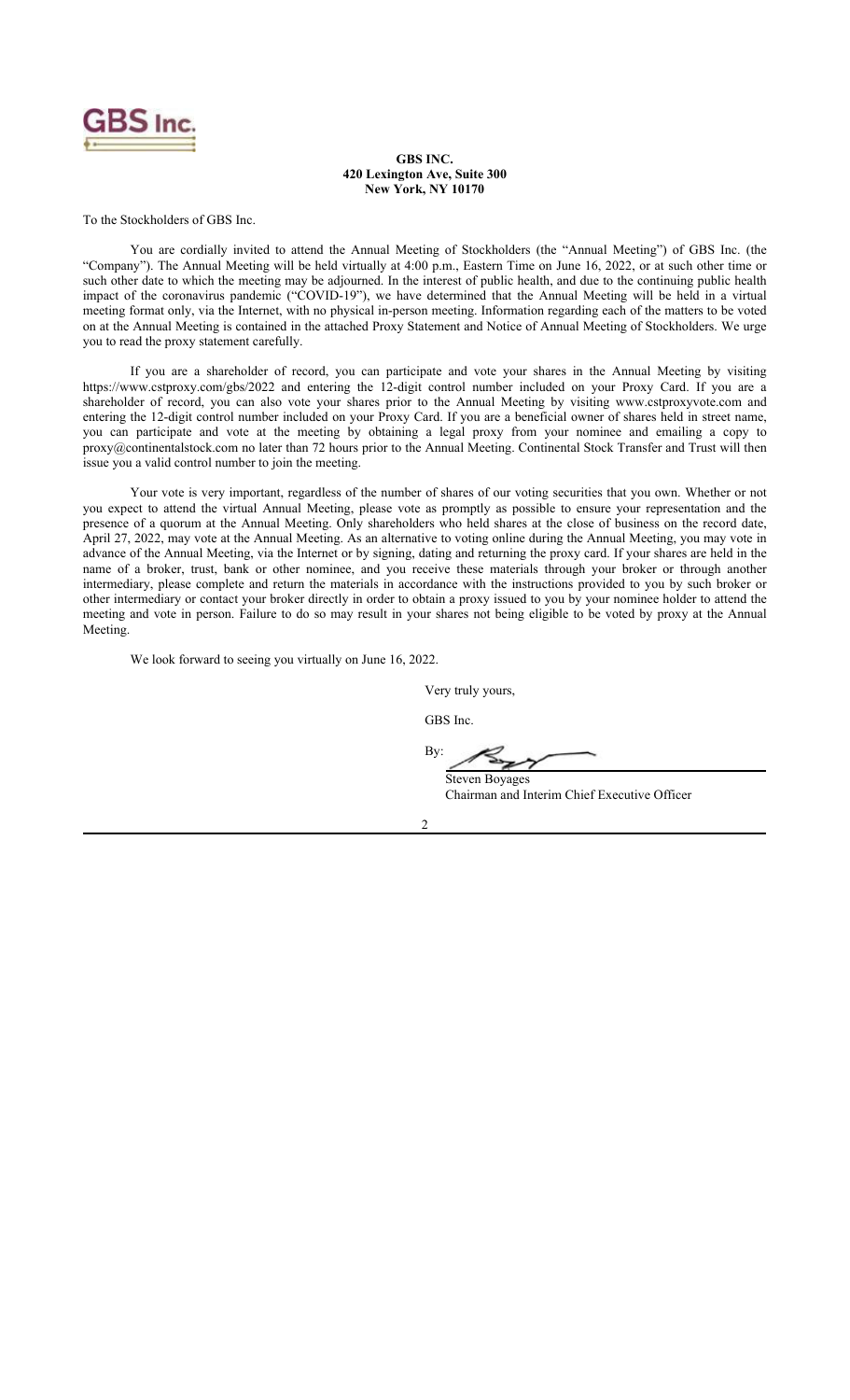# **Important Notice Regarding the Availability of Proxy Materials for the Shareholder Meeting to be Held on June 16, 2022.**

Electronic copies of the Notice of Annual Stockholder Meeting, our Proxy Statement, our Annual Report on Form 10-K and Amendment No. 1 to our Annual Report on Form 10-K/A for the fiscal year ended June 30, 2021 (the "Annual Report") are available online at **https://www.cstproxy.com/gbs/2022.**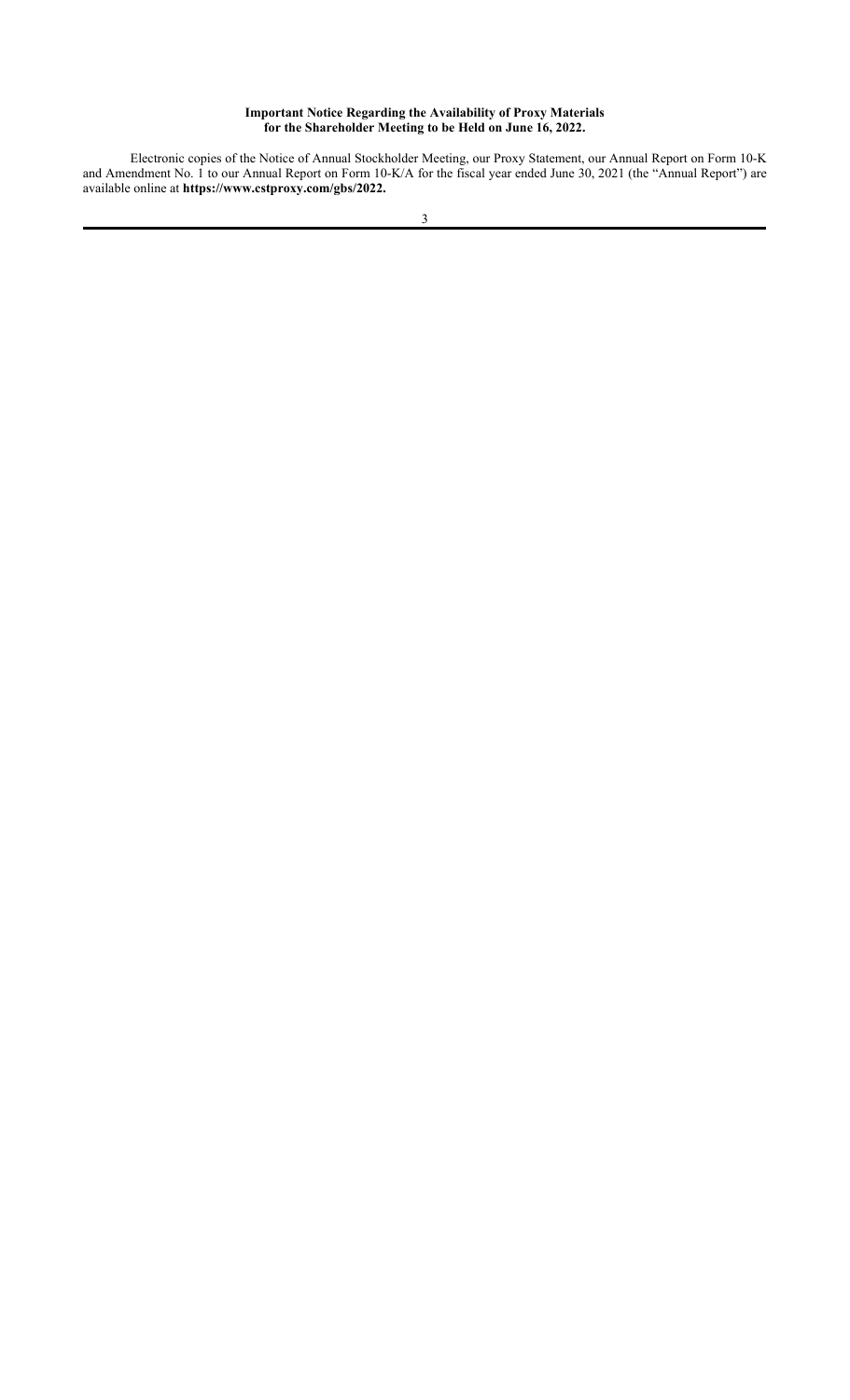# **GBS INC. 420 Lexington Ave, Suite 300 New York, NY 10170**

## **NOTICE OF ANNUAL MEETING OF STOCKHOLDERS To Be Held On June 16, 2022**

## **To the Stockholders of GBS INC.:**

NOTICE IS HEREBY GIVEN that the Annual Meeting of Stockholders for the fiscal year ended June 30, 2021 (the "Annual Meeting") of GBS Inc. (the "Company") will be held on June 16, 2022 at 4:00 p.m. Eastern Time. Due to the continuing public health impact of the coronavirus pandemic ("COVID-19"), we have determined that the Annual Meeting will be held in a virtual meeting format via the Internet. The Annual Meeting will be a virtual meeting to be held via a webcast available at https://www.cstproxy.com/gbs/2022. There will not be a physical meeting location.

At the Annual Meeting, you will be asked to:

- Elect six directors of the Company nominated by the Board of Directors;
- Ratify appointment of BDO Audit Pty Ltd. as the Company's independent registered public accounting firm for the fiscal year ending June 30, 2022;
- Approve an amendment to our Amended and Restated Certificate of Incorporation to effect a reverse stock split at a ratio not less than 1-for-2 and not greater than 1-for-10, with the exact ratio to be set within that range at the discretion of our Board of Directors without further approval or authorization of our stockholders (the "Reverse Stock Split Proposal");
- Approve an increase in the number of shares of common stock authorized for issuance under the Company's 2019 Long Term Incentive Plan (the "2019 Plan") by 900,000 shares;
- Authorize the adjournment of the Annual Meeting, if necessary, to solicit additional proxies if there are not sufficient votes in favor of Proposal 3 and/or Proposal 4; and
- Transact such other business as may properly come before the Annual Meeting and any adjournment or postponement of the Annual Meeting.

Only stockholders of record of the Company at the close of business on April 27, 2022, are entitled to notice of and to vote at the Annual Meeting or any adjournment or postponement thereof. A complete list of these stockholders will be open for the examination of any stockholder of record at the Company's principal executive offices located at 420 Lexington Ave, Suite 300, New York, NY 10170 for a period of ten days prior to the Annual Meeting. The list will also be available for the examination of any stockholder of record present at the Annual Meeting. The Annual Meeting may be adjourned or postponed from time to time without notice other than by announcement at the meeting.

**YOUR VOTE IS IMPORTANT**. Please read the proxy statement and the instructions on the proxy card and then, whether or not you plan to attend the Annual Meeting, and no matter how many shares you own, please submit your proxy promptly by telephone or via the Internet, or by completing, dating and returning your proxy card in the envelope provided. This will not prevent you from voting at the Annual Meeting. It will, however, help to assure a quorum and to avoid added proxy solicitation costs. You may revoke your proxy at any time before the vote is taken.

We appreciate your continued confidence in our Company and look forward to having you join us at 4:00 p.m. on June 16, 2022.

By Order of the Board of Directors,

GBS Inc.

New York, New York Steven Boyages

May 6, 2022 Chairman and Interim Chief Executive Officer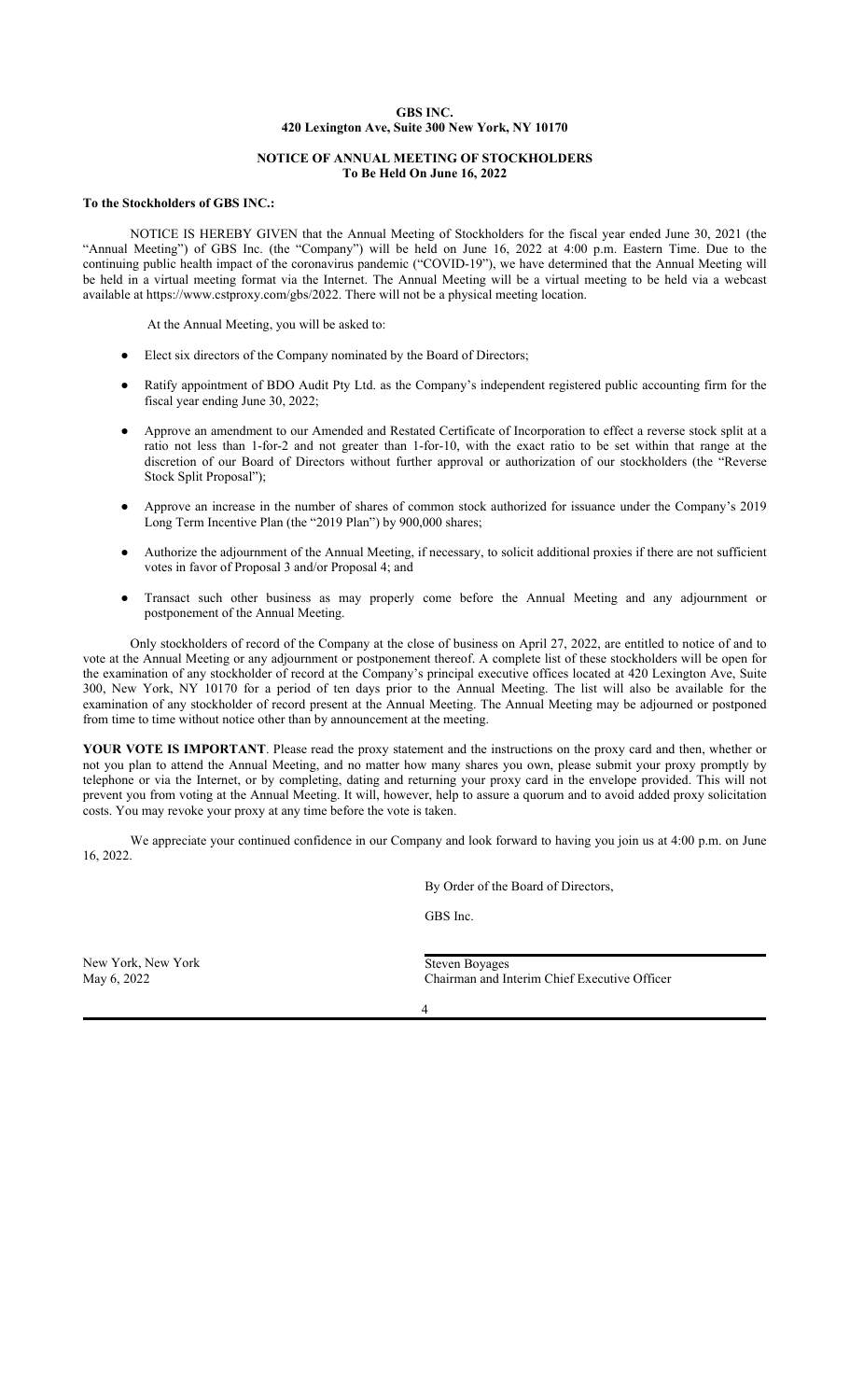# **Table of Contents**

|                                                                                                                                            | Page  |
|--------------------------------------------------------------------------------------------------------------------------------------------|-------|
| Information About the Annual Meeting and Voting                                                                                            | 6     |
| Why Did You Send Me This Proxy Statement?                                                                                                  | 6     |
| What Proposals will be Addressed at the Annual Meeting?                                                                                    | 6     |
| Who May Vote on These Proposals?                                                                                                           | 6     |
| Who May Attend the Annual Meeting?                                                                                                         | 7     |
| How Do I Access the Virtual Annual Meeting?                                                                                                | 7     |
| Will I Be Able to Ask Questions and Have These Questions Answered During the Virtual Annual Meeting?                                       | 7     |
| What Happens if There are Technical Difficulties During the Annual Meeting?                                                                | 8     |
| How Many Votes Do I Have and How do I Vote?                                                                                                | 8     |
| Why Would the Annual Meeting be Postponed?                                                                                                 | 8     |
| How Does the Board Recommend I Vote on the Proposals and How do I Vote by Proxy?                                                           | 8     |
| May I Revoke my Proxy?                                                                                                                     | 9     |
| What Vote is Required to Approve Each Proposal?                                                                                            | 9     |
| Are There Any Rights of Appraisal?                                                                                                         | 10    |
| Who Bears the Cost of Soliciting Proxies?                                                                                                  | 10    |
| Where are GBSs' Principal Executive Offices?                                                                                               | 10    |
| How Can I Obtain Additional Information About GBS?                                                                                         | 10    |
| <b>Information About Directors and Executive Officers</b>                                                                                  | 11    |
| <b>Corporate Governance</b>                                                                                                                | 13    |
| <b>Compensation of Executive Officers and Directors</b>                                                                                    | 19    |
| Security Ownership of Certain Beneficial Owners and Management                                                                             | 22    |
| <b>Related Party Transactions</b>                                                                                                          | 23    |
| <b>Proposal 1:</b> Election of Directors                                                                                                   | 25    |
|                                                                                                                                            | 26    |
| <b>Audit Committee Report</b>                                                                                                              |       |
| Proposal 2: Ratification of the Appointment of BDO Audit Pty Ltd. as the Company's Independent Registered Public<br><b>Accounting Firm</b> | 27    |
| Proposal 3: Approval of an Amendment to our Certificate of Incorporation to Effect a Reverse Stock Split                                   | 28    |
| <b>Proposal 4:</b> Approval of an Increase in the Number of Shares of Common Stock Authorized For Issuance Under the<br>2019 Plan          | 36    |
| <b>Proposal 5:</b> Authorization to Adjourn the Annual Meeting                                                                             | 41    |
| Availability of Annual Report on Form 10-K                                                                                                 | 42    |
| <b>Other Proposed Action</b>                                                                                                               | 42    |
| <b>Householding of Proxy Materials</b>                                                                                                     | 42    |
| <b>Stockholder Proposals and Submissions</b>                                                                                               | 43    |
| Appendix A - Certificate of Amendment                                                                                                      | $A-1$ |
| Appendix B - 2019 Long Term Incentive Plan, As Amended                                                                                     | $B-1$ |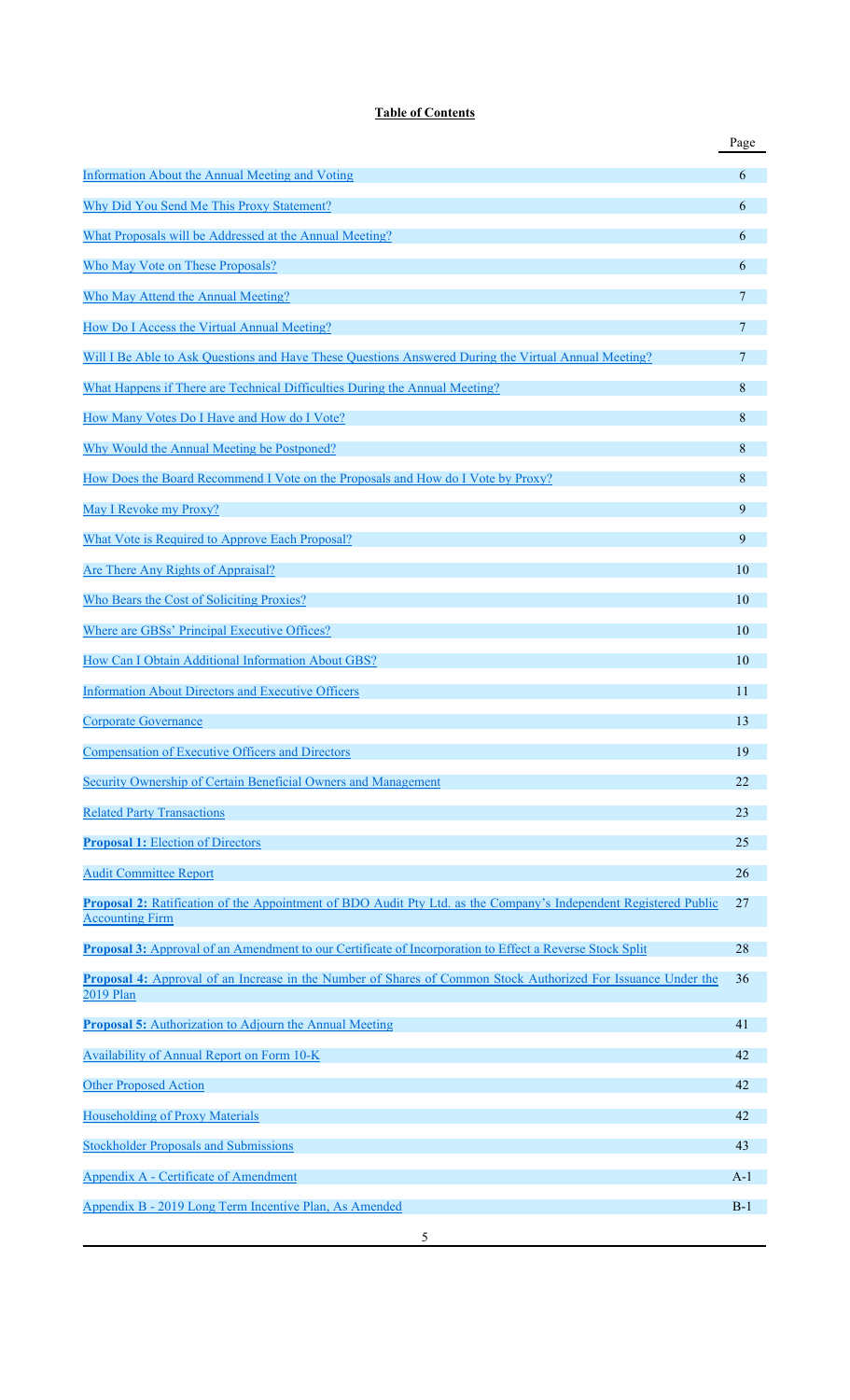## **GBS INC. PROXY STATEMENT FOR ANNUAL MEETING OF STOCKHOLDERS**

# **TO BE HELD ON JUNE 16, 2022**

## **INFORMATION ABOUT THE ANNUAL MEETING AND VOTING**

## **WHY DID YOU SEND ME THIS PROXY STATEMENT?**

This proxy statement and the enclosed proxy card are furnished in connection with the solicitation of proxies by the Board of Directors (the "Board") of GBS Inc., a Delaware corporation ("GBS," the "Company," "we," or "our"), for use at the Annual Meeting of the Company's stockholders to be held on June 16, 2022, at 4:00 p.m. Eastern Time, and at any adjournments or postponements of the Annual Meeting. You will not be able to attend the Annual Meeting in person. You can virtually attend the Annual Meeting at www.cstproxy.com/gbs/2022, where you will be able to vote electronically and submit questions during the Annual Meeting. If you are a shareholder of record, you can also vote your shares prior to the Annual Meeting by visiting www.cstproxyvote.com and entering the 12-digit control number included on your Proxy Card.

This proxy statement summarizes the information you need to make an informed vote on the proposals to be considered at the Annual Meeting. We recommend that you submit your proxy even if you plan to attend the Annual Meeting. If you vote by proxy, you may change your vote by submitting a later dated proxy before the deadline or by voting electronically at the Annual Meeting.

## **WHAT PROPOSALS WILL BE ADDRESSED AT THE ANNUAL MEETING?**

We will address the following proposals at the Annual Meeting:

- To elect six directors of the Company nominated by the Board of Directors;
- To ratify the appointment of BDO Audit Pty Ltd. as the Company's independent registered public accounting firm for the fiscal year ending June 30, 2022;
- To approve an amendment to our Amended and Restated Certificate of Incorporation to effect a reverse stock split at a ratio not less than 1-for-2 and not greater than 1-for-10, with the exact ratio to be set within that range at the discretion of our Board of Directors without further approval or authorization of our stockholders (the "Reverse Stock Split Proposal");
- To approve an increase in the number of shares of common stock authorized for issuance under the Company's 2019 Long Term Incentive Plan (the "2019 Plan") by 900,000 shares;
- To authorize the adjournment of the Annual Meeting, if necessary, to solicit additional proxies if there are not sufficient votes in favor of Proposal 3 and/or Proposal 4; and
- Transact such other business as may properly come before the Annual Meeting and any adjournment or postponement of the Annual Meeting.

## **WHO MAY VOTE ON THESE PROPOSALS?**

Stockholders who owned shares of our common stock at the close of business on the Record Date (April 27, 2022) are entitled to vote at the Annual Meeting on all matters properly brought before the Annual Meeting. On the Record Date, we had 14,882,522 shares of issued and outstanding common stock entitled to vote at the Annual Meeting.

If on the Record Date your common shares were registered directly in your name with our transfer agent, Continental Stock Transfer and Trust Company ("Continental"), then you are a shareholder of record.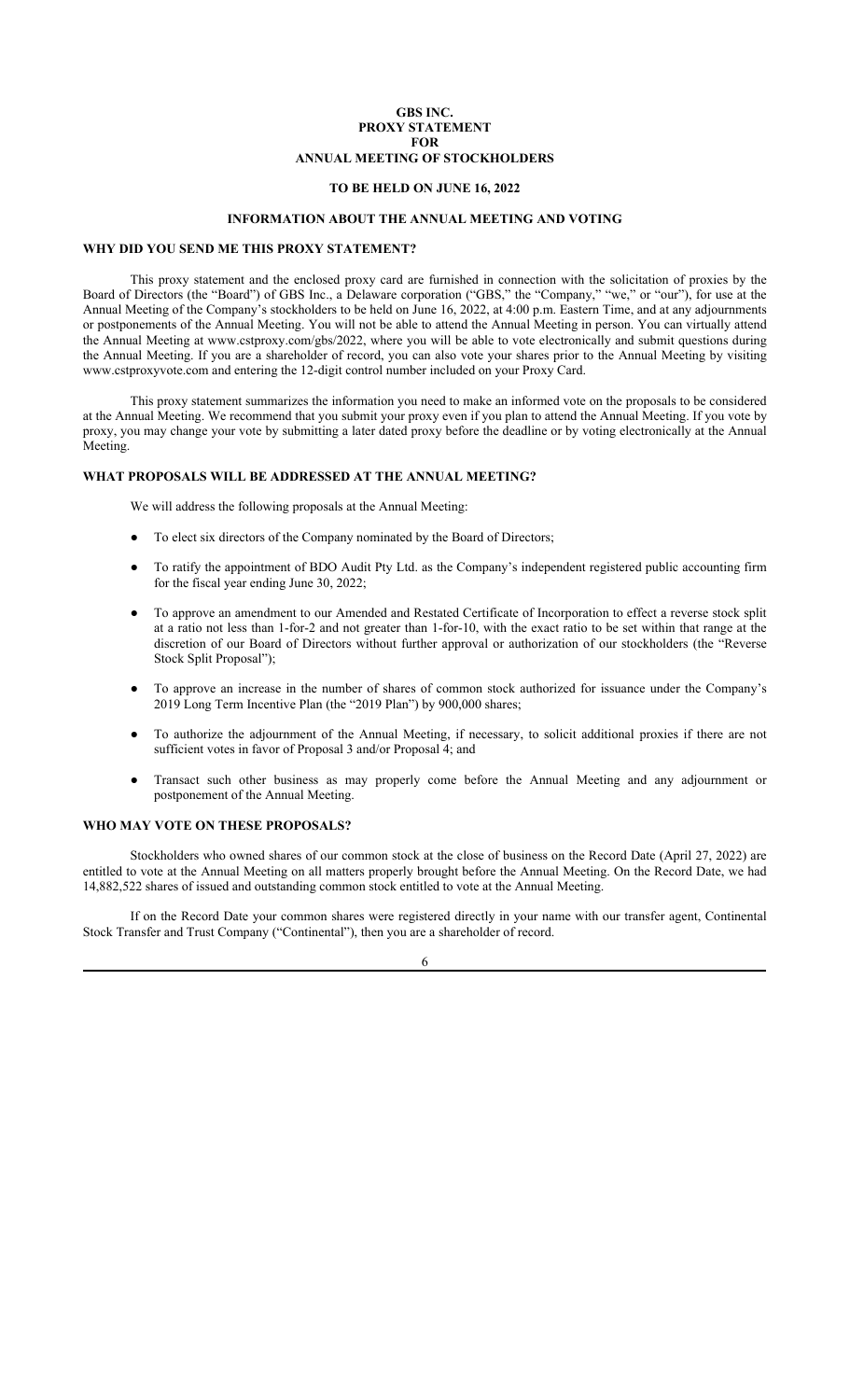If on the Record Date your shares were held, not in your name, but rather in an account at a brokerage firm, bank, dealer or other similar organization, then you are the beneficial owner of shares held in "street name" and the Notice is being forwarded to you by that organization. The organization holding your account is considered to be the shareholder of record for purposes of voting at the Annual Meeting. As a beneficial owner, you have the right to direct your broker or other agent regarding how to vote the shares in your account. You are also invited to attend the Annual Meeting. However, since you are not the shareholder of record, you may not vote your shares at the Annual Meeting unless you request and obtain a valid legal proxy from your broker or other agent and submit it to Continental Stock transfer no later than 72 hours prior to the meeting. Your legal proxy should be sent to proxy@continentalstock.com. Continental will then issue you a valid control number to join the meeting.

Under the rules of Nasdaq, brokers who hold shares in "street name" for a beneficial owner of those shares typically have the authority to vote in their discretion on "routine" proposals when they have not received instructions from beneficial owners. However, brokers are not permitted to exercise their voting discretion (i.e., are not entitled to vote) with respect to the approval of matters that Nasdaq determines to be "non-routine" without specific instructions from the beneficial owner. Broker non-votes occur when a broker or nominee is not instructed by the beneficial owner of shares to vote on a particular proposal for which the broker does not have discretionary voting power.

## **WHO MAY ATTEND THE ANNUAL MEETING?**

Our Board has fixed the close of business on the Record Date (April 27, 2022) as the date for a determination of stockholders of Company common stock entitled to notice of, and to vote at, the Annual Meeting or any adjournment or postponement thereof. Record holders. Set forth below is a summary of the information you need to attend the virtual Annual Meeting:

## **HOW DO I ACCESS THE VIRTUAL ANNUAL MEETING?**

The live audio webcast of the Annual Meeting will begin promptly at 4:00 p.m. Eastern Time. Online access to the audio webcast will open 15 minutes prior to the start of the Annual Meeting to allow time for you to log-in and test your device's audio system. The virtual Annual Meeting is running the most updated version of the applicable software and plugins. You should ensure you have a strong Internet connection wherever you intend to participate in the Annual Meeting. You should also allow plenty of time to log in and ensure that you can hear streaming audio prior to the start of the Annual Meeting.

To be admitted to the virtual Annual Meeting, you will need to log-in at www.cstproxy.com/gbs/2022 using the 12-digit control number found on the proxy card or voting instruction card previously mailed or made available to shareholders entitled to vote at the Annual Meeting. You will be able to vote electronically and submit questions during the Annual Meeting. If you are a shareholder of record, you can also vote your shares prior to the Annual Meeting by visiting www.cstproxyvote.com and entering the 12-digit control number included on your Proxy Card.

## **WILL I BE ABLE TO ASK QUESTIONS AND HAVE THESE QUESTIONS ANSWERED DURING THE VIRTUAL ANNUAL MEETING?**

Shareholders may submit questions for the Annual Meeting after logging in. If you wish to submit a question, you may do so by logging into the virtual meeting platform at www.cstproxy.com/gbs/2022, typing your question into the "Ask a Question" field, and clicking "Submit." Please submit any questions before the start time of the meeting.

Appropriate questions related to the business of the Annual Meeting (the proposals being voted on) will be answered during the Annual Meeting, subject to time constraints. Any such questions that cannot be answered during the Annual Meeting due to time constraints will be answered directly with the shareholder as soon as possible after the Annual Meeting has completed. Additional information regarding the ability of shareholders to ask questions during the Annual Meeting, related to rules of conduct and other materials for the Annual Meeting will be available on the virtual meeting platform available at the web address above.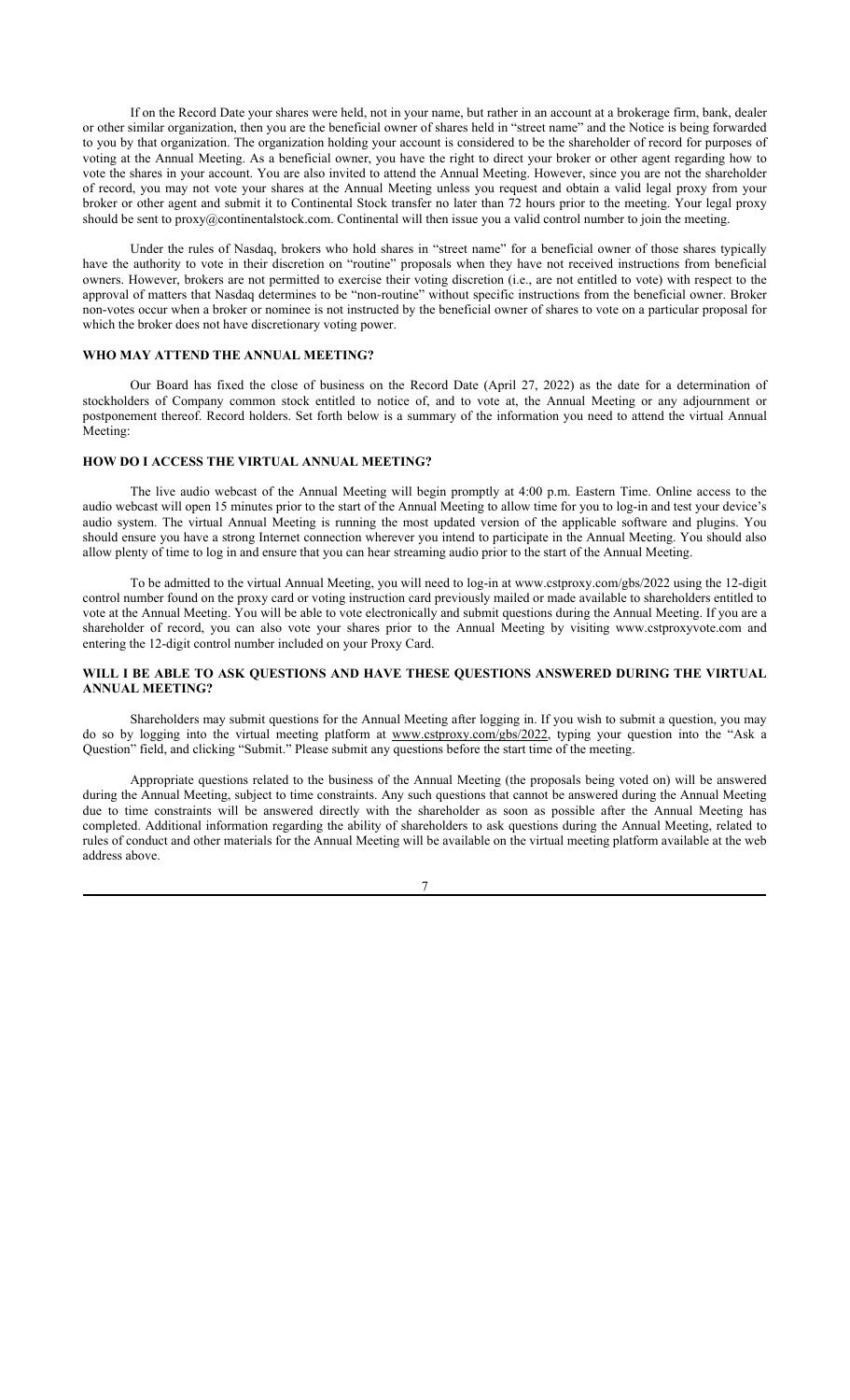## **WHAT HAPPENS IF THERE ARE TECHNICAL DIFFICULTIES DURING THE ANNUAL MEETING?**

Beginning 15 minutes prior to, and during, the Annual Meeting, we will have technicians ready to assist you with any technical difficulties you may have accessing the virtual Annual Meeting, voting at the Annual Meeting or submitting questions at the Annual Meeting. If you encounter any difficulties accessing the virtual Annual Meeting during the check-in or meeting time, please call (917) 262-2373.

## **HOW MANY VOTES DO I HAVE AND HOW DO I VOTE?**

Each share of common stock is entitled to one vote on each matter presented at the Annual Meeting. Cumulative voting is not permitted.

You will be able to vote electronically while attending the Annual Meeting by visiting www.cstproxy.com/gbs/2022 and entering the 12-digit control number included on your Proxy Card. You will also be able vote your shares prior to the Annual Meeting by visiting www.cstproxyvote.com and entering the 12-digit control number included on your Proxy Card.

## **WHY WOULD THE ANNUAL MEETING BE POSTPONED?**

The Annual Meeting will be postponed if a quorum is not present at the meeting on June 16, 2022. The presence in person or by proxy of at least a majority of our common stock outstanding as of the Record Date will constitute a quorum and is required to transact business at the Annual Meeting. If a quorum is not present, the Annual Meeting may be adjourned until a quorum is obtained.

Abstentions and broker non-votes are treated as shares present or represented at the meeting, but are not counted as votes cast. Shares held by brokers who do not have discretionary authority to vote on a particular matter and who have not received voting instructions from their customers are not counted or deemed to be present or represented for the purpose of determining whether stockholders have approved that matter, but they are counted as present for the purposes of determining the existence of a quorum at the Annual Meeting.

## **HOW DOES THE BOARD RECOMMEND I VOTE ON THE PROPOSALS AND HOW DO I VOTE BY PROXY?**

Whether you plan to attend the Annual Meeting or not, we urge you to submit your proxy even if you plan to attend the Annual Meeting. If you vote by proxy, you may change your vote by submitting a later dated proxy before the deadline or by voting electronically at the Annual Meeting.

If you properly fill in your proxy card and send it to us in time to vote, your proxy (one of the individuals named on your proxy card) will vote your shares as you have directed. If you sign the proxy card but do not make specific choices, your proxy will vote your shares as recommended by the Board of Directors (the "Board") as follows:

- 1. "FOR" election of the Board's six nominees to our Board of Directors.
- 2. "FOR" ratification of the appointment of BDO Audit Pty Ltd. as our independent registered public accounting firm for the year ending June 30, 2022.
- 3. "FOR" approval of an amendment to our Amended and Restated Certificate of Incorporation to effect a reverse stock split at a ratio not less than 1-for-2 and not greater than 1-for-10, with the exact ratio to be set within that range at the discretion of our Board of Directors without further approval or authorization of our stockholders.
- 4. "FOR" approval of an increase in the number of shares of common stock authorized for issuance under the 2019 Plan by 900,000 shares.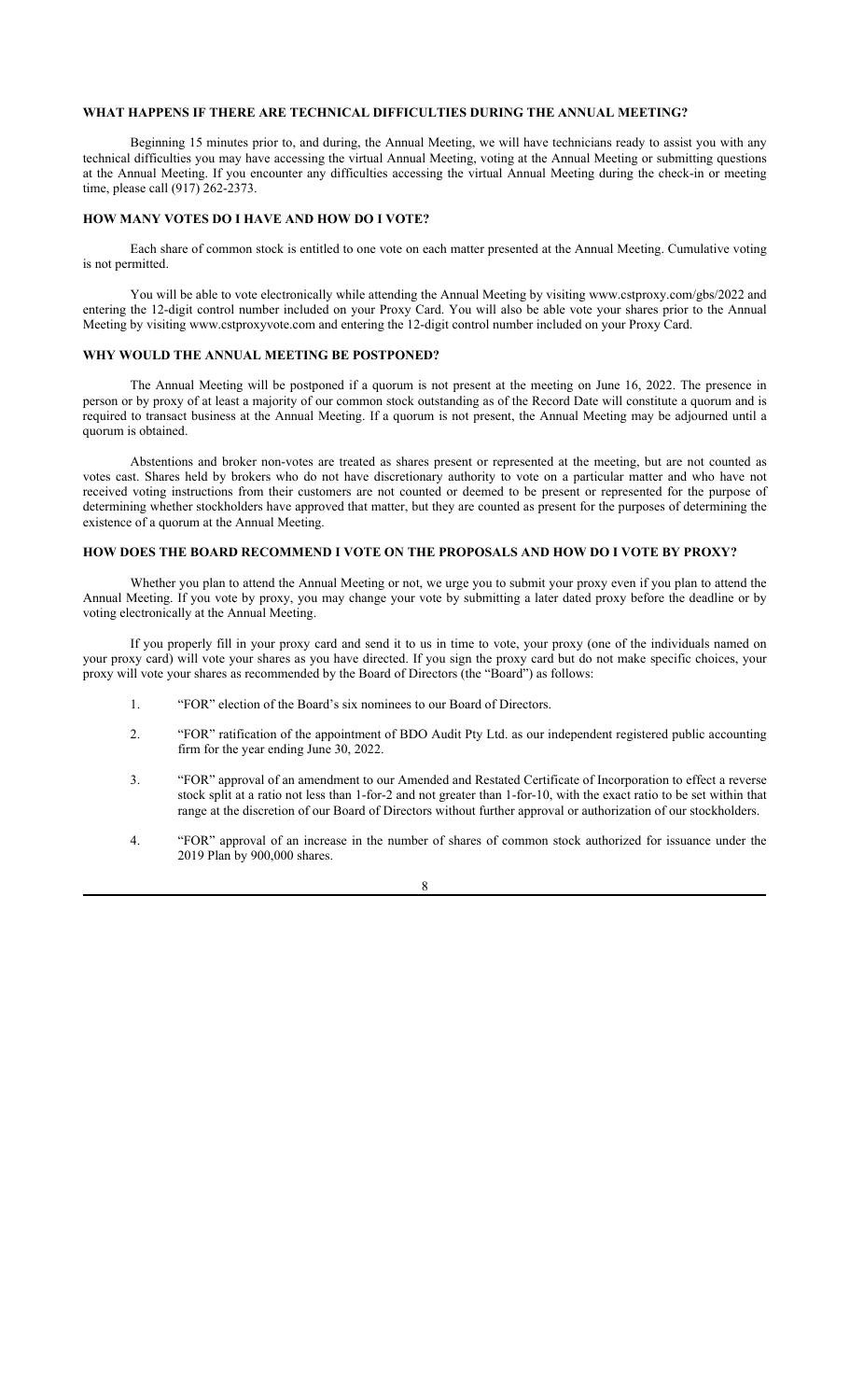- 5. "FOR" authorization of an adjournment of the Annual Meeting, if necessary, to solicit additional proxies if there are not sufficient votes in favor of Proposal 3 and/or Proposal 4.
- 6. In their discretion, upon such other matters as may property come before the meeting.

If any other matters are presented, your proxy will vote in accordance with his or her best judgment. At the time this proxy statement was printed, we knew of no matters that needed to be acted on at the Annual Meeting other than those discussed in this proxy statement.

## **MAY I REVOKE MY PROXY?**

If you give a proxy, you may revoke it at any time before it is exercised. You may revoke your proxy in three ways:

- 1. You may send in another proxy with a later date.
- 2. You may notify us in writing (or if the stockholder is a corporation, under its corporate seal, by an officer or attorney of the corporation) at our principal executive offices before the Annual Meeting that you are revoking your proxy.
- 3. You may vote in person (which would include presence at the virtual meeting) at the Annual Meeting.

## **WHAT VOTE IS REQUIRED TO APPROVE EACH PROPOSAL?**

## **Proposal 1: Election of Directors**.

A plurality of the eligible votes cast is required to elect director nominees, and as such, the six nominees who receive the greatest number of "FOR" votes cast by stockholders, entitled to vote at the meeting, will be elected. A nominee who receives a plurality means he or she has received more "FOR" votes than any other nominee for the same director's seat. Broker non-votes and abstentions will have no effect on this proposal.

## **Proposal 2: Ratification of the Appointment of Independent Registered Public Accounting Firm.**

The approval of Proposal 2 requires the affirmative vote of a majority of the shares present in person or by proxy and entitled to vote on the matter. Broker non-votes, if any, will not be taken into account in determining the outcome of the proposal, and abstentions will be counted as votes against the proposal.

## **Proposal 3: Approval of the Reverse Stock Split Proposal.**

To approve an amendment to our Restated Certificate of Incorporation to effect a reverse stock split at a ratio not less than 1-for-2 and not greater than 1-for-10, with the exact ratio to be set within that range at the discretion of our Board of Directors without further approval or authorization of our stockholders, requires the favorable vote of the holders of a majority of our outstanding shares of common stock entitled to vote. Broker non-votes and abstentions will have the same effect as voting against this proposal.

## **Proposal 4: Approval of an increase in the number of shares of common stock authorized for issuance under the 2019 Plan.**

The approval of Proposal 4 requires the affirmative vote of a majority of the shares of common stock present in person or by proxy and entitled to vote on the matter. Broker non-votes will not be taken into account in determining the outcome of the proposal, and abstentions will be counted as votes against the proposal.

 $\mathbf{o}$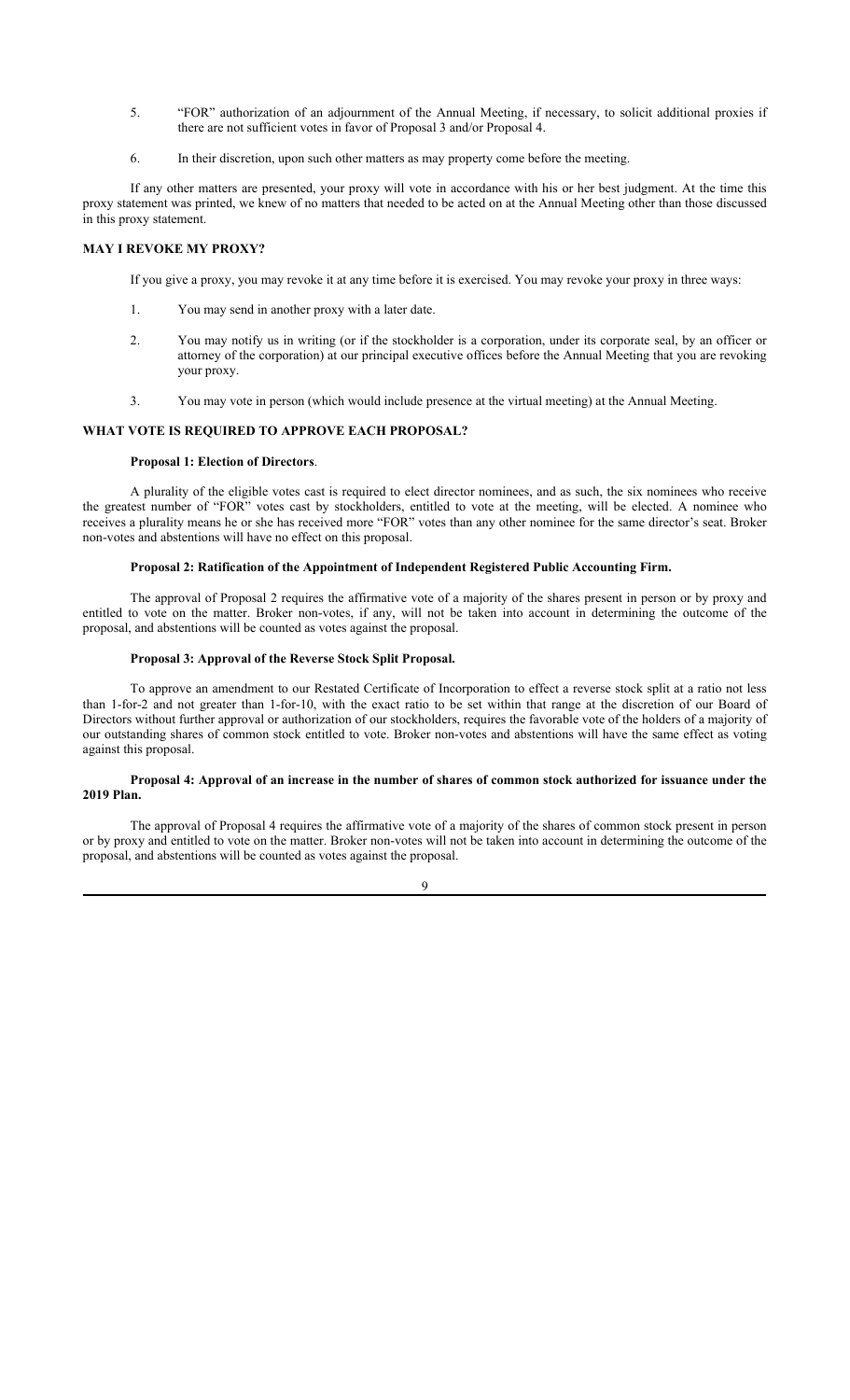## **Proposal 5: Authorization of an adjournment of the Annual Meeting, if necessary, to solicit additional proxies if there are not sufficient votes in favor of Proposal 3 and/or Proposal 4.**

The approval of Proposal 5 requires the affirmative vote of a majority of the shares present in person or by proxy and entitled to vote on the matter. Broker non-votes will not be taken into account in determining the outcome of the proposal, and abstentions will be counted as votes against the proposal.

#### **Other Business That Is Properly Brought Before the Annual Meeting**

If you do not give instructions to your bank or brokerage firm, it will nevertheless be entitled to vote your shares in its discretion on routine matters. However, absent your instructions, the record holder will not be permitted to vote your shares on a non-routine matter, which are referred to as "broker non-votes", properly brought before the meeting. Broker non-votes (shares held by brokers that do not have discretionary authority to vote on the matter and have not received voting instructions from their clients) are not counted or deemed to be present or represented for the purpose of determining whether stockholders have approved that proposal, but will be counted in determining whether there is a quorum present.

## **ARE THERE ANY RIGHTS OF APPRAISAL?**

The Board of Directors is not proposing any action for which the laws of the State of Delaware, our certificate of incorporation or our bylaws provide a right of a stockholder to obtain appraisal of or payment for such stockholder's shares.

## **WHO BEARS THE COST OF SOLICITING PROXIES?**

We will pay for the entire cost of soliciting proxies. In addition to solicitation by mail, our Directors, our executive officers and certain of our employees may, without additional compensation, solicit proxies by mail, in person, by telephone or other electronic means or by means of press release or other public statements.

We may also reimburse brokerage firms, banks and other agents for the cost of forwarding our proxy materials to beneficial owners

# **WHERE ARE GBS**' **PRINCIPAL EXECUTIVE OFFICES?**

The principal executive offices of the Company are located at 420 Lexington Ave, Suite 300 New York, NY 10170 and our telephone number is (646) 828-8258.

# **HOW CAN I OBTAIN ADDITIONAL INFORMATION ABOUT GBS?**

We are subject to the informational requirements of the Securities Exchange Act of 1934, as amended (the "Exchange Act"), which requires that we file reports, proxy statements and other information with the U.S. Securities and Exchange Commission (the "SEC"). The SEC maintains a website that contains reports, proxy and information statements and other information regarding companies, including GBS, that file electronically with the SEC. The SEC's website address is www.sec.gov. In addition, our filings may be inspected and copied at the public reference facilities of the SEC located at 100 F Street, N.E. Washington, DC 20549.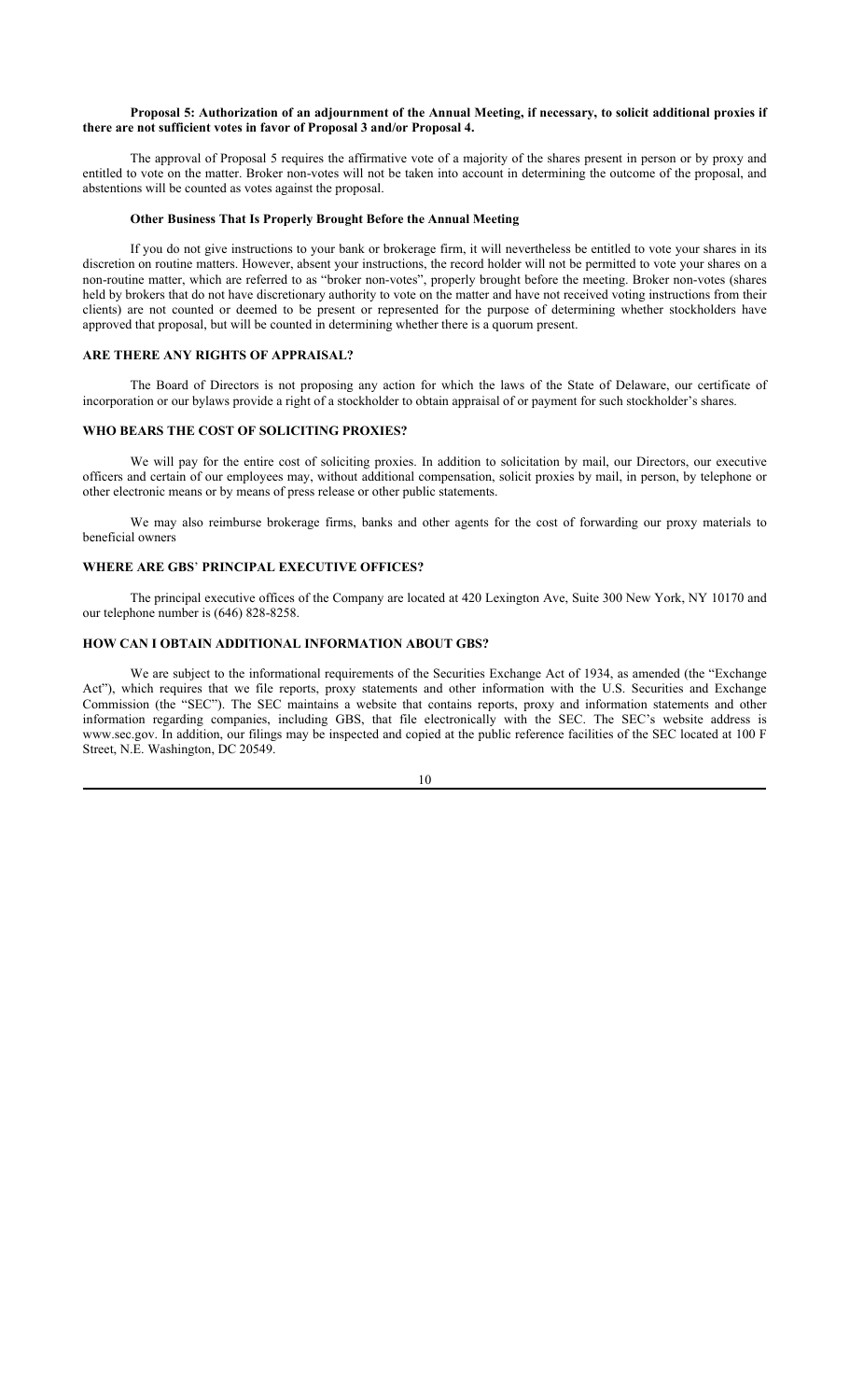## **INFORMATION ABOUT DIRECTORS AND EXECUTIVE OFFICERS**

#### **Board of Directors**

The current number of directors on our Board of Directors is six. Under our bylaws, the number of directors on our Board will not be less than one, nor more than ten, and is fixed, and may be increased or decreased by resolution of the Board. There are no family relationships among any of our directors or executive officers.

Our business is managed under the direction of our Board, which currently consists of the individuals listed below:

| <b>Director</b>     | $Age+$ | Position(s) with the Company    | <b>Director Since</b> |
|---------------------|--------|---------------------------------|-----------------------|
| Stephen Boyages     | 64     | Interim CEO and Chairman of the | <b>July 2020</b>      |
|                     |        | Board                           |                       |
| Lawrence Fisher*    | 83     | Director                        | August 2020           |
| Jonathan Hurd*      | 51     | Director                        | April 2018            |
| Leon Kempler*       | 69     | Director                        | October 2019          |
| George Margelis*    | 61     | Director                        | June 2019             |
| Christopher Towers* | 36     | Director                        | August 2020           |

 $^+$  As of April 27, 2022

\* Independent

## *Steven Boyages MB BS PhD*

Dr. Steven Boyages is a practicing clinician in endocrinology with more than 30 years' experience in medicine, including multiple executive positions. Dr. Boyages previously held the position of Chief Executive of the Sydney West Area Health Service (SWAHS) from February 2002 to May 2011, which is now known as Western Sydney Local Health District. Covering a population of approximately 1.2 million people, SWAHS employed more than 15,000 staff and had a gross operating budget of \$2 billion, managing \$1.6 billion worth of assets. Dr. Boyages has also served as Medical Director for eHealth New South Wales and was the founding Chief Executive of the Clinical Education and Training Institute (CETI) New South Wales, Australia, set up to ensure the development and the delivery of clinical education and training across the NSW public health system. Previous to this, Dr. Boyages was the Director of Diabetes and Endocrinology at Westmead Hospital, from February 1990 to December 1999. During this time, Dr. Boyages' major achievements were to define the pathophysiology of thyroid hormone deficiency on brain development secondary to iodine deficiency; to develop prevention strategies in iodine deficient communities in China, India, Indonesia and Northern Italy; to define the impact of Growth Hormone excess and deficiency in adults and to develop innovative population health models of care for people with diabetes. Dr. Boyages continues an active research career in a range of fields, but mostly in the pursuit of better models of chronic disease prevention and management. Following this position, Dr. Boyages was the founding director of the Centre for Research and Clinical Policy in NSW Health in 1999, during which he established the Priority Health Programs (receiving \$15 million in funding per annum), doubled the Research Infrastructure Grants Program, established the Quality Branch of NSW Health and was appointed as Clinical Advisor to the Director General to implement the Government Action Plan for Health Reform. Additionally, Dr. Boyages was instrumental in establishing and securing funding for the NSW biotechnology strategy, BioFirst, a \$150 million investment. We believe that Dr. Boyages is well-qualified to serve on our Board of Directors due to his medical expertise and research and development experience.

#### *Lawrence Fisher*

Lawrence Fisher, 82, has been a member of our Board since August 2020. Mr. Fisher has practiced as a securities lawyer in New York City for more than 40 years and retired in 2002 He is a graduate of Columbia College and Columbia University Law School, and a Research Fellow of the London School of Economics. Lawrence has extensive experience representing public companies and investment banking firms in connection with Initial Public Offerings. During his career, he was a partner at Orrick, Herrington & Sutcliffe law firm for 11 years and at Kelley, Drye & Warren law firm for 10 years, and Parker, Chapin & Flattau, serving on all firms' Executive Committees. Furthermore, he is experienced in various board positions, including Audit Committee of Viking Energy Group since August 2018, a member of the Board and Audit Committee of National Bank of New York City for more than 20 years to December 2018, and Financial Federal Corporation (NYSE listed) for over five years until February 2010. We believe that Mr. Fisher is well-qualified to serve on our Board of Directors due to his extensive experience as a lawyer in the field of capital markets and will assist with understanding the legal and compliance issues pertaining to publicly listed companies.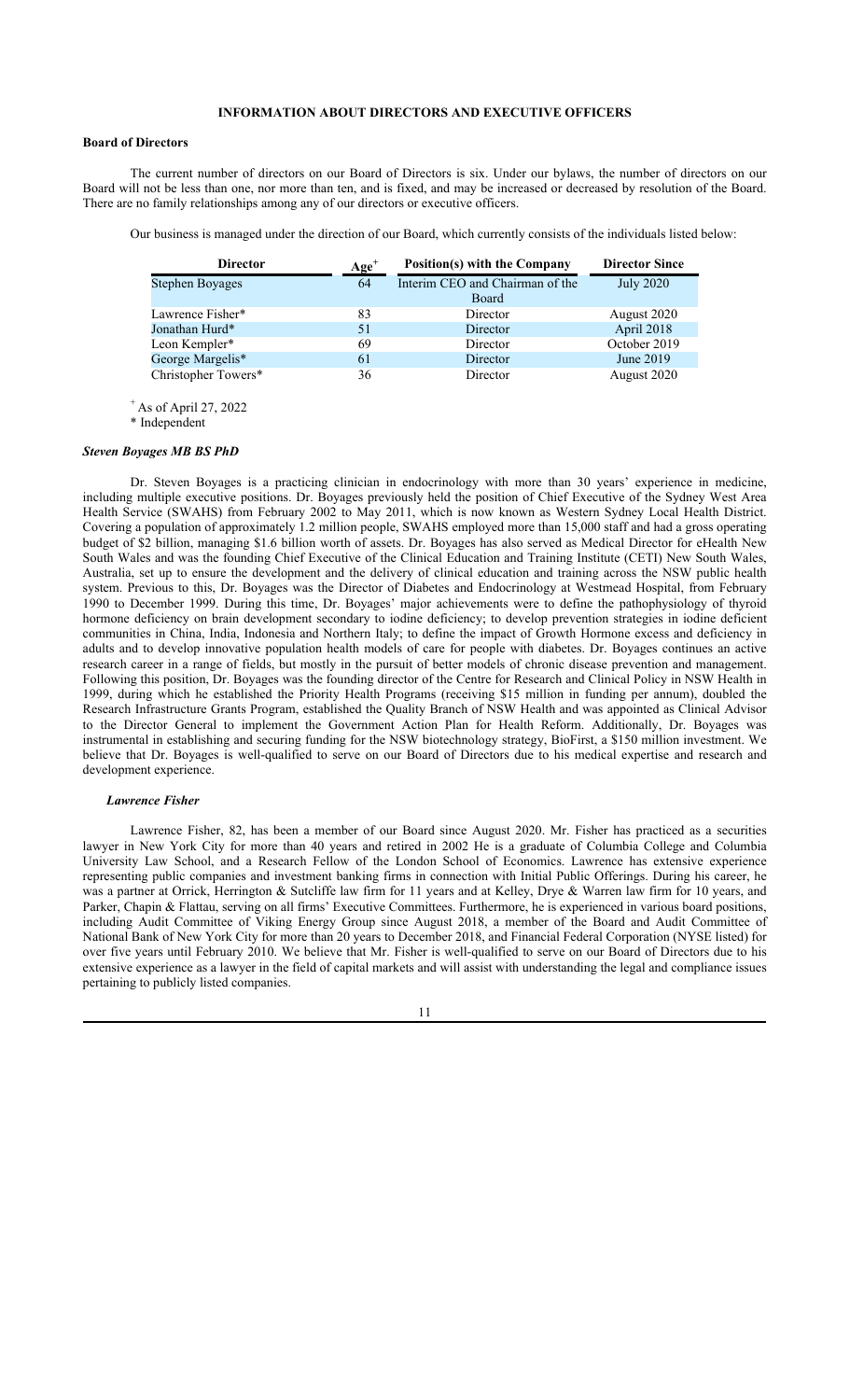#### *Jonathan S. Hurd*

Mr. Hurd, 51, has been a member of our Board of Directors since April 2018 and chairs the Company's Nominating Committee. He previously served as our Chairman of the Board from August 2018 to November 2019. Mr. Hurd has expertise in broker-dealer and investment advisory regulations and is well versed in FINRA and SEC rules and regulations. Mr. Hurd has served as Founder and CEO at Asgard Regulatory Group ("Asgard") since founding the firm in 2008. Asgard provides brokerdealer and investment adviser compliance consulting services to clients both domestically and abroad. Prior to starting Asgard, Mr. Hurd was the Chief Compliance Officer for several financial institutions. His experience involved full-service brokerdealers, investment advisory firms, bank-broker-dealers and mortgage-backed securities. Mr. Hurd also served on the Board of Directors for many of these companies. Prior to working at these financial institutions, Mr. Hurd was a Supervisor of Examiners at FINRA, previously NASD, in the New York District Office. While with FINRA, he supervised routine examinations of FINRA member firms, and conducted large-scale enforcement cases jointly with the Justice Department and Federal Bureau of Investigations. Mr. Hurd also assisted the District Office with its ongoing training of new examiners. In addition, from 2005 to 2011, Mr. Hurd was a Senior Adjunct Professor in the Townsend School of Business at Dowling College, where he instructed MBA students in matters relating to the United States securities markets and financial institutions. He was responsible for introducing students to the subjects of financial derivatives, foreign stock exchange, hedge transactions and risk management. Mr. Hurd is also a Certified Anti-Money Laundering Specialist (CAMS) and holds the Series 7, 24, 27, 53, 57, 63, 66, 79 and 99 licenses as well as his NYS Life and Health Insurance licenses. We believe Mr. Hurd is well-qualified to serve on our Board of Directors due to his substantial experience in corporate finance, his expertise in the regulation and functioning of securities markets and his widespread relationships in the financial industry.

#### *Leon Kempler, AM*

Mr. Kempler has been a member of our Board of Directors since October 2019. His business career involved large scale projects in the IT, communication and software industry involving large tier one companies in Australia. For more than five years, he has owned and managed a portfolio of investment companies that invest in property and the stock market. He also holds several honorary roles, including: Chairman of the advisory council of the National Science and Technology Centre – Questacon since 2003; National Chairman of the Australia-Israel Chamber of Commerce since 1987; and Director of Wonderment Walk Victoria, International, and Chairman and Director of ADSone Group Pty Ltd. In 1998, Mr. Kempler received a Medal of the Order of Australia from the Governor General of his tireless efforts and contribution for furthering Australia-Israel bi-lateral trade and relations. In 2018, Mr. Kempler was awarded the Member of the Order of Australia, or "*AM*," from the Governor General for his significant services to the community through contributions to national cultural institutions, charitable, education and children's medical foundations. Mr. Kempler holds an Honorary Doctorate of Science from Deakin University and fellowships from Monash University, Technion Institute of Science and the Hebrew University of Jerusalem. We believe that Mr. Kempler is wellqualified to serve on our Board of Directors due to his extensive experience as a business leader and his reputation in the Asia Pacific business community.

## *George Margelis, MB BS, M.Optom.*

Dr. Margelis has been a member of our Board of Directors since June 2019 and chairs the Company's Compensation Committee. He is a medical practitioner who has been deeply involved in technology for the last 30 years. In 2019, he was appointed independent chair of the Aged Care Industry Information Technology Council in Australia. Since November 2013, he also has been a board member and the medical advisor of Multicultural Care, an aged care provider in Sydney. In June 2013, he was appointed an Adjunct Associate Professor at the University of Western Sydney with the TeleHealth Research & Innovation Laboratory. From July 2013 to August 2018, he served as a member of Ignition Labs, a start-up incubator in the health space, where he acted as a mentor and adviser to selected start-ups, assisting them in developing their initial products and taking a small initial investment. From 2005 to 2011, he was Health Industry Lead ANZ at Intel, and then General Manager Asia-Pacific at Intel-GE Innovations as it spun off in 2011. In 2014, he returned to Intel serving as its Health & Life Sciences Lead until 2016. During this time he also acted as senior adviser to HIMSS, the international peak body for health technology, and as Asia Pacific chair of the Continua Alliance, an industry consortium for developing interoperability standards for health technology products that was later renamed the Personal Connected Health Alliance. From 2002 to 2005, he was Chief Information Officer of Macquarie Health Corporation, a private hospital group, and also managed an innovative software development team at Macquarie that produced a number of online health applications. In 2014 he was appointed to the IT in Aged Care Hall of Fame for his work in the use of technology in aged care. Dr. Margelis originally trained as an optometrist with a Master's degree from the University of New South Wales, Australia and later graduated from the University of Sydney with a Bachelor of Medicine and Bachelor of Surgery. We believe that Dr. Margelis is well-qualified to serve on our Board of Directors due to his medical expertise and his extensive experience with information technology systems in the healthcare sector.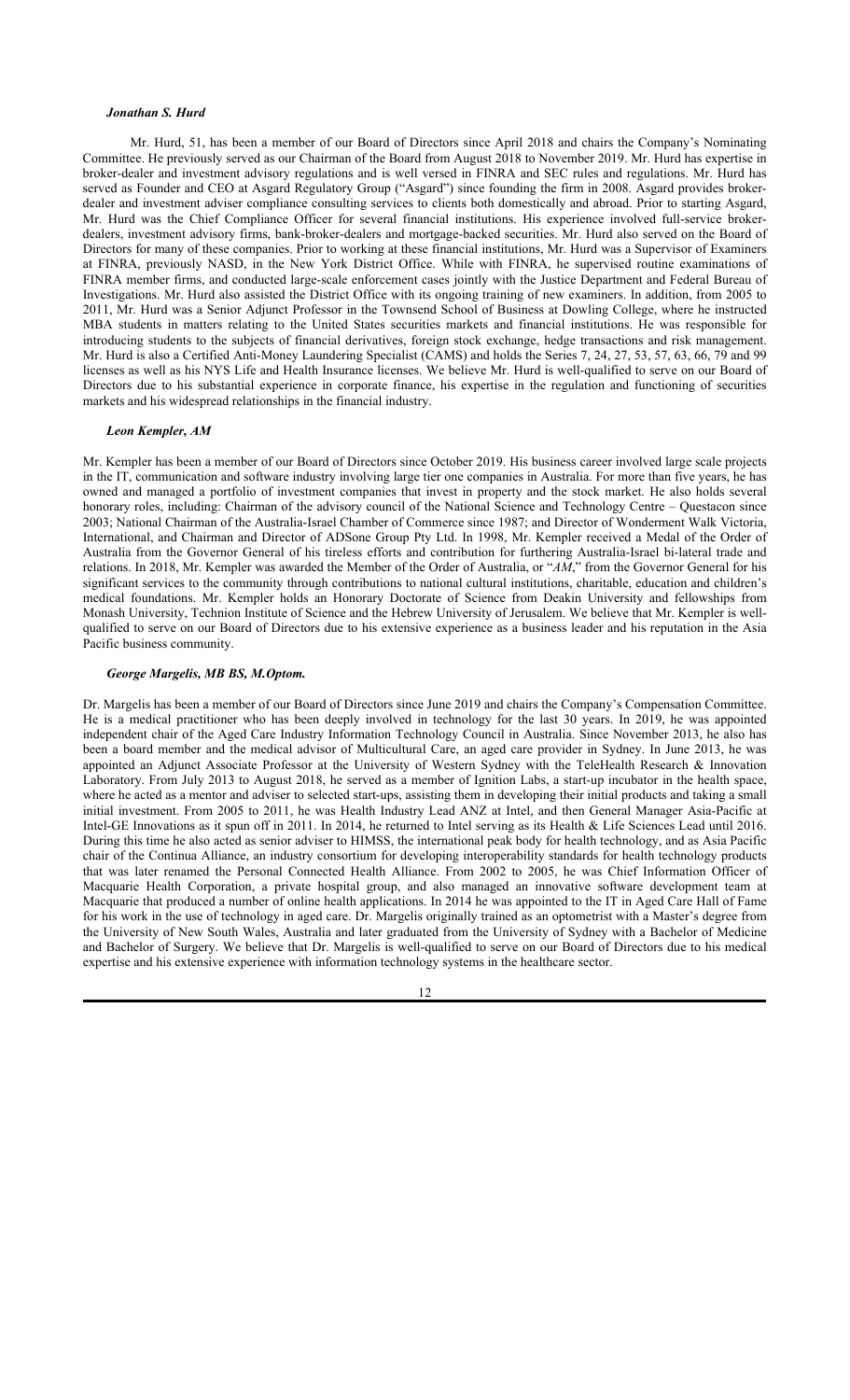#### *Christopher Towers BSc CPA*

Christopher Towers, 35, has been a member of our Board of Directors since August 2020 and chairs the Company's Audit Committee. Mr. Towers is a Certified Public Accountant with 13 years' experience in auditing, accounting, and financial reporting. Mr. Towers is Chief Accounting Officer of Katapult Holdings, Inc. (NASDAQ: KPLT) since February 2021 and was previously EVP, Chief Accounting Officer and Principal Financial Officer of Newtek Business Services Corp. (NASDAQ: NEWT) from September 2014 to February 2021. Prior to Newtek Mr. Towers held previous roles with Pall Corporation from January 2013 to February 2021 and PwC from April 2012 to January 2013. His expertise includes auditing, SEC reporting, US GAAP, experience in leading equity & debt raisings, due diligence on business mergers & acquisitions, SOX compliance, FP&A, treasury, and tax. He holds a Bachelor of Science from Hofstra University and is a member of the American Institute of Certified Public Accountants. We believe that Mr. Towers is well-qualified to serve on our Board of Directors due to his extensive experience and expertise in financial reporting to capital markets and an understanding of compliance and the audit process.

## **CORPORATE GOVERNANCE**

#### **Overview**

We set high standards for the Company's employees, officers and directors. Implicit in this philosophy is the importance of sound corporate governance. We regularly monitor developments in the area of corporate governance and review our processes, policies and procedures in light of such developments. Key information regarding our corporate governance initiatives can be found on the Governance section of our website, www.gbs.inc, including our Corporate Governance Guidelines, our Code of Business Conduct and Ethics ("Code of Ethics") and the charters for our Audit, Compensation and Nominating Committees. We believe that our corporate governance policies and practices, including the substantial percentage of independent directors on our Board, empower our independent directors to effectively oversee our management—including the performance of our Interim Chief Executive Officer and provide an effective and appropriately balanced board governance structure. Information contained on our website is not incorporated by reference in, or considered part of, this Proxy Statement.

#### **Independence of the Board of Directors**

Our Board of Directors has determined that each of our director nominees standing for election, other than Mr. Boyages, is an independent director (as currently defined in Rule 5605(a)(2) of the NASDAQ listing rules). Tom Parmakellis, resigned as a member of the Board on March 19, 2022; and Prof. Johnathan Sessler, who resigned as a member of the Board on February 22, 2022, were each be considered an "independent director" under the Nasdaq listing rules. Mr. Simeonidis who resigned from the Board and as Chief Executive Officer and President of the Company on October 29, 2021 was not considered an "independent director". Mr. Simeonidis currently serves as President Asia Pacific, Sales and Marketing.

In determining the independence of our directors, the Board considered all transactions in which the Company and any director had any interest, including those discussed under "Related Party Transactions" below.

Our independent directors together constitute a majority of our full Board. The independent directors meet as often as necessary to fulfil their responsibilities, and will have regularly scheduled meetings at which only independent directors are present.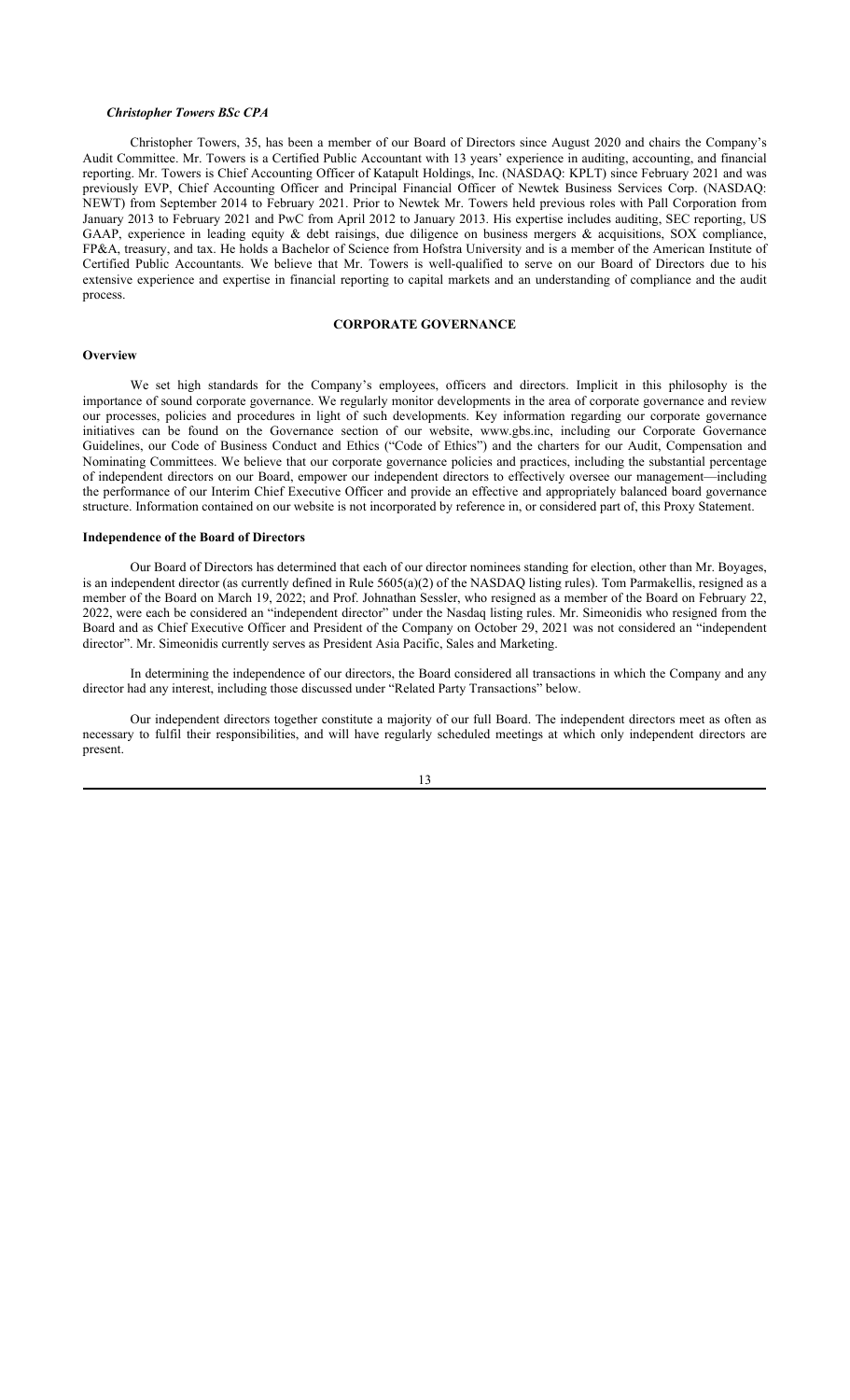## **Board Leadership Structure and Role in Risk Oversight**

Our Board of Directors recognizes that one of its key responsibilities is to evaluate and determine its optimal leadership structure so as to provide effective oversight of management. Our Bylaws provide our Board with flexibility to combine or separate the positions of chairperson of the Board of Directors and Chief Executive Officer.

The Board believes that our optimal leadership framework at this time is to have Steven Boyages serve as Interim Chief Executive Officer and Chairman, and to have the remainder of the Board composed of independent directors. As a company in the highly regulated medical device and product industries, we and our shareholders benefit from a combined chairman / chief executive officer with deep experience and leadership in, and knowledge of, the medical device industry, research and clinical science, endocrinology who can effectively engage with our shareholders, regulators and our other stakeholders. In his role of the Chairman, Mr. Boyages will set the agenda for, and preside over, Board meetings. As Interim Chief Executive Officer, Mr. Boyages will be responsible for handling the day-to-day management direction of the Company, serving as a leader to the management team, and formulating corporate strategy.

Although management is responsible for the day to day management of the risks we face, our Board of Directors and its committees will take an active role in overseeing management of our risks and have the ultimate responsibility for the oversight of risk management. The Board of Directors will regularly review information regarding our operational, financial, legal and strategic risks. Specifically, senior management will attend periodic meetings of the Board of Directors, provides presentations on operations including significant risks, and will be available to address any questions or concerns raised by our Board of Directors.

In addition, we expect that committees will assist the Board of Directors in fulfilling its oversight responsibilities regarding risk. The Audit Committee will coordinate the Board of Directors' oversight of our internal control over financial reporting, disclosure controls and procedures, related party transactions and code of conduct and corporate governance guidelines and management will regularly report to the Audit Committee on these areas. The Compensation Committee will assist the Board in fulfilling its oversight responsibilities with respect to the management of risks arising from our compensation policies and programs. When any of the committees receives a report related to material risk oversight, the chairperson of the relevant committee will report on the discussion to the full Board of Directors.

#### **Annual Meeting Attendance**

The Board does not have a formal policy with respect to Board member attendance at annual meetings of stockholders, but all members of the Board are encouraged to attend. As a private company, we did not hold an annual meeting of stockholders during the fiscal year ended June 30, 2021.

## **Board Meetings and Information Regarding Committees of the Board of Directors**

Our Board of Directors met 11 times during the fiscal year ended June 30, 2021. Each Board member attended 75% or more of the aggregate number of meetings of the Board and of the committees on which he or she served, held during the portion of the fiscal year ended June 30, 2021 for which he or she was a director or committee member.

Our Board of Directors has established an Audit Committee, a Compensation Committee, and a Nominating Committee. The following table provides the current membership information for each of the Board committees and the number of committee meetings held during the fiscal year ended June 30, 2021.

| <b>Name</b>                                          | Audit<br>Committee | Compensation<br>Committee | Nominating<br><b>Committee</b> |
|------------------------------------------------------|--------------------|---------------------------|--------------------------------|
| Dr. George Margelis                                  | Х                  | X (Chairperson)           |                                |
| Jonathan S. Hurd                                     |                    | X                         | X (Chairperson)                |
| Leon Kempler                                         |                    |                           |                                |
| <b>Christopher Towers</b>                            | X (Chairperson)    | X                         |                                |
| Lawrence Fisher                                      | X                  |                           | X                              |
| Total meetings in fiscal year<br>ended June 30, 2021 |                    | *                         | *                              |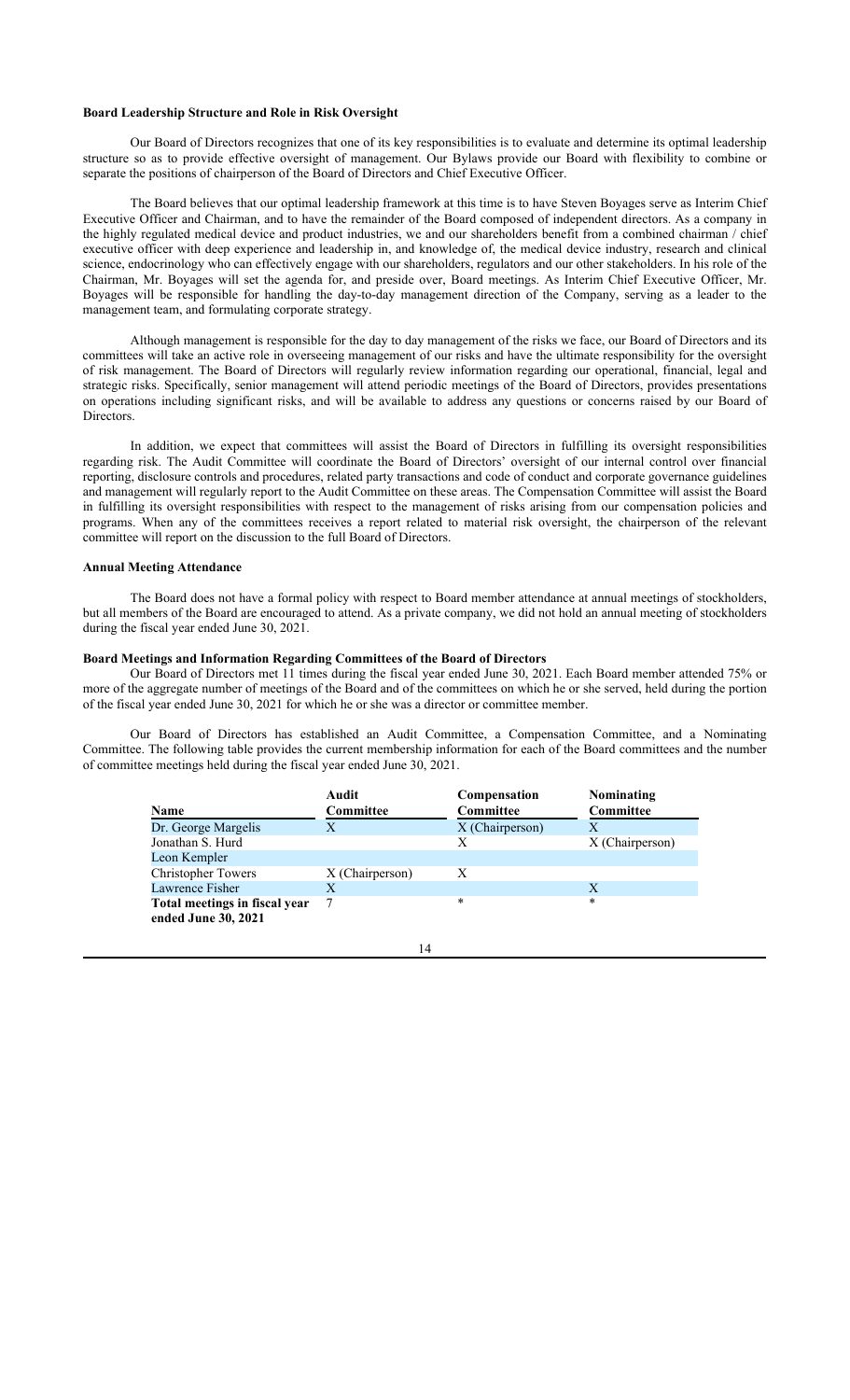\* The Company did not have a standing Compensation Committee or Nominating and Corporate Governance prior to its initial public offering that closed December 28, 2020 (the "December 2020 IPO").

Below is a description of each committee of the Board of Directors. The Board has adopted written charters for each of the committees, which are available in the Investors Relations section of our website at https://investors.gbs.inc/corporategovernance/corporate-governance.

#### **Board Diversity**

We believe it is important that our Board of Directors is composed of individuals reflecting the diversity represented by our employees, our customers, and our communities. We provide below disclosure regarding the diversity of our Board of Directors as required by the listing standards of the NASDAQ Global Market.

## **Board Diversity Matrix (as of April 27, 2022)**

Total Number of Directors: **6**

|                                         | Female                   | Male | <b>Non-Binary</b>        | <b>Did Not Disclose</b><br>Gender |
|-----------------------------------------|--------------------------|------|--------------------------|-----------------------------------|
| <b>Part I: Gender Identity</b>          |                          |      |                          |                                   |
| <b>Directors</b>                        |                          | 6    | $\overline{\phantom{0}}$ |                                   |
| Part II: Demographic Background         |                          |      |                          |                                   |
| African American or Black               | $\overline{\phantom{a}}$ | ۰    | $\overline{\phantom{0}}$ |                                   |
| Alaskan Native or Native American       |                          |      | $\overline{\phantom{0}}$ |                                   |
| Asian                                   |                          |      |                          |                                   |
| Hispanic or Latinx                      |                          |      |                          |                                   |
| Native Hawaiian or Pacific Islander     |                          |      |                          |                                   |
| White                                   |                          | 6    |                          |                                   |
| Two or More Races or Ethnicities        |                          |      |                          |                                   |
| LGBTO+                                  |                          |      |                          |                                   |
| Did Not Disclose Demographic Background |                          |      |                          |                                   |

## **Audit Committee**

We have established an Audit Committee of the Board of Directors in accordance with Section 3(a)58(A) of the Exchange Act, which consists of Mr. Fisher, Mr. Towers and Dr. Margelis, each of whom is an independent director under the Nasdaq listing standards applicable to audit committees. Christopher Towers qualifies as an "audit committee financial expert" as defined in the rules and regulations established by the SEC. Our Audit Committee oversees our corporate accounting, financial reporting practices and the audits of financial statements. The Audit Committee's duties, which are specified in the Audit Committee Charter, include, but not be limited to:

- reviewing and discussing with management and the independent auditor the annual audited financial statements, and recommending to the Board of Directors whether the audited financial statements should be included in our Form 10-K;
- discussing with management and the independent auditor significant financial reporting issues and judgments made in connection with the preparation of our financial statements;
- discussing with management major risk assessment and risk management policies;
- monitoring the independence of the independent auditor;
- verifying the rotation of the lead (or coordinating) audit partner having primary responsibility for the audit and the audit partner responsible for reviewing the audit as required by law;

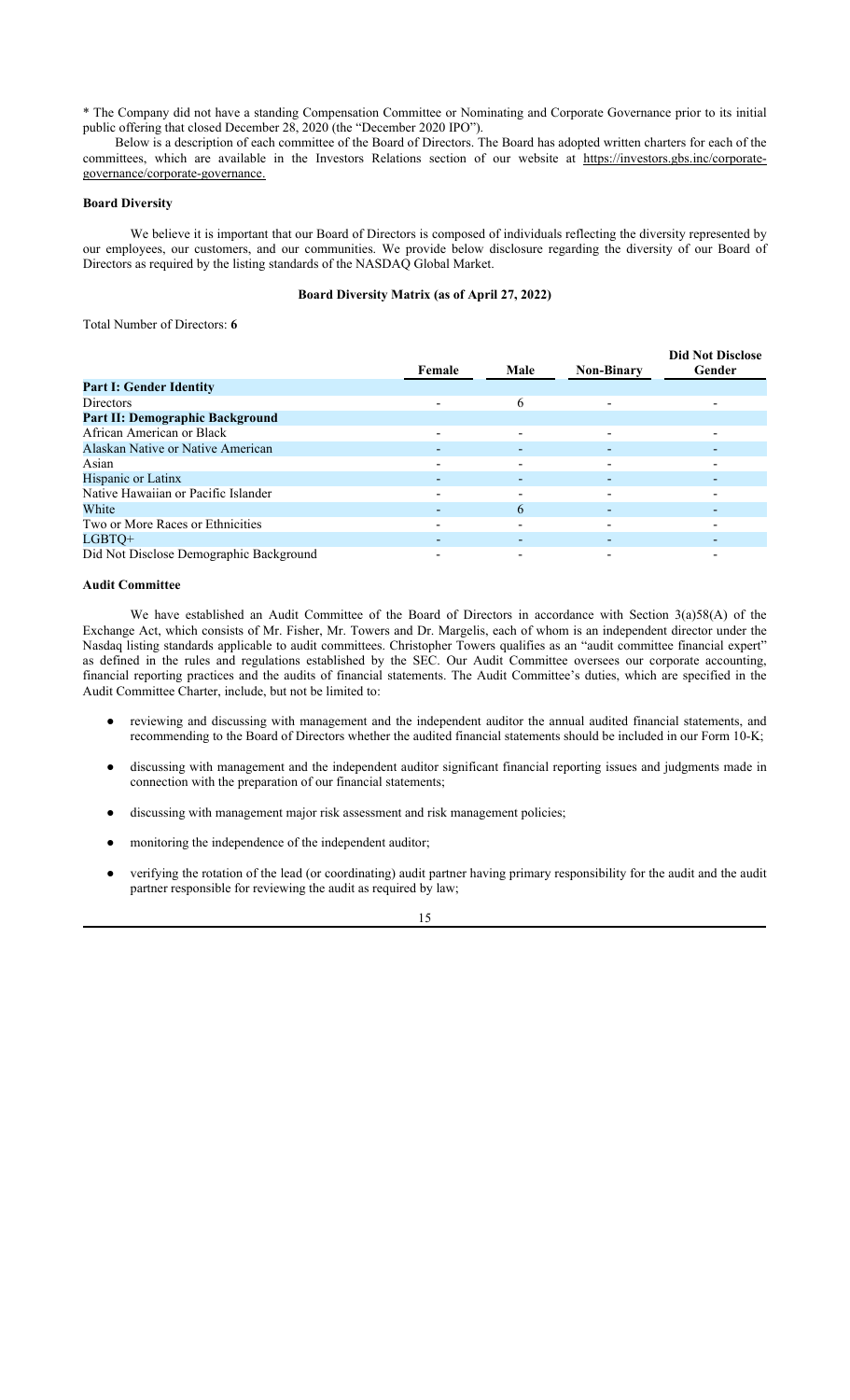- reviewing and approving all related-party transactions;
- inquiring and discussing with management our compliance with applicable laws and regulations;
- pre-approving all audit services and permitted non-audit services to be performed by our independent auditor, including the fees and terms of the services to be performed;
- appointing or replacing the independent auditor;
- determining the compensation and oversight of the work of the independent auditor (including resolution of disagreements between management and the independent auditor regarding financial reporting) for the purpose of preparing or issuing an audit report or related work; and
- establishing procedures for the receipt, retention and treatment of complaints received by us regarding accounting, internal accounting controls or reports which raise material issues regarding our financial statements or accounting policies.

## **Compensation Committee**

We have established a Compensation Committee of the Board of Directors that consists of Mr. Hurd, Dr. Margelis, and Mr. Towers, each of whom is an independent director under the NASDAQ Stock Market listing standards applicable to compensation committees. The Compensation Committee's duties, which are specified in our Compensation Committee charter, include, but are not limited to:

- reviewing and approving on an annual basis the corporate goals and objectives relevant to our principal executive officer's compensation, evaluating our principal executive officer's performance in light of such goals and objectives and determining and approving the remuneration (if any) of our principal executive officer based on such evaluation;
- reviewing and approving the compensation of all of our other executive officers;
- reviewing our executive compensation policies and plans;
- implementing and administering our incentive compensation equity-based remuneration plans;
- assisting management in complying with our proxy statement and annual report disclosure requirements;
- approving all special perquisites, special cash payments and other special compensation and benefit arrangements for our executive officers and employees;
- if required, producing a report on executive compensation to be included in our annual proxy statement; and
- reviewing, evaluating and recommending changes, if appropriate, to the remuneration for directors.

The Compensation Committee Charter also provides that the Compensation Committee may, in its sole discretion, retain or obtain the advice of a compensation consultant, legal counsel or other adviser and will be directly responsible for the appointment, compensation and oversight of the work of any such adviser. However, before engaging or receiving advice from a compensation consultant, external legal counsel or any other adviser, the Compensation Committee will consider the independence of each such adviser, including the factors required by the NASDAQ Stock Market and the SEC. The Compensation Committee may delegate any or all of its responsibilities to a subcommittee of the Compensation Committee, but only to the extent consistent with the Company's certificate of incorporation, bylaws and other applicable law and NASDAQ Stock Market rules.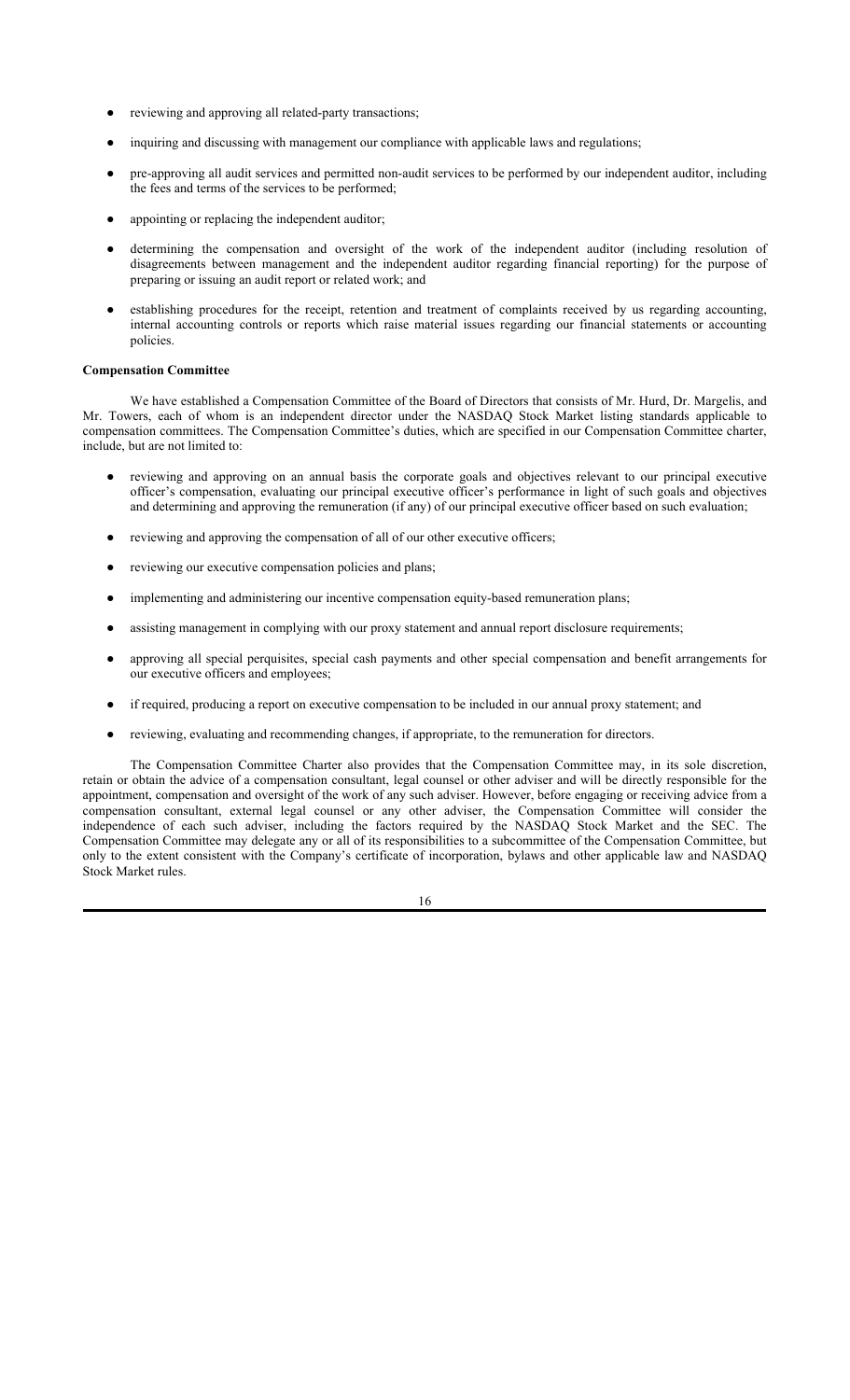#### **Nominating Committee**

We have established a Nominating Committee of the Board of Directors that consists of Mr. Hurd, Dr. Margelis and Mr. Fisher, each of whom is an independent director under the NASDAQ Stock Market listing standards applicable to nominating committees. The Nominating Committee is responsible for identifying individuals qualified to become members of the Company's Board of Directors and accordingly recommends director nominees for the annual meeting of stockholders. The Nominating Committee also recommends and implements policies and procedures intended to assist the Board operations and all obligations to the Company and its stockholders.

## Guidelines for Selecting Director Nominees:

The guidelines for selecting nominees, generally provide that persons to be nominated:

- should have demonstrated notable or significant achievements in business, education or public service;
- should possess the requisite intelligence, education and experience to make a significant contribution to the Board of Directors and bring a range of skills, diverse perspectives and backgrounds to its deliberations; and
- should have the highest ethical standards, a strong sense of professionalism and intense dedication to serving the interests of the stockholders.

The Nominating Committee will consider a number of qualifications relating to management and leadership experience, background and integrity and professionalism in evaluating a person's candidacy for membership on the Board of Directors. The Nominating Committee may require certain skills or attributes, such as financial or accounting experience, to meet specific board needs that arise from time to time and will also consider the overall experience and makeup of its members to obtain a broad and diverse mix of board members. Though the nominating committee does not have specific guidelines on diversity, it is one of many criteria considered by the nominating committee when evaluating candidates. The Nominating Committee does not distinguish among nominees recommended by stockholders and other persons.

The Nominating Committee will consider nominees for the Board recommended by stockholders in accordance with the Company's Bylaws (the "Bylaws"). Stockholders wishing to propose Director candidates for consideration by the Nominating Committee may do so by writing, by deadlines specified in the Bylaws, to the Secretary of the Company and providing information concerning the nominee and his or her proponent(s) required by the Bylaws. The Bylaws set forth further requirements for stockholders wishing to nominate Director candidates for consideration by stockholders including, among other things, that a stockholder must give timely written notice of an intent to make such a nomination to the Secretary of the Company.

#### **Stockholder Communications with the Board of Directors**

Our Board of Directors believes that stockholders should have an opportunity to communicate with the Board of Directors, and efforts have been made to ensure that the views of stockholders are heard by the Board of Directors or individual directors, as applicable, and that appropriate responses are provided to stockholders in a timely manner. Stockholders wishing to communicate with the Board or an individual director may send a written communication to the Board of Directors or such director c/o GBS Inc., 420 Lexington Ave, Suite 300, New York, NY 10170. The Secretary will review each communication. The Secretary will forward such communication to the Board of Directors or to any individual director to whom the communication is addressed, unless the Secretary decides the communication is more suitably directed to Company management, in which case the communication will be forwarded to Company management, or if the communication contains advertisements, solicitations or is otherwise inappropriate, in which case the Secretary shall discard the communication.

#### **Code of Business Conduct and Ethics**

The Company has adopted a written Code Ethics that applies to all officers, directors, and employees, including our principal executive officer, principal financial officer and principal accounting officer or controller, or persons performing similar functions. The Code Ethics is available in the Investor Relations section of our website at www.gbs.inc. If the Company makes any substantive amendments to the Code Ethics or grants any waiver from a provision of the Code Ethics to any executive officer or director, the Company will promptly disclose the nature of the amendment or waiver on its website.

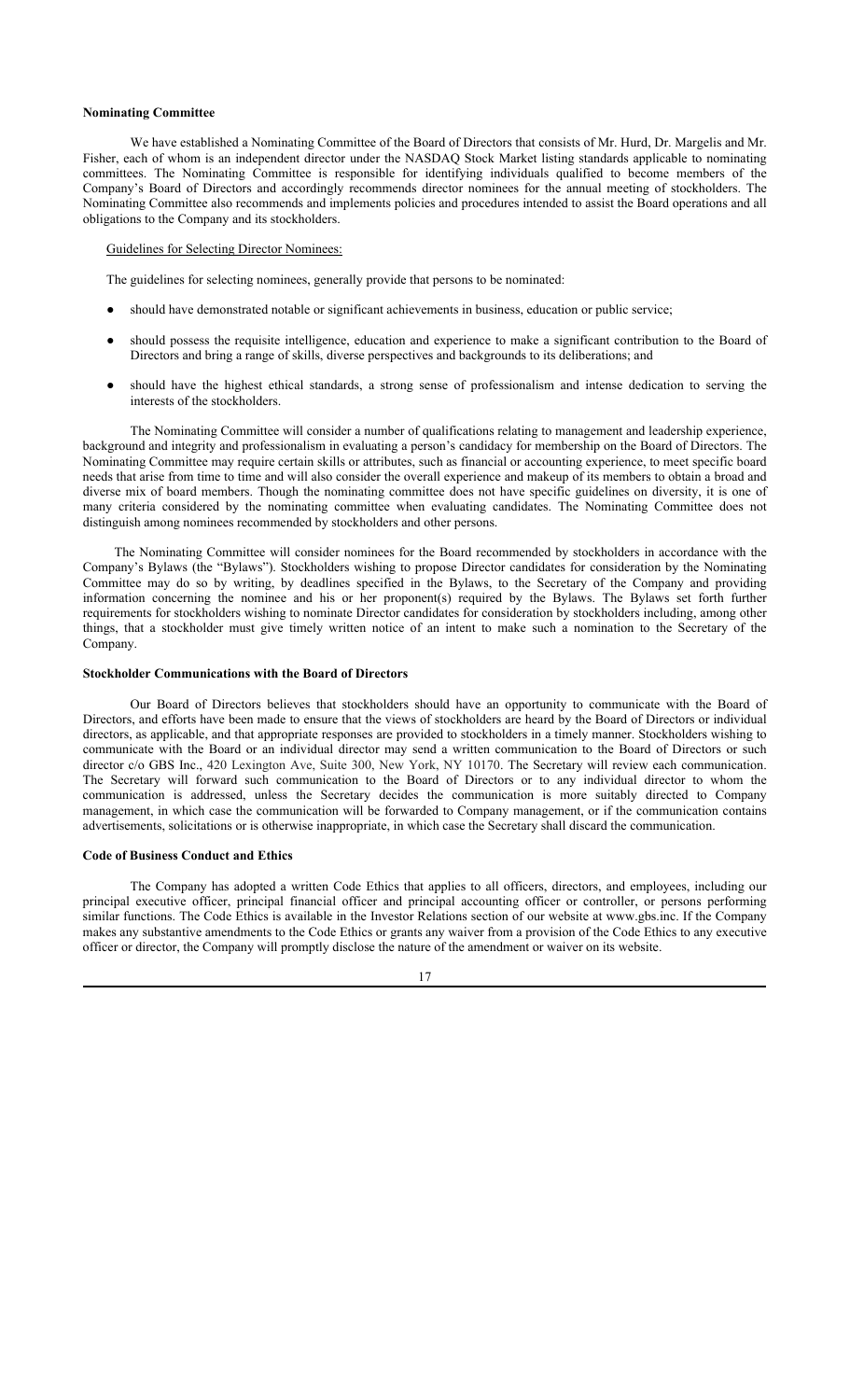## **Delinquent Section 16(a) Reports**

Section 16(a) of the Exchange Act requires the Company's directors and executive officers, and persons who own more than 10% of a registered class of the Company's equity securities, to file with the SEC initial reports of ownership and reports of changes in ownership of common stock and other equity securities of the Company. Officers, directors and greater than ten percent shareholders are required by SEC regulation to furnish the Company with copies of all Section 16(a) forms they file.

To the Company's knowledge, based on a review of the copies of such reports furnished to the Company and written representations, during the fiscal year ended June 30, 2021, all Section 16(a) filing requirements applicable to its officers, directors and greater than ten percent beneficial owners were complied with other than the inadvertent late filing by LSBD (a former ten percent beneficial owner) of two reports reporting two transactions and by Mr. Parmakellis (a former director) reporting one transaction.

## **Anti-Hedging Policy**

Our policies prohibit directors, officers and other employees from purchasing financial instruments (including prepaid variable forward contracts, equity swaps, collars, and exchange funds), or otherwise engaging in transactions, that hedge or offset, or are designed to hedge or offset, any decrease in the market value of our equity securities without our prior approval.

#### **Information Regarding Executive Officers**

The names of our executive officers, their ages, their positions with the Company, and other biographical information as of April 27, 2022, are set forth below.

| <b>Name</b>       | Age | <b>Positions</b>                         | <b>Officer Since</b>                 |
|-------------------|-----|------------------------------------------|--------------------------------------|
|                   |     |                                          |                                      |
| Dr Steven Boyages | 64  | Interim Chief Executive Officer Chairman | October $2021$ – Present July 2020 - |
|                   |     |                                          | October 2021                         |
| Spiro Sakiris     | 59  | Chief Financial Officer                  | April 2019 - Present                 |

#### *Dr. Steven Boyages*

Dr. Boyages' biographical information is provided above in the section entitled "*Information About Directors And Executive Officers - Board Of Directors*".

#### *Spiro Sakiris*

Mr Spiro Sakiris has served as our Chief Financial Officer since April 2019. He is a member of the Institute of Chartered Accounts of Australia& New Zealand. He also has served as the Special Projects Lead at The iQ Group Global from January 2018 until December 2020, and as a registered Series 28 principal with IQ Capital (USA) LLC, a registered brokerdealer with FINRA, from November 2016 until September 2021. From 2013 to December 2017, Mr. Sakiris served as Chief Financial Officer and Chief Operating Officer for listed entities at The iQ Group Global. He worked at Economos Chartered Accountants from 1986 to 2013, which included 23 years as a partner where he was instrumental in the development of the firm's practice. During his 32 years of experience, Mr. Sakiris has been involved in advising businesses in the areas of accounting and taxation, business advisory, initial public offerings and capital raising, business risks identification and management and business systems designs across many industries, including the application of IFRS and U.S. GAAP for the life science industry. Mr. Sakiris is also well versed in dealings with companies based in overseas jurisdictions such as Asia, Europe and the United States. He is also a registered company auditor experienced in United States reporting under Public Company Accounting Oversight Board in the United States and a registered tax agent in Australia.

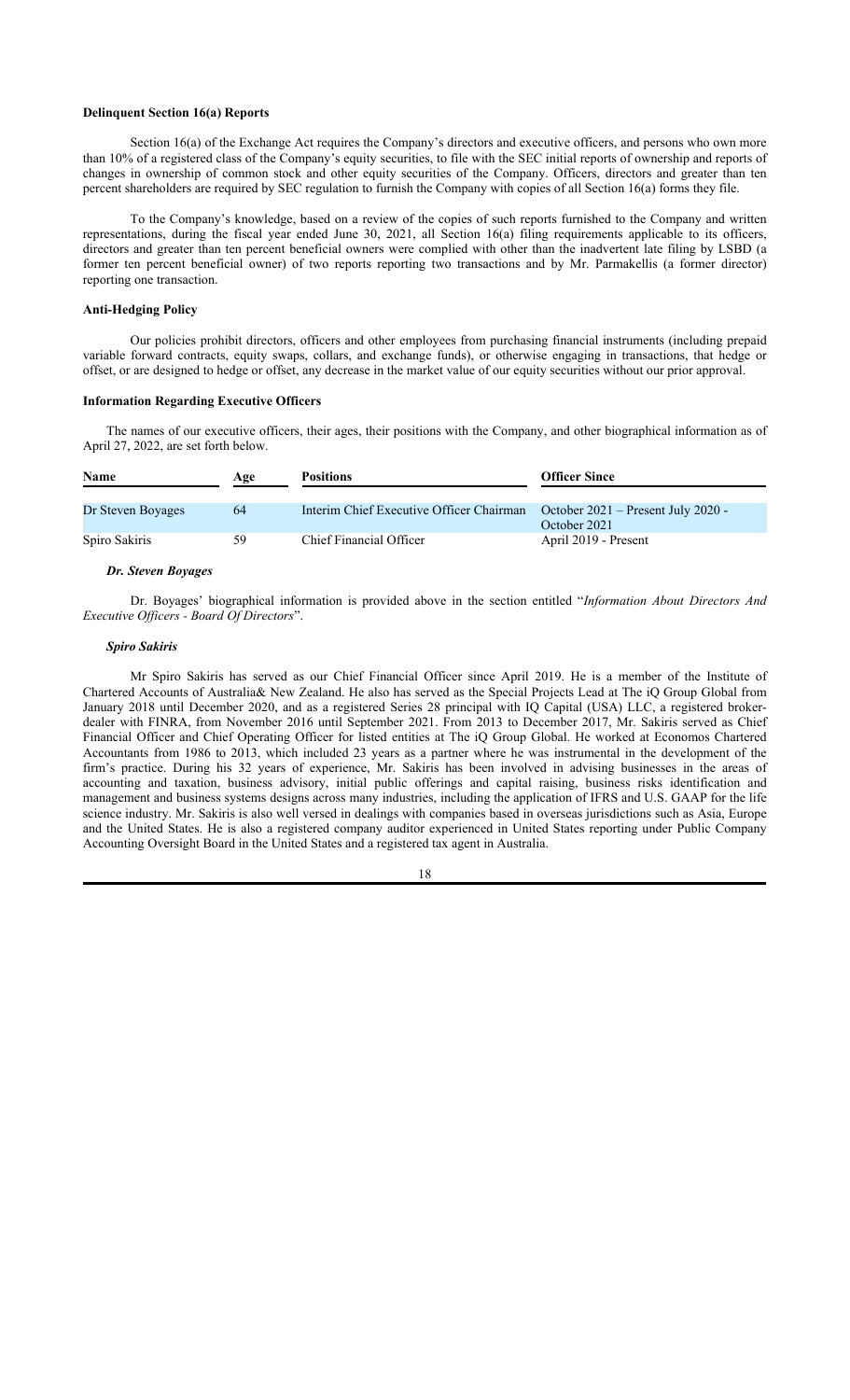## **COMPENSATION OF EXECUTIVE OFFICERS AND DIRECTORS**

#### **Executive Officer Compensation**

## **Summary Compensation Table**

The following table provides information regarding the compensation earned during the fiscal years ended June 30, 2021 and 2020 by (i) individuals serving as our principal executive officer during the fiscal year ended June 30, 2021, (ii) our two other most highly compensated executive officers (other than our principal executive officer) who were serving as executive officers as of June 30, 2021, and (iii) up to two additional individuals for whom disclosure would have been provided pursuant to the preceding clause (ii) but for the fact that the individual was not serving as an executive officer of the Company at the end of the fiscal year ended June 30, 2021 (the "Named Executive Officers").

| Name and principal position           | Year | <b>Salary</b><br>(\$) | All other<br>compensation<br>(S) | <b>Total</b><br>(S) |
|---------------------------------------|------|-----------------------|----------------------------------|---------------------|
| Harry Simeonidis                      |      |                       |                                  |                     |
| Former Chief Executive Officer and    |      |                       |                                  |                     |
| President <sup><math>(1)</math></sup> | 2021 | 240,466               | $62,133^{(2)}$ (3) (4)           | 302,599             |
|                                       | 2020 | 157,489               | 49,296                           | 206,785             |
|                                       |      |                       |                                  |                     |
| Spiro Sakiris                         |      |                       |                                  |                     |
| <b>Chief Financial Officer</b>        | 2021 | 233,204               | $32,380^{(2)}$ (5)               | 265,584             |
|                                       | 2020 | 194,706               | 31,925                           | 226,631             |

1) Mr. Simeonidis resigned as Chief Executive Officer and President of the Company on October 29, 2021, and was subsequently appointed President Asia Pacific, Sales and Marketing that same day. Mr. Boyages was appointed Interim Chief Executive Officer effective October 29, 2021.

2) Includes the contributions that are mandatory in Australia to a retirement fund know in Australia as a superannuation

fund for each of Mr. Simeonidis and Mr. Sakiris, at the applicable rate of 9.5% subject to contribution cap of \$ 16,200 3) Includes the directors' fees paid to Mr. Simeonidis of \$28,010. From January 2021, the annual director fess is \$30,000.

- 
- 4) Includes an annual automobile allowance of \$17,922. 5) Includes an annual automobile allowance of \$15,036.

## **Outstanding Equity Awards at Fiscal Year End**

Our Named Executive Officers did not hold any outstanding equity awards as of June 30, 2021

#### **Employment and Related Agreements**

During the fiscal year ended June 30, 2019, we, through our 99% owned subsidiary, GBS (APAC) Pty Ltd ("GBS APAC."), entered into an employment agreement with each of Messrs. Simeonidis and Sakiris. Mr. Simeonidis' and Mr. Sakiris' employment agreements provide for them to serve as President and Chief Financial Officer, respectively, of our majority-owned subsidiary, and in accordance with their respective agreements, we require them to serve as our President and Chief Financial Officer, respectively, without any additional compensation.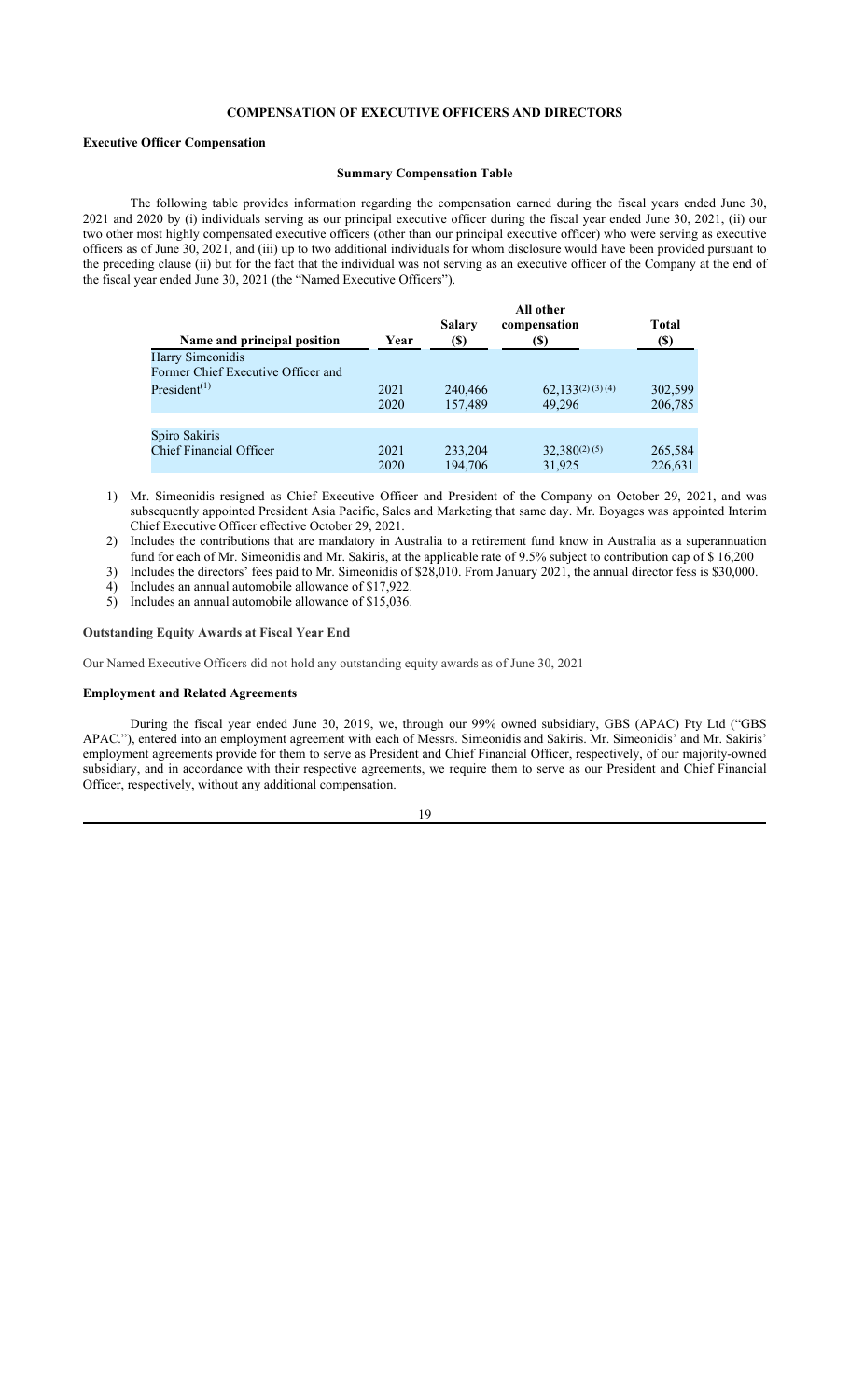## *Messrs. Simeonidis and Sakiris*

In accordance with their respective employment agreement, Mr. Sakiris receives an annual salary of \$218,022, and since Mr. Simeonidis' appointment as full time Chief Executive Officer and President of the Company effective January  $1<sup>st</sup>$ , 2020, Mr. Simeonidis currently receives an annual salary of \$272,090.

In addition, each of Mr. Simeonidis and Mr. Sakiris is eligible to receive an annual bonus of up to 20% of his gross base salary, of which 50% will be based on meeting company objectives and the remainder will be based on meeting mutually agreed employee objections or as otherwise determined by the Company. We also make certain contributions that are mandatory in Australia to a retirement fund for each of Mr. Simeonidis and Mr. Sakiris, known in Australia as a superannuation fund, currently at the rate of 10% of salary and wages subject to contribution cap of \$17,600 per annum. We will provide an annual automobile allowance to Mr. Sakiris of \$15,036 and an annual car allowance to Mr. Simeonidis of \$18,043.

Mr. Simeonidis' employment agreement is terminable on three months' notice and Mr. Sakiris' employment agreement – on one month's notice either by our subsidiary or by the executive upon one months' notice. However, we may terminate either executive without notice if he engages in serious or wilful misconduct, is seriously negligent in the performance of his duties, commits a serious or persistent breach of his employment agreement, brings our company into disrepute or is convicted of a criminal offense.

Each employment agreement contains provisions protecting our confidential information and intellectual property. Each employment agreement also contains provisions restricting each executive's ability to compete with us during his employment and for a period of up to six months thereafter in a specified geographic region. The non-compete provisions will generally impose restrictions on inducing our employees to leave our employment or soliciting clients of our company.

## **Superannuation Fund**

As required by Australian law, we contribute to standard defined contribution superannuation funds on behalf of all our Australian employees at an amount required by law, currently 10% of each such employee's salary subject to a contribution cap of \$17,600 per annum. Superannuation is a compulsory savings program whereby employers are required to pay a portion of an employee's remuneration to an approved superannuation fund that the employee is typically not able to access until they are retired. We permit employees to choose an approved and registered superannuation fund into which the contributions are paid.

## **2019 Long Term Incentive Plan ("2019 Plan")**

The 2019 Plan was adopted by the Board and approved by the Company's stockholders on June 18, 2019. The purpose of the 2019 Plan is to enable us to offer our employees, officers, directors and consultants whose past, present and/or potential future contributions to us have been, are, or will be important to our success, an opportunity to acquire a proprietary interest in us. The various types of incentive awards that may be provided under the 2019 Plan are intended to enable us to respond to changes in compensation practices, tax laws, accounting regulations and the size and diversity of our business. The 2019 Plan is administered by the Compensation Committee. Subject to the provisions of the plan, the Compensation Committee determines, among other things, the persons to whom from time to time awards may be granted, the specific type of awards to be granted, the number of shares subject to each award, share prices, any restrictions or limitations on the awards, and any vesting, exchange, surrender, cancellation, acceleration, termination, exercise or forfeiture provisions related to the awards. The 2019 Plan currently provides for 500,000 shares of our common stock being available for issuance under the 2019 Plan. If Proposal 4 in this Proxy Statement is approved, 1,400,000 shares will be available for issuance under the 2019 Plan. Shares of stock subject to other awards that are forfeited or terminated will be available for future award grants under the 2019 Plan.

In the event of a change in the number of shares of our common stock as a result of a dividend on shares of common stock payable in shares of common stock, common stock forward split or reverse split or other extraordinary or unusual event that results in a change in the shares of common stock as a whole, the committee will determine whether such change equitably requires an adjustment in the terms of any award in order to prevent dilution or enlargement of the benefits available under the plan or the aggregate number of shares reserved for issuance under the plan.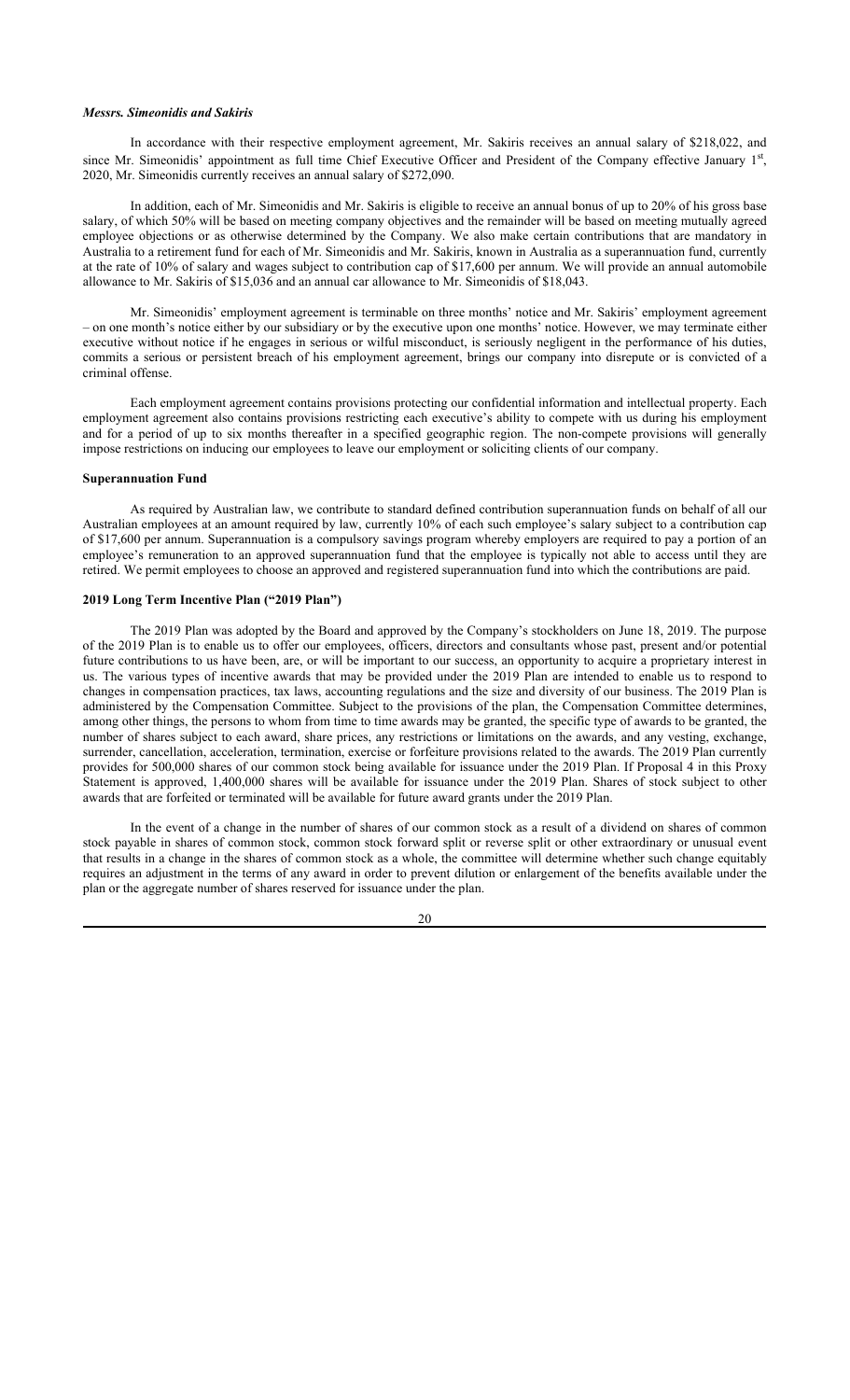The 2019 Plan provides both for "incentive" stock options as defined in Section 422 of the Internal Revenue Code of 1986, as amended, or the "Code," and for options not qualifying as incentive options, both of which may be granted with any other stock based award under the plan. The 2019 Plan provides for Stock Appreciation Rights, Restricted Stock and Restricted Stock Units, and other Stock-Based Awards.

## **Securities Authorized for Issuance Under Equity Compensation Plans**

|                                                               | <b>Equity Compensation Plan Information</b><br>As of June 30, 2021                                                    |                                                                                             |                                                                                                                                                                                    |  |  |
|---------------------------------------------------------------|-----------------------------------------------------------------------------------------------------------------------|---------------------------------------------------------------------------------------------|------------------------------------------------------------------------------------------------------------------------------------------------------------------------------------|--|--|
| <b>Plan Category</b>                                          | <b>Number of securities</b><br>to be issued upon<br>exercise of<br>outstanding options,<br>warrants and rights<br>(a) | Weighted average<br>exercise price of<br>outstanding options,<br>warrants and rights<br>(b) | Number of<br>securities<br>remaining<br>available for<br>future issuance<br>under<br>equity<br>compensation<br>plans<br>(excluding shares<br>reflected<br>in column $(a)$ )<br>(c) |  |  |
| Equity compensation plans approved by security                |                                                                                                                       |                                                                                             |                                                                                                                                                                                    |  |  |
| holders                                                       |                                                                                                                       |                                                                                             | 500,000(1)                                                                                                                                                                         |  |  |
| Equity compensation plans not approved by security<br>holders |                                                                                                                       |                                                                                             |                                                                                                                                                                                    |  |  |
| Total                                                         |                                                                                                                       |                                                                                             | 500,000                                                                                                                                                                            |  |  |

(1) Securities remaining available for issuance under the 2019 Plan.

#### **Director Compensation**

The table below sets forth the compensation earned by our non-employee directors for service on our Board of Directors during the year ended June 30, 2021. Compensation paid to Harry Simeonidis, our former President and Chief Executive Officer (resigned October 2021), is set forth in Summary Compensation Table for Named Executive Officers.

| Fees earned or<br>paid in cash | All other<br>compensation                   |                          | Total<br>(S) |
|--------------------------------|---------------------------------------------|--------------------------|--------------|
|                                |                                             |                          | 20,507       |
|                                |                                             |                          | 15,729       |
|                                |                                             |                          | 15,729       |
| 15,380                         |                                             | $\overline{\phantom{a}}$ | 15,380       |
| 15,380                         |                                             |                          | 15,380       |
| 15,380                         |                                             |                          | 15,380       |
|                                |                                             |                          | 15,729       |
| 20,972                         |                                             |                          | 20,972       |
|                                | (S)<br>20,507<br>15,729<br>15,729<br>15,729 | (S)                      |              |

(1) Tom Parmakellis resigned as a member of the Board on March 19, 2022.

(2) Prof. Johnathan Sessler resigned as a member of the Board on February 22, 2022.

#### **Non-Employee Director Compensation Arrangements**

Prior to the December 2020 IPO, none of our non-employee directors received compensation for serving on our Board of Directors. From the date of the December 2020 IPO, our non-employee directors are entitled to cash fees of \$30,000 (plus \$10,000 each for the Chairman of the Board and Financial Expert/Chair of the Audit Committee) per year of service on our Board of Directors. Service rendered on any of the committees of the Board do not entitle our non-employee directors to any additional compensation.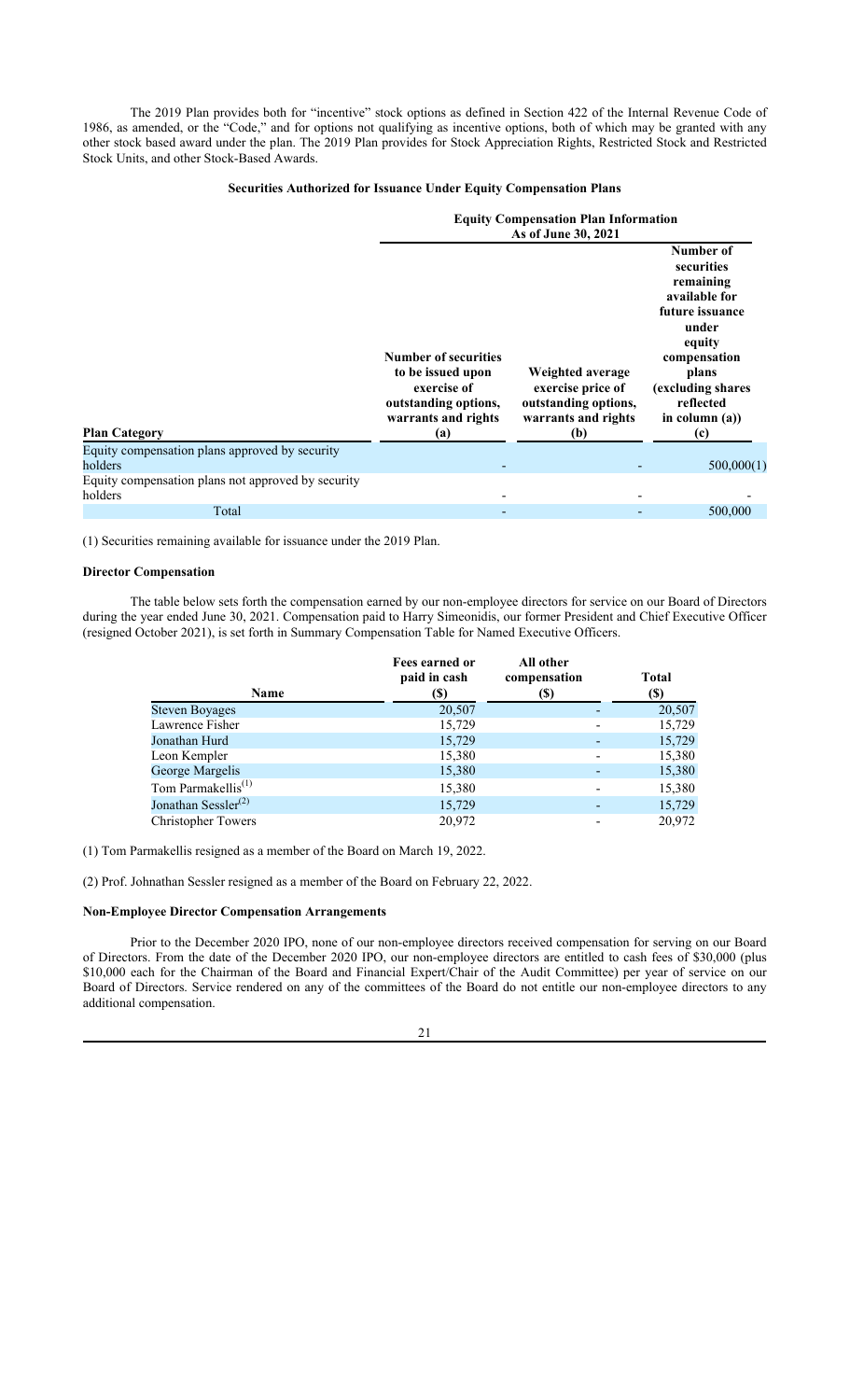## **SECURITY OWNERSHIP OF CERTAIN BENEFICIAL OWNERS AND MANAGEMENT**

The following table sets forth certain information regarding the ownership of our common stock as of April 27, 2022 by: (i) each director and nominee for director; (ii) each of the executive officers named in the Summary Compensation Table; (iii) all executive officers and directors of the Company as a group; and (iv) all those known by us to be beneficial owners of more than five percent of our common stock. Beneficial ownership is determined according to the rules of the SEC, and generally means that person has beneficial ownership of a security if he or she possesses sole or shared voting or investment power of that security and includes options that are currently exercisable or exercisable within 60 days of the date of determination.

This table is based upon information supplied by officers and directors as well as Schedules 13D or 13G filed with the SEC by beneficial owners of more than five percent of our common stock. Unless otherwise indicated in the footnotes to this table and subject to community property laws, where applicable, we believe that each of the stockholders named in this table has sole voting and investment power with respect to the shares indicated as beneficially owned.

Unless otherwise indicated, the address of each person listed below is 420 Lexington Ave, Suite 300, New York, NY 10170

| <b>Name of Beneficial Owner</b>                             | <b>Shares</b> of<br><b>Common Stock</b><br><b>Beneficially</b><br>Owned | <b>Percent of Common</b><br><b>Stock Beneficially</b><br>$Owned^+$ |  |
|-------------------------------------------------------------|-------------------------------------------------------------------------|--------------------------------------------------------------------|--|
| <i>Executive officers and directors:</i>                    |                                                                         |                                                                    |  |
| Dr. Steven Boyages                                          | $\theta$                                                                | $0\%$                                                              |  |
| Lawrence Fisher                                             | $\theta$                                                                | $*$                                                                |  |
| Jonathan S. Hurd                                            | $\theta$                                                                | $\ast$                                                             |  |
| Leon Kempler $(1)$                                          | 7,350                                                                   | $0\%$                                                              |  |
| Dr. George Margelis                                         | $\cup$                                                                  | 0%                                                                 |  |
| Spiro Sakiris(2)                                            | 30,737                                                                  | $*0/0$                                                             |  |
| Harry Simeonidis(3)                                         | 600                                                                     | 0%                                                                 |  |
| Christopher Towers(4)                                       | 800                                                                     | 0%                                                                 |  |
| All Executive Officers and Directors as a group (8 persons) | 39,487                                                                  | *                                                                  |  |

Based on 14,882,522 shares of common stock outstanding on April 27, 2022.

Less than 1%.

(1) Consists of 4,900 common stock and currently exercisable Series A Warrants to purchase 2,450 shares of the common stock. (2) Consists of 29,258 shares of common stock and currently exercisable Series A Warrants to purchase 1,479 shares of the common stock. Does not include 3,000 of common stock that will be issuable upon exercise of the pre-IPO warrants held by

Mr. Sakiris during the one-year period commencing on the second anniversary of the consummation of December 2020 IPO. (3) Consists of 600 shares of common stock.

(4) Consists of 800 shares of common stock.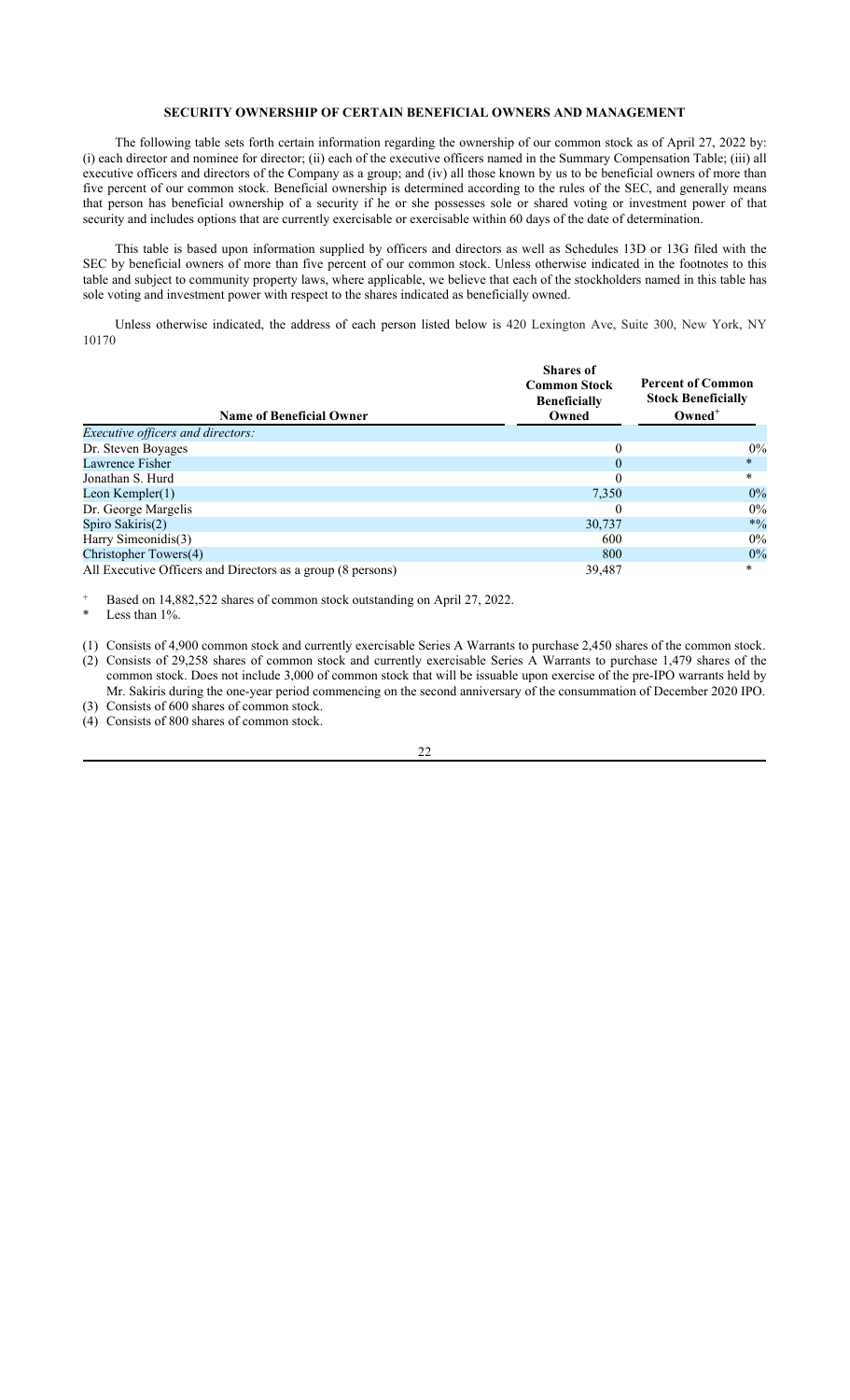## **RELATED PARTY TRANSACTIONS**

Our Code of Ethics will require that we avoid, wherever possible, all related party transactions that could result in actual or potential conflicts of interests, except under guidelines approved by the Board of Directors. Related party transactions are defined under SEC rules as transactions in which (1) the aggregate amount involved will or may be expected to exceed the lesser of \$120,000 or one percent of the average of our total assets for the last two completed fiscal years, (2) we or any of our subsidiaries is a participant, and (3) any (a) executive officer, director or nominee for election as a director, (b) greater than 5% beneficial owner of our shares of common stock, or (c) immediate family member, of the persons referred to in clauses (a) and (b), has or will have a direct or indirect material interest (other than solely as a result of being a director or a less than 10% beneficial owner of another entity). A conflict of interest situation can arise when a person takes actions or has interests that may make it difficult to perform his or her work objectively and effectively. Conflicts of interest may also arise if a person, or a member of his or her family, receives improper personal benefits as a result of his or her position.

All future and ongoing related party transactions (as defined under SEC rules) will require prior review and approval by the Audit Committee, which will have access, at our expense, to our attorneys or independent legal counsel. We will not enter into any such transaction without the approval of the Audit Committee. The Audit Committee will consider all relevant factors when determining whether to approve a related party transaction, including whether the related party transaction is on terms no less favorable than terms generally available to an unaffiliated third-party under the same or similar circumstances and the extent of the related party's interest in the transaction.

No director may participate in the approval of any transaction in which he is a related party, but that director is required to provide the other members of the board with all material information concerning the transaction. Additionally, we require each of our directors and executive officers to complete a directors' and officers' questionnaire that elicits information about related party transactions.

These procedures are intended to determine whether any such related party transaction impairs the independence of a director or presents a conflict of interest on the part of a director, employee or officer. **Certain Related-Person Transactions**

The following is a summary of certain relationships and transactions, including transactions since July 1, 2020 and any currently proposed transactions to which we were or are to be a participant. We believe the terms obtained or consideration that we paid or received, as applicable, in connection with the transactions described below were, unless otherwise noted below, comparable to terms available or the amounts that we would pay or received, as applicable, in arm's-length transactions.

- LSBD, which is also referred to herein as "Licensor", held 42.6% of our outstanding common stock (by voting rights) as of June 30, 2021, and held less than 7.5% of our outstanding common stock as of February 17, 2022. From time to time, we have entered into transactions with the LSBD that have not been negotiated, arranged or otherwise implemented on an arms-length basis. These transactions include (i) entry into that certain License Agreement, dated June 23, 2020, by and between Licensor and the Company (the "License Agreement") pursuant to which Licensor granted to the Company a license to the Licensor's proprietary rights to the biosensor technology used in certain licensed products and (ii) the employee sharing arrangements whereby we have not engaged its own exclusive employees.
- Under the terms of the License Agreement, we license the SGT (the software app that interfaces the Company's Saliva Glucose Biosensor (SGB) with the Company's digital information system for the Asia Pacific Region (APAC Region). The License Agreement requires, among other material provisions, that commencing after the receipt of regulatory approval in a jurisdiction, we will pay the Licensor a minimum royalty with respect to such jurisdiction for each year, in four equal quarterly instalments. The minimum royalty will be 13% of the projected net sales in such jurisdiction for each such year. The projected net sales will be an amount mutually agreed between us and the Licensor for the first such year. For each ensuing year after the first year, the projected net sales will be the number of certain licensed products sold in the prior year, as adjusted for the expected market growth and, for each year through the tenth year, as increased by up to an additional 7%. At the end of each quarter, if the quarterly instalment of the minimum royalty is less than the actual royalty (13% of the actual net sales of the licensed products for such quarter) in such jurisdiction, we will pay Licensor the difference between the quarterly instalment of the minimum royalty and the actual royalty. The royalty fee rate will be reduced from 13% to 3% upon the expiration of the patent portfolio covered by the License Agreement.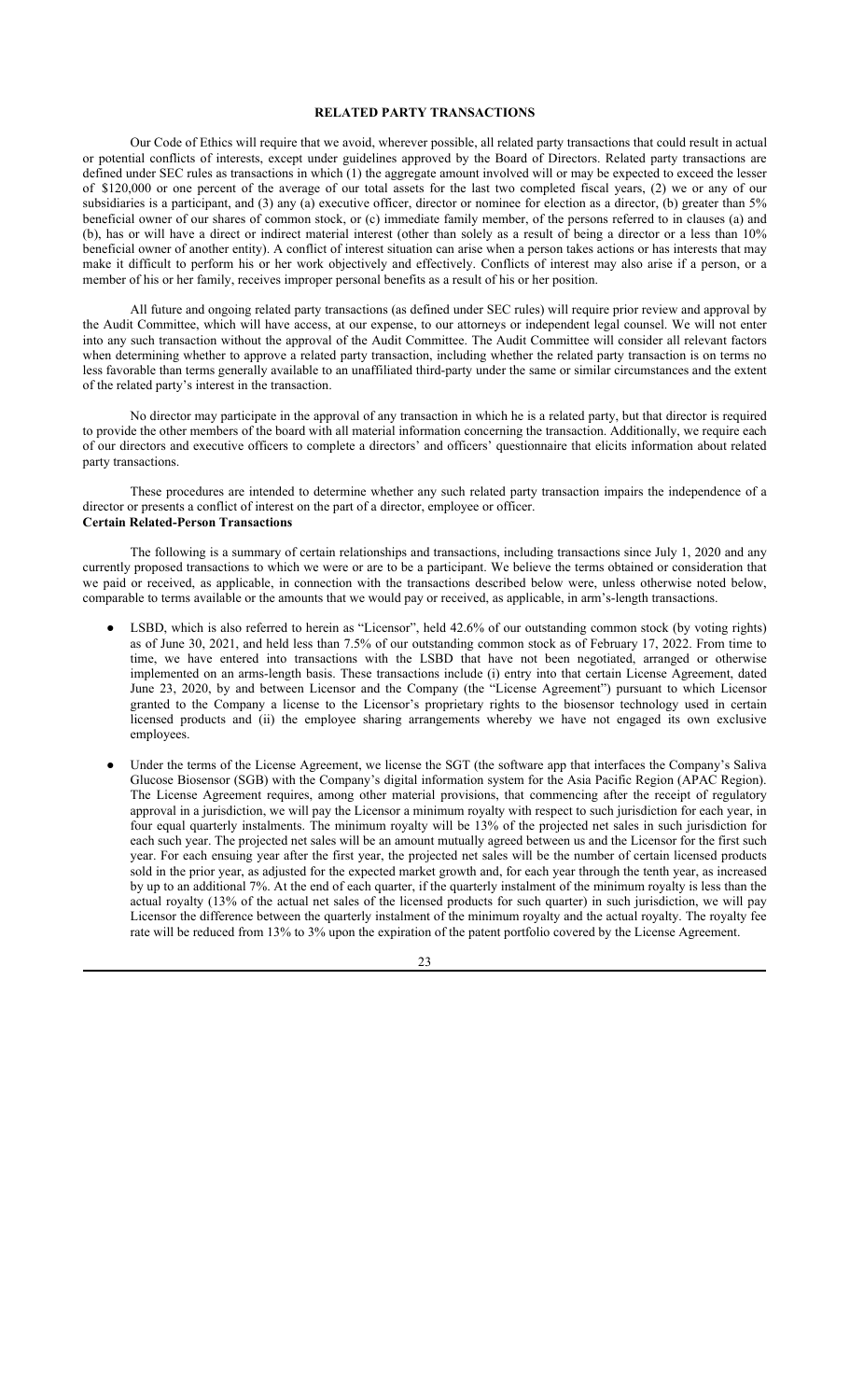- Under the employee sharing arrangements, which have not been pursuant to any written agreement, the Licensor has allocated a portion of its general office expenses, rent and wages to us based on our percentage usage of the Licensor's office and personnel resources. We have relied upon these arrangements as it has been more cost-effective than acquiring dedicated office space and personnel that would not have been fully utilized. From August 5, 2016 to December 31, 2020, we incurred to the Licensor a total of \$8,537,629 (inclusive of "deemed dividend" referred to below) under a prior license agreement for this technology in relation to development of the technology, \$3,478,570 in relation to overhead and general administration expenses and \$6,324,806 in relation to research and development and regulatory approval in relation to the development and approval process for the Glucose Biosensor Technology. During the quarter ended September 30, 2020, the Company expanded its geographic coverage of its license to include the Asia Pacific Region (APAC), the Company allotted 147,029 Convertible Preference Shares to external shareholders who had a prior interest in this region. Accordingly, as part of this transaction the Company was required to classify \$976,308 of expenditure incurred by Life Science Biosensor Diagnostics Pty Ltd (the Licensor) as a "deemed divided" under FASB ASC 805.
- On June 30, 2020, we issued 120,000 shares of common stock in exchange for the cancellation of \$900,000 in debt held by the Licensor, resulting in 8,630,000 outstanding shares of common stock as of such date. Share and per share amounts set forth herein (except in any historical financial information) give effect to the issue, unless indicated otherwise.
- On December 14, 2020, the Company and LSBD agreed to cancel the previously agreed share repurchase transaction dated as of December 7, 2020, under which LSBD was to exchange a total of 3,800,000 shares of the Company's common stock for a 3-year non-transferrable warrant to purchase 1,900,000 shares of the Company's shares of common stock. Effective as of the same date, the Company agreed to issue to LSBD, in consideration of LSBD's contribution towards the research and development of applications other than glucose and COVID-19 applications to a maximum of \$2 million over a 5-year period, a 5-year non-transferable warrant to purchase 3,000,000 shares of the Company's common stock at the exercise price equal to the IPO per unit price.
- On December 18, 2020, the Company entered into an Exchange Agreement (the "EA") with LSBD to exchange 3,000,000 shares of its common stock held by LSBD for 3,000,000 shares of the Company's Series B Convertible Preferred Stock. In addition, the parties to the Exchange Agreement entered into a Registration Rights Agreement (the "RRA") pursuant to which the Company agreed to prepare and file within 30 days following the closing of the December 2020 IPO with the SEC a registration statement to register for resale the shares of Common Stock issuable upon conversion of the Series B Convertible Preferred Stock.
- On December 18, 2020, LSBD entered into a certain Purchase and Assignment Agreement (the "PAA") with an institutional accredited investor (the "Purchaser") pursuant to which LSBD sold and assigned to the Purchaser 3,000,000 shares of the Series B Convertible Preferred Stock and assigned to the Purchaser its rights under the EA and the RRA with respect to the such preferred shares for a total purchase price of \$2,000,000. The investor's Series B Convertible Preferred Stock is convertible into 3,000,000 shares of the Company's common stock, subject to beneficial ownership limitation. The price per share of the 3,000,000 shares of common stock issuable upon conversion of the investor's Series B Convertible Preferred Stock is \$0.67. In connection with the Company's obligations under the RRA, the Company filed the Registration Statement on Form S-1 for the March Offering, which was declared effective by the SEC on March 31, 2021.
- During the quarter ended March 31, 2021, the Company contributed a total of \$2,600,000 towards budgeted development and commercialization costs to be incurred by BiosensX (North America) Inc. in which the Company has a 50% interest. This represents the Company's contribution towards budgeted development and commercialization costs included in total costs budgeted in the Form S-1. This funding relates to the development and preparation for submission of the Saliva Glucose Biosensor connected with regulatory approval for the U.S market by the U.S Food  $\&$ Drug Administration. This amount is recognized as a prepayment and will be expensed as incurred over an estimated 18 month period in which the costs are expected to be incurred.
- On March 31, 2021, GBS entered into an agreement with LSBD to provide GBS an option to acquire an exclusive license to use LSBD's intellectual property in the Saliva Glucose Biosensor in North America (the "Option Agreement"). The Option Agreement has a term of two years and the exercise price for the option is \$5 million. The fee of \$0.5 million incurred for the option has been recognized as an expense and included within 'Development and regulatory approval expenses in the consolidated statements of operations.
- Since the end of the Fiscal Year ended June 30, 2021 to the date of this filing, GBS has incurred a total of \$145,733 to LSBD in connection with rent, other occupancy costs and shared labor recharges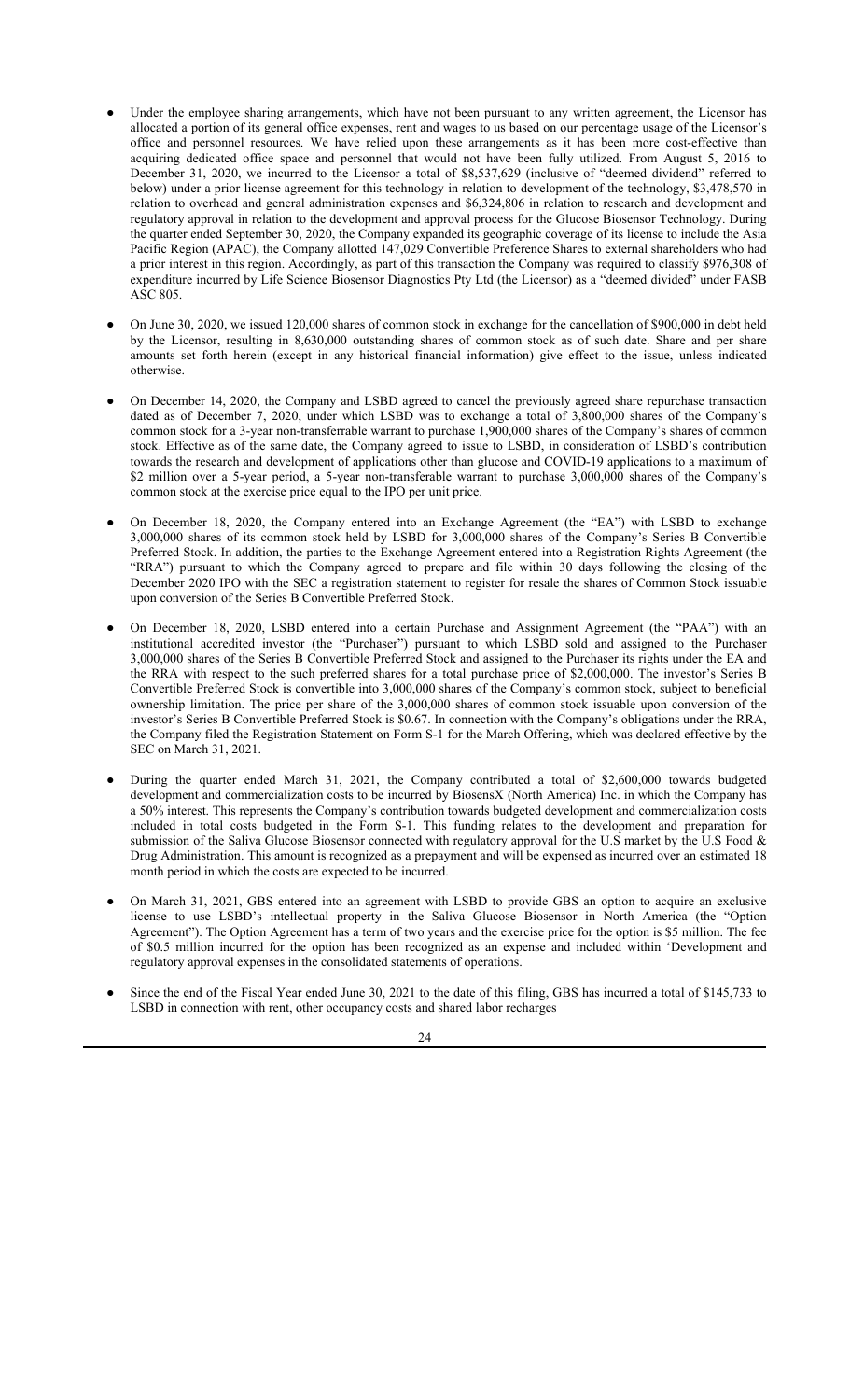## **PROPOSAL 1: ELECTION OF DIRECTORS**

Our Board of Directors currently consists of six members. The Nominating Committee nominated and the Board approved and recommended all of the current members of our Board for re-election. All nominees have consented to being named herein and have indicated their intention to serve as our directors, if elected. The Board has no reason to believe that any nominee would be unable or unwilling to serve if elected. Unless authority to do so is withheld, the persons named as proxies will vote the shares represented by such proxies for the election of the named director nominees. In case any of the nominees becomes unavailable for election to the Board the persons named as proxies will have full discretion and authority to vote or refrain from voting for any other nominees in accordance with their judgment. The Board nominees, if elected, will serve until the next annual meeting of shareholders, or until each successor is duly elected and qualified.

Biographical information for our directors is provided above in the section entitled "*Information About Directors and Executive Officers*."

## **Vote Required and Recommendation of the Board of Directors**

A plurality of the eligible votes cast is required to elect director nominees, and as such, the six nominees who receive the greatest number of votes cast by stockholders, entitled to vote at the meeting, will be elected. A nominee who receives a plurality means he or she has received more votes than any other nominee for the same director's seat. Broker non-votes and abstentions will have no effect on this proposal.

#### **The Board unanimously recommends that stockholders vote "FOR" each of the six nominees for election to our Board of Directors.**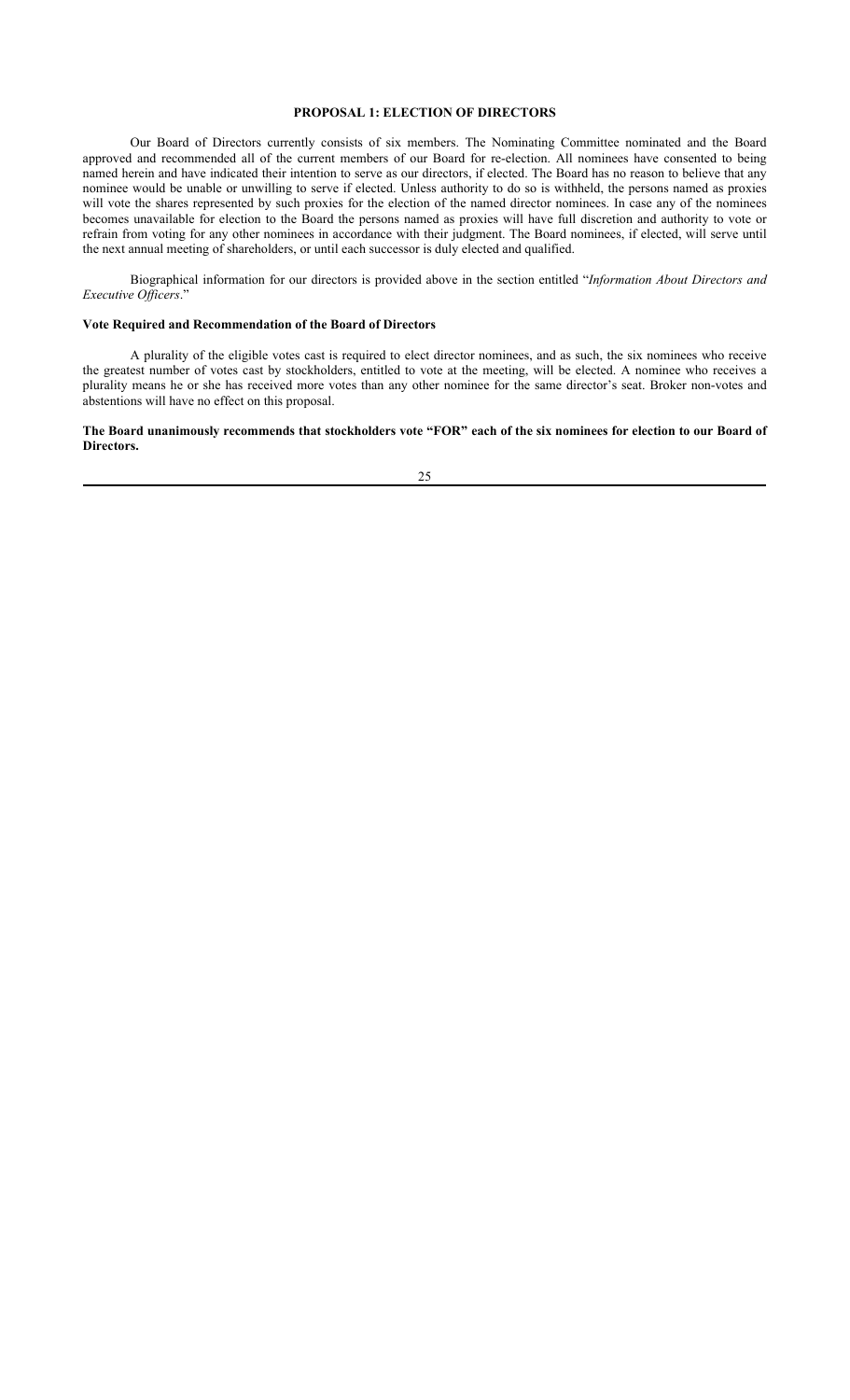## **AUDIT COMMITTEE REPORT**

The following is the report of the Audit Committee with respect to GBS' audited financial statements for the year ended June 30, 2021.

The purpose of the Audit Committee is to assist the Board of Directors in its general oversight of GBS' financial reporting and audit functions. The Audit Committee does not itself prepare financial statements or perform audits, and its members are not auditors or certifiers of the Company's financial statements. In fulfilling its oversight responsibility of appointing and reviewing the services performed by the Company's independent registered public accounting firm, the Audit Committee carefully reviews the policies and procedures for the engagement of the independent registered public accounting firm, including the scope of the audit, audit fees, auditor independence matters and the extent to which the independent registered public accounting firm may be retained to perform non-audit related services.

The Audit Committee has reviewed and discussed the audited financial statements for the fiscal year ended June 30, 2021 with management of the Company. The Audit Committee has discussed with the independent registered public accounting firm, BDO Audit Pty Ltd., the matters required to be discussed by the applicable requirements of the Public Company Accounting Oversight Board ("PCAOB") and the SEC. The Audit Committee has also received the written disclosures and the letter from the independent registered public accounting firm required by applicable requirements of the PCAOB regarding the independent accountant's communications with the audit committee concerning independence, and has discussed with the independent registered public accounting firm the accounting firm's independence.

Based upon these discussions and review, the Audit Committee recommended to the Board that the audited consolidated financial statements be included in GBS's Annual Report on Form 10-K for the fiscal year ended June 30, 2021 for filing with the United States Securities and Exchange Commission.

> *Members of the Audit Committee:* Mr Christopher Towers (Chairperson) Mr Lawrence Fisher Dr George Margelis

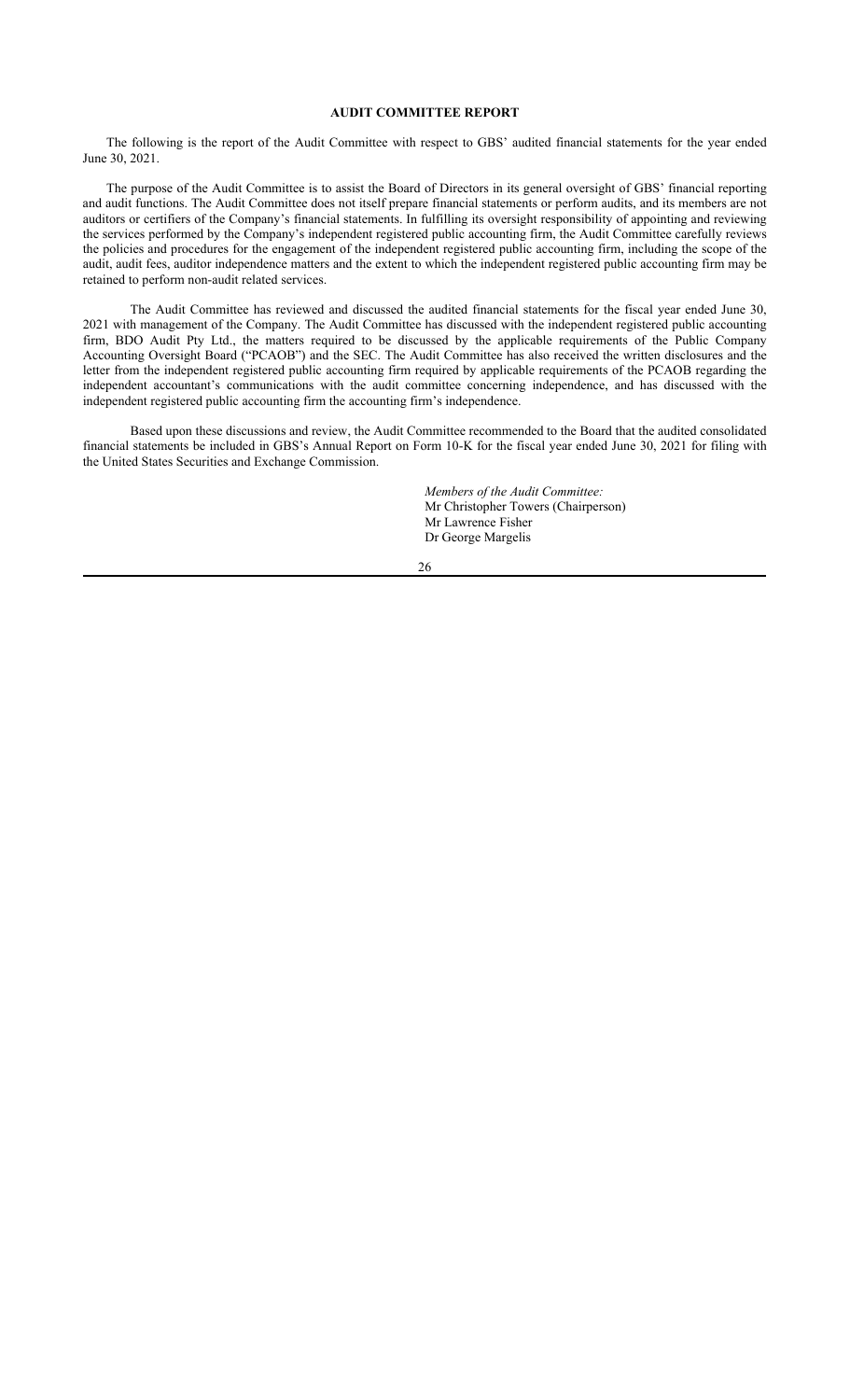## **PROPOSAL 2 - RATIFICATION OF THE APPOINTMENT OF BDO AUDIT PTY LTD. AS THE COMPANY'S INDEPENDENT REGISTERED PUBLIC ACCOUNTING FIRM**

Our Audit Committee has selected BDO Audit Pty Ltd as our independent registered public accounting firm to audit our financial statements for the fiscal year ending June 30, 2022. Our stockholders are being asked to ratify this appointment. In the event that ratification of this selection of auditors is not approved by the stockholders, we will reassess our selection of auditors. Representatives of BDO Audit Pty Ltd are expected to be present at the Annual Meeting, will be available to respond to appropriate questions, and will have the opportunity to make a statement at the Annual Meeting.

#### **Principal Accountant Fees and Services**

The following table represents aggregate fees billed to the Company for the fiscal years ended June 30, 2020 and June 30, 2021, by BDO Audit Pty Ltd, the Company's independent registered public accounting firm.

| <b>Description of Fees</b>        |   | <b>Fiscal Year Ended</b><br><b>June 30, 2021</b> | <b>Fiscal Year Ended</b><br><b>June 30, 2020</b> |
|-----------------------------------|---|--------------------------------------------------|--------------------------------------------------|
| Audit Fees <sup>(1)</sup>         | S | 398,292                                          | 167,119                                          |
| Audit-Related Fees <sup>(2)</sup> |   |                                                  |                                                  |
| Tax Fees $^{(3)}$                 |   | 22,410                                           | 18.990                                           |
| All Other Fees $(4)$              |   |                                                  |                                                  |
| <b>Total Fees</b>                 | S | 420,702                                          | 186,109                                          |

(1) Audit fees relate to professional services rendered in connection with the audit of annual financial statements, quarterly review of financial statements, and audit services provided in connection with other statutory and regulatory filings."

- (2) Audit-related fees relate to professional services that are reasonably related to the performance of the audit or review of financial statements.
- (3) Tax fees relate to professional services rendered in connection with tax compliance and preparation relating to tax returns and tax audits, as well as for tax consulting and planning services
- (4) All other fees relate to professional services not included in the categories above, including services related to other regulatory reporting requirements

The Audit Committee has determined that the rendering of services other than audit services by BDO Audit Pty Ltd is compatible with maintaining the principal accountant's independence.

#### **Pre-Approval Policies and Procedures.**

The Audit Committee has procedures in place for the pre-approval of audit and non-audit services rendered by the Company's independent registered public accounting firm, BDO Audit Pty Ltd. The Audit Committee generally pre-approves specified services in the defined categories of audit services, audit-related services, and tax services. Pre-approval may also be given as part of the Audit Committee's approval of the scope of the engagement of the independent auditor or on an individual, explicit, case-by-case basis before the independent auditor is engaged to provide each service. The pre-approval of services may be delegated to one or more of the Audit Committee's members, but the decision must be reported to the full Audit Committee at its next scheduled meeting.

## **Vote Required and Recommendation of the Board of Directors**

The approval of Proposal 2 requires the affirmative vote of a majority of the shares present in person or by proxy and entitled to vote on the matter. Broker non-votes, if any, will not be taken into account in determining the outcome of the proposal, and abstentions will be counted as votes against the proposal.

**The Board unanimously recommends that stockholders vote "FOR" the ratification of the appointment of BDO Audit Pty Ltd as our independent registered public accounting firm for the fiscal year ending June 30, 2022.**

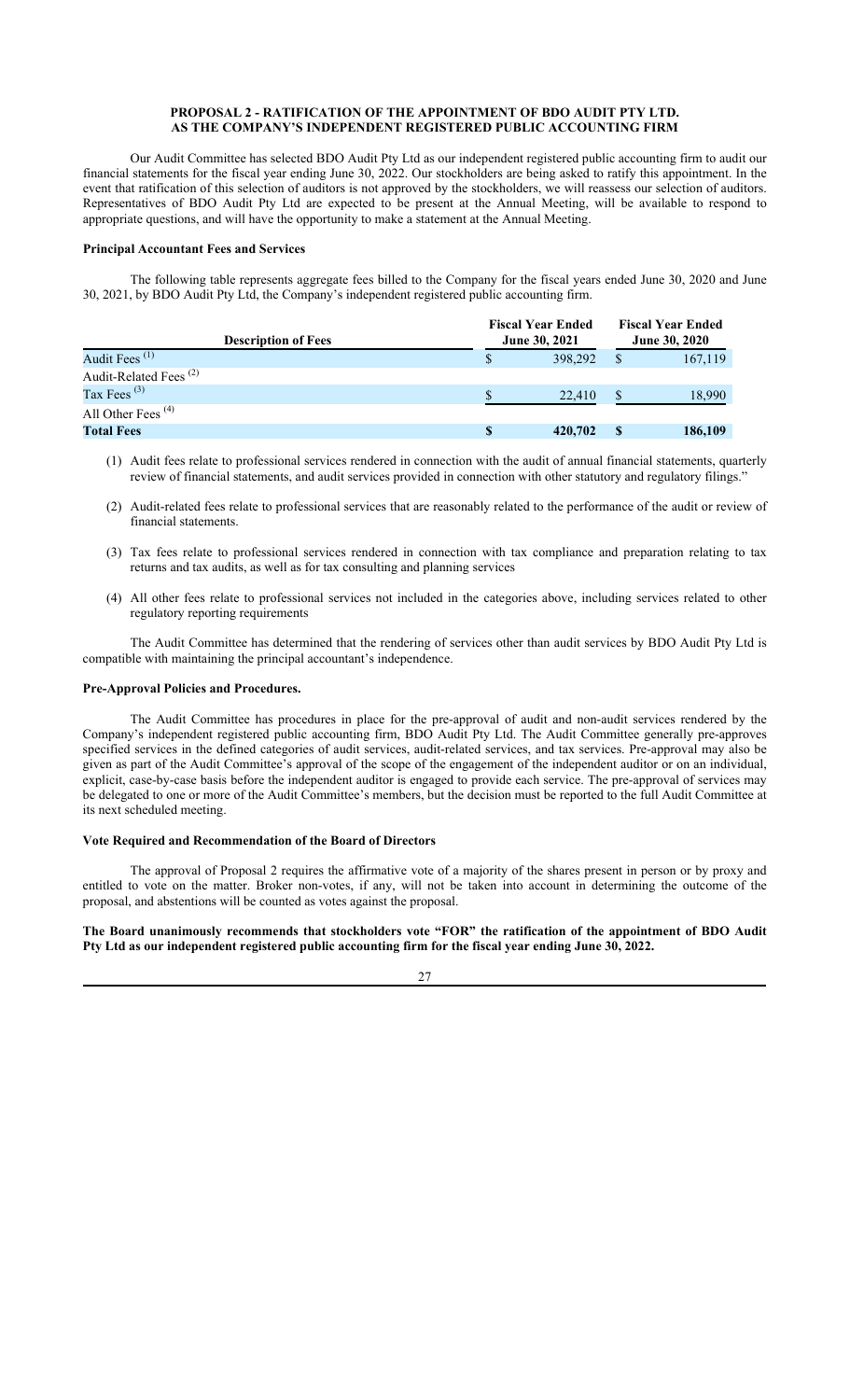## **PROPOSAL 3: APPROVAL OF AN AMENDMENT TO OUR CERTIFICATE OF INCORPORATION TO EFFECT A REVERSE STOCK SPLIT**

#### **General**

On April 25, 2022, our Board of Directors unanimously approved, subject to stockholder approval, an amendment to our Amended and Restated Certificate of Incorporation to effect a reverse stock split of our outstanding common stock by combining outstanding shares of common stock into a lesser number of outstanding shares of common stock by a ratio of not less than 1-for-2 and not more than 1-for-10 at any time within 12 months following the date of stockholder approval of this Proposal 3, with the exact ratio to be set within this range by our Board of Directors at its sole discretion without further approval or authorization of our stockholders (the "Reverse Stock Split"). The Board of Directors may alternatively elect to abandon such proposed amendment and not effect the Reverse Stock Split authorized by stockholders, in its sole discretion.

Upon the effectiveness of the amendment to our Amended and Restated Certificate of Incorporation effecting the Reverse Stock Split, the outstanding shares of our common stock will be reclassified and combined into a lesser number of shares such that one share of our common stock will be issued for a specified number of shares in accordance with the ratio for the Reverse Stock Split selected by our Board of Directors.

If this Reverse Stock Split Proposal is approved by our stockholders as proposed, our Board of Directors would have the sole discretion to effect the amendment and Reverse Stock Split at any time within 12 months following the date of such stockholder approval, and to fix the specific ratio for the Reverse Stock Split, provided that the ratio would be not less than 1-for-2 and not more than 1-for-10. Although this Reverse Stock Split Proposal gives the Board of Directors 12 months following stockholder approval to implement the Reverse Stock Split, if we implement the Reverse Stock Split to regain compliance with the Minimum Bid Price Requirement by the September 13, 2022 deadline, as described below under the heading "Reasons for the Reverse Stock Split," we must complete the Reverse Split no later than ten business days prior to such deadline. We believe that enabling our Board of Directors to fix the specific ratio of the Reverse Stock Split within the stated range will provide us with the flexibility to implement the Reverse Stock Split in a manner designed to maximize the anticipated benefits for our stockholders. The determination of the ratio of the Reverse Stock Split will be based on a number of factors described below under the heading "Criteria to Be Used for Decision to Apply the Reverse Stock Split."

The Reverse Stock Split, if approved by our stockholders, would become effective at the time and date set forth in a Certificate of Amendment to our Amended and Restated Certificate of Incorporation to be filed with the Secretary of State of the State of Delaware. The form of the proposed Certificate of Amendment to our Amended and Restated Certificate of Incorporation to effect the Reverse Stock Split is attached as Appendix A to this proxy statement. Any amendment to our Amended and Restated Certificate of Incorporation to effect the Reverse Stock Split will include the Reverse Stock Split ratio fixed by our Board of Directors, within the range approved by our stockholders. The Board has declared the amendment to our Amended and Restated Certificate of Incorporation to effect the Reverse Stock Split, as contemplated by the Certificate of Amendment, advisable and recommends that the stockholders of the Company approve such amendment.

The exact timing of the amendment will be determined by our Board of Directors based on its evaluation as to when such action will be the most advantageous to us and our stockholders, but the amendment will not occur after 12 months following the date our stockholders approve the Reverse Stock Split. In addition, our Board of Directors reserves the right, notwithstanding stockholder approval and without further action by our stockholders, to abandon the amendment and the Reverse Stock Split if, at any time prior to the effectiveness of the filing of the Certificate of Amendment with the Secretary of State effecting the Reverse Stock Split, our Board of Directors, in its sole discretion, determines that it is no longer in our best interest and the best interests of our stockholders to proceed with the Reverse Stock Split.

The primary purpose for effecting the Reverse Stock Split is to increase the per share trading price of our common stock so as to:

- maintain the listing of our common stock on Nasdaq Global Market and avoid a delisting of our common stock from Nasdaq Global Market;
- broaden the pool of investors that may be interested in investing in the Company by attracting new investors who would prefer not to invest in shares that trade at lower share prices; and
- make our common stock a more attractive investment to institutional investors.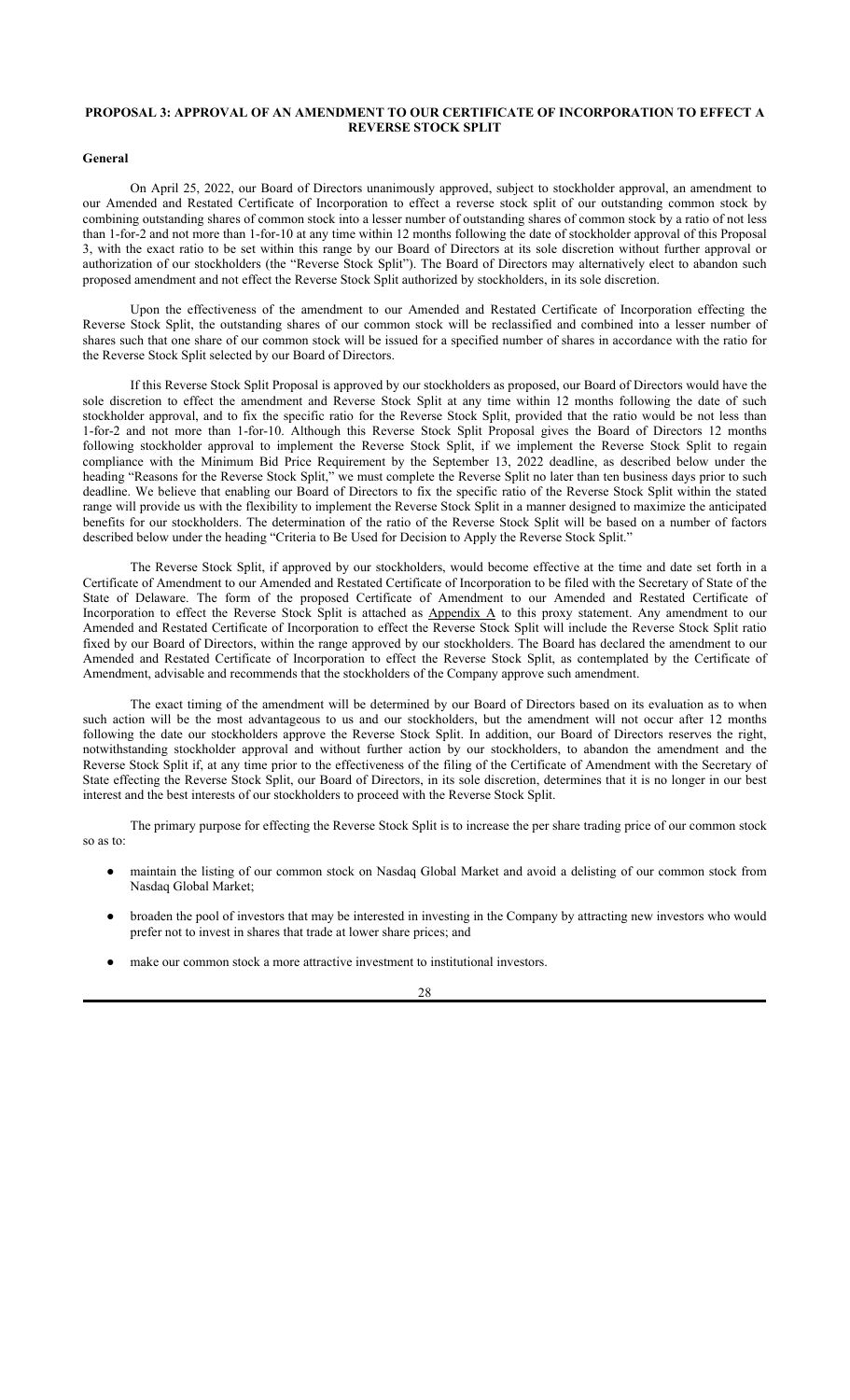In evaluating the Reverse Stock Split, our Board of Directors has taken, and will take, into consideration negative factors associated with reverse stock splits. These factors include the negative perception of reverse stock splits held by many investors, analysts and other stock market participants, as well as the fact that the stock price of some companies that have effected reverse stock splits has subsequently declined back to pre-reverse stock split levels. In approving the amendment to our Amended and Restated Certificate of Incorporation to effect the Reverse Stock Split, our Board of Directors determined that these potential negative factors were outweighed by the potential benefits of the Reverse Stock Split.

## **Criteria to Be Used for Decision to Apply the Reverse Stock Split**

If our stockholders approve the Reverse Stock Split, our Board of Directors will be authorized to proceed with the Reverse Stock Split. The exact ratio of the Reverse Stock Split, within the 1-for-2 to 1-for-10 range, would be determined by our Board of Directors and publicly announced by us prior to the effective time of the Reverse Stock Split. In determining whether to proceed with the reverse split and setting the appropriate ratio for the Reverse Stock Split, our Board of Directors will consider, among other things, factors such as:

- Nasdaq's minimum price per share requirements;
- the historical trading prices and trading volume of our common stock;
- the number of shares of our common stock outstanding;
- the then-prevailing and expected trading prices and trading volume of our common stock and the anticipated impact of the Reverse Stock Split on the trading market for our common stock;
- the anticipated impact of a particular ratio on our ability to reduce administrative and transactional costs;
- business developments affecting us; and
- prevailing general market and economic conditions.

#### **Reasons for the Reverse Stock Split**

Our Board of Directors authorized the Reverse Stock Split with the primary intent of increasing the price of our common stock in order to meet the price criteria for continued listing on Nasdaq Global Market, as explained below. Our common stock is publicly traded and listed on the Nasdaq Global Market under the symbol "GBS." Our Board of Directors believes that, in addition to increasing the price of our common stock to meet the price criteria for continued listing on Nasdaq Global Market, the Reverse Stock Split would also make our common stock more attractive to a broader range of institutional and other investors. Accordingly, for these and other reasons discussed below, we believe that effecting the Reverse Stock Split is in our and our stockholders' best interests.

On March 17, 2022, we received a letter from the Listing Qualifications Department of The Nasdaq Stock Market LLC (the "Notice") notifying us that the minimum closing bid price per share for our common stock was below \$1.00 for 30 consecutive business days preceding the date of the Notice, and that we did not meet the \$1.00 per share minimum bid price requirement set forth in Nasdaq Listing Rule 5450(a)(1) ("Minimum Bid Price Requirement").

Pursuant to Nasdaq Listing Rule  $5810(c)(3)(A)$ , we have been given a compliance period of 180 calendar days, or until September 13, 2022 (the "Compliance Period"), to regain compliance with Nasdaq's minimum bid price requirement. If at any time during the Compliance Period, the closing bid price per share of our common stock is at least \$1.00 for a minimum of 10 consecutive business days, Nasdaq will provide us with a written confirmation of compliance and the matter will be closed.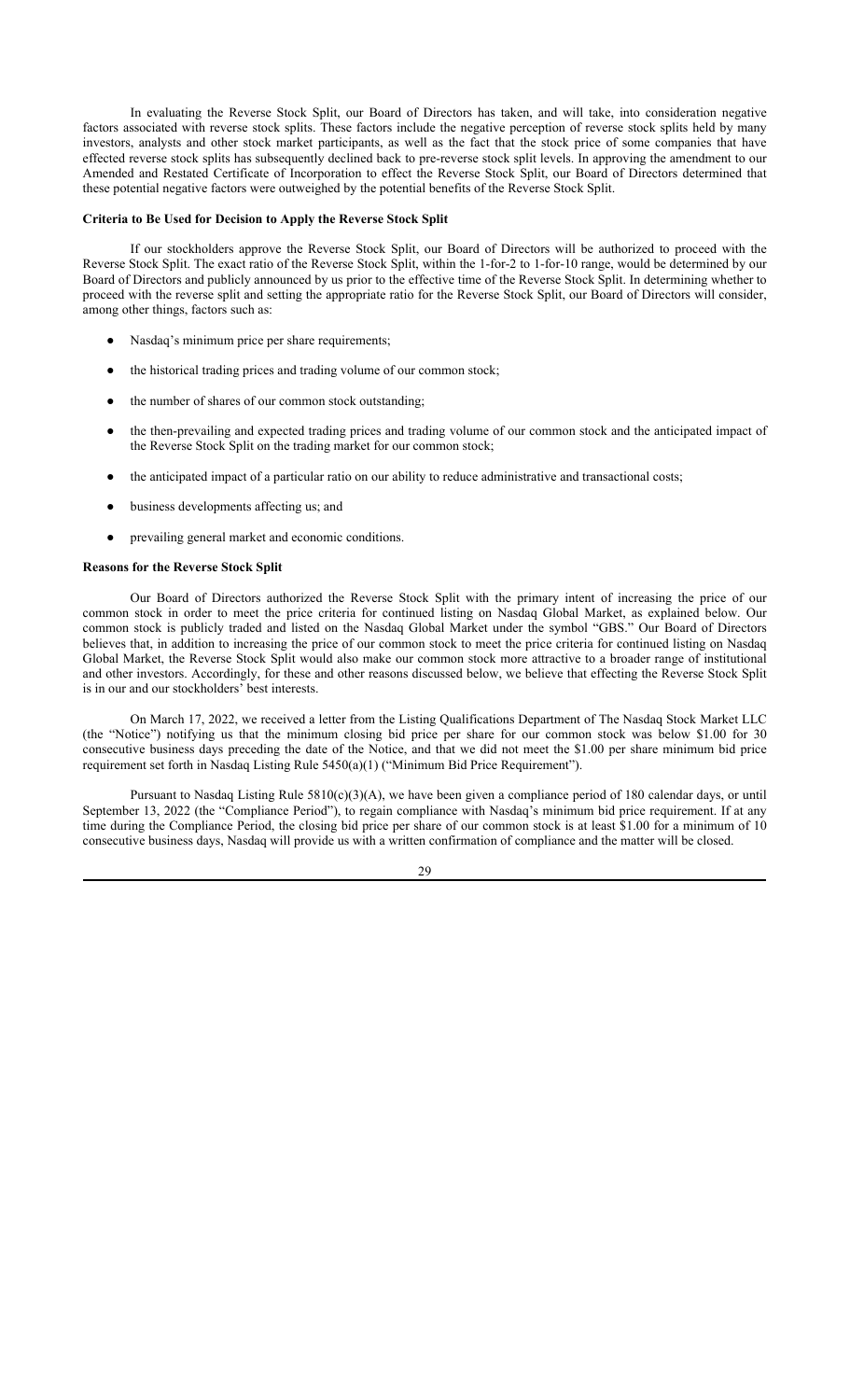In the event we do not regain compliance by September 13, 2022, we may be eligible for an additional 180 calendar day period to regain compliance. To qualify, we will be required to submit, no later than the expiration date, a transfer application and applicable fees, and meet the continued listing requirement for market value of publicly held shares and all other initial listing standards, with the exception of the bid price requirement, and will need to provide written notice of our intention to cure the deficiency during the second compliance period by effecting a reverse stock split if necessary. As part of its review process, Nasdaq will make a determination of whether it believes we will be able to cure the deficiency. If Nasdaq concludes that we will not be able to cure the deficiency, or if we determine not to submit a transfer application or make the required representation, Nasdaq will provide notice that our common stock will be subject to delisting. If we chooses to implement a reverse stock split, we must complete the split no later than ten business days prior to the expiration of the second compliance period.

If we are not able to regain compliance with the Minimum Bid Price Requirement or do not transfer (or are unable to transfer) to the Nasdaq Capital Market, our common stock could be traded on an electronic bulletin board established for unlisted securities such as the Pink Sheets or the OTC Bulletin Board. In such event it would become more difficult to dispose of, or obtain accurate price quotations for, our common stock, and there would likely be a reduction in our coverage by security analysts and the news media, which could cause the price of our common stock to decline further. Additionally, the sale or purchase of our common stock would likely be made more difficult and the trading volume and liquidity of our common stock would likely decline. A delisting from the Nasdaq would also result in negative publicity and would negatively impact our ability to raise capital in the future.

In addition, our Board of Directors believes that an increased stock price could encourage investor interest and improve the marketability of our common stock to a broader range of investors, and thus enhance our liquidity. Because of the trading volatility often associated with low-priced stocks, many brokerage firms and institutional investors have internal policies and practices that either prohibit them from investing in low-priced stocks or tend to discourage individual brokers from recommending low-priced stocks to their customers. Additionally, because brokers' commissions on low-priced stocks generally represent a higher percentage of the stock price than commissions on higher-priced stock, the current share price of our common stock may result in an investor paying transaction costs that represent a higher percentage of total share value than would be the case if our share price were higher.

Although we expect that the Reverse Stock Split will result in an increase in the market price of our common stock, the Reverse Stock Split may not result in a permanent increase in the market price of our common stock, which would be dependent on many factors, including general economic, market and industry conditions and other factors detailed from time to time in the reports we file with the SEC.

## **Certain Risks Associated with the Reverse Stock Split**

There can be no assurance that the total market capitalization of our common stock after the implementation of the Reverse Stock Split will be equal to or greater than the total market capitalization before the Reverse Stock Split or that the per share market price of our common stock following the Reverse Stock Split will increase in proportion to the reduction in the number of shares of our common stock outstanding in connection with the Reverse Stock Split. Also, we cannot assure you that the Reverse Stock Split would lead to a sustained increase in the trading price of our common stock. The trading price of our common stock may change due to a variety of other factors, including our ability to successfully accomplish our business goals, market conditions and the market perception of our business. You should also keep in mind that the implementation of a reverse stock split does not have an effect on the actual or intrinsic value of our business or a stockholder's proportional ownership in the Company. However, should the overall value of our common stock decline after the proposed Reverse Stock Split, then the actual or intrinsic value of the shares of our common stock held by you will also proportionately decrease as a result of the overall decline in value.

Further, the liquidity of our common stock may be harmed by the proposed Reverse Stock Split given the reduced number of shares that would be outstanding after the Reverse Stock Split, particularly if the expected increase in stock price as a result of the Reverse Stock Split is not sustained. In addition, the proposed Reverse Stock Split may increase the number of stockholders who own odd lots (less than 100 shares) of our common stock, creating the potential for such stockholders to experience an increase in the cost of selling their shares and greater difficulty effecting sales. If we effect the Reverse Stock Split, the resulting per-share stock price may nevertheless fail to attract institutional investors and may not satisfy the investing guidelines of such investors and, consequently, the trading liquidity of our common stock may not improve.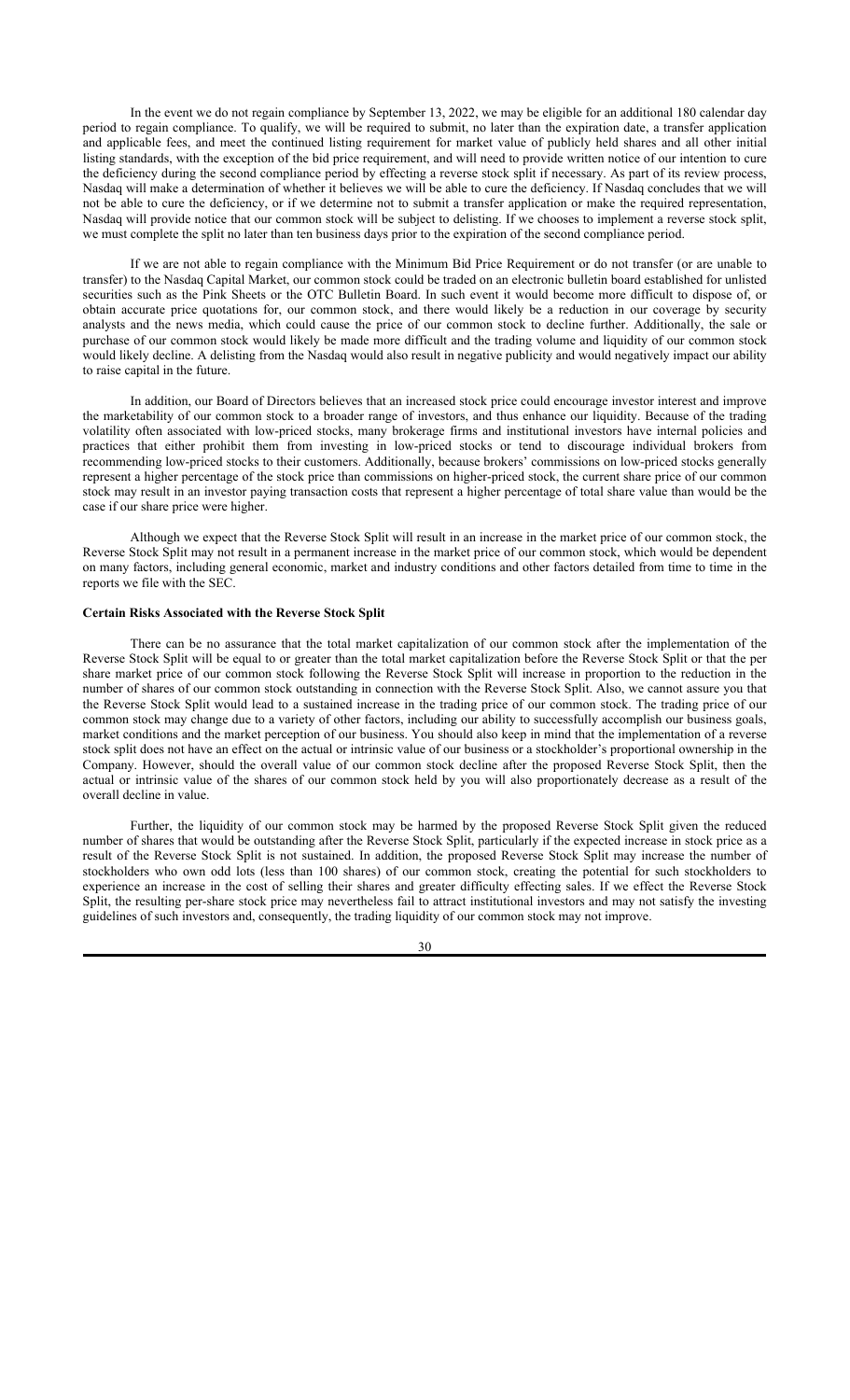While our Board of Directors has proposed the Reverse Stock Split to bring the price of our common stock back above \$1.00 per share in order to meet the requirements for the continued listing of our common stock on the Nasdaq Global Market, there is no guarantee that the price of our common stock will not decrease in the future, or that our common stock will remain in compliance with Nasdaq listing standards. There can be no guarantee that the closing bid price of our common stock will remain at or above \$1.00 for 10 consecutive business days, whether following the Reverse Stock Split or otherwise, which is required to cure our current Nasdaq listing standard deficiency.

The Reverse Stock Split may result in or contribute towards an ownership change under Section 382 of the Code. If the Company were to undergo an ownership change under Section 382 of the Code, the Company's ability to use its net operating loss carryovers incurred prior to the ownership change against income arising after the ownership change will be significantly limited. In general, an "ownership change" under Section 382 of the Code occurs with respect to the Company if, over a rolling three-year period, the Company's "5-percent shareholders" increase their aggregate stock ownership by more than 50 percentage points over their lowest stock ownership during the rolling three-year period. Although we do not expect the Reverse Stock Split to result in an ownership change with respect to the Company, because we do not know the number of Company shareholders that may become "5-percent shareholders" as a result of the Reverse Stock Split, it is uncertain at this time whether the Reverse Stock Split will result in an ownership change or the extent to which the Reverse Stock Split may contribute towards an ownership change over the rolling three year period following the Reverse Stock Split.

#### **Effect of the Reverse Stock Split**

If the Reverse Stock Split Proposal is approved and our Board of Directors elects to effect the Reverse Stock Split, the number of outstanding shares of common stock will be reduced in proportion to the ratio of the split chosen by our Board of Directors. As of the effective time of the Reverse Stock Split, we would also adjust and proportionately decrease the number of shares of our common stock reserved for issuance upon exercise of, and adjust and proportionately increase the exercise price of, all options and warrants and other rights to acquire our common stock. In addition, as of the effective time of the Reverse Stock Split, we would adjust and proportionately decrease the total number of shares of our common stock that may be the subject of the future grants under our equity plans, as described further below under the heading "Effects of the Reverse Stock Split on Outstanding Equity Awards."

The Reverse Stock Split would be effected simultaneously for all outstanding shares of our common stock. The Reverse Stock Split would affect all of our stockholders uniformly and would not change any stockholder's percentage ownership interest in the Company, except for minor adjustment due to the additional net share fraction that will be issued as a result of the treatment of fractional shares. No fractional shares will be issued in connection with the Reverse Stock Split. Instead, the Company will issue one full share of the post-Reverse Stock Split Common Stock to any stockholder who would have been entitled to receive a fractional share as a result of the Reverse Stock Split. The Reverse Stock Split would not change the terms of our common stock. The Reverse Stock Split is not intended as, and would not have the effect of, a "going private transaction" covered by Rule 13e-3 under the Securities Exchange Act of 1934 (the "Exchange Act"). Following the Reverse Stock Split, we would continue to be subject to the periodic reporting requirements of the Exchange Act.

Assuming Reverse Stock Split ratios of 1-for-2 and 1-for-10, which reflect the low end and high end of the range that our stockholders are being asked to approve, the following table sets forth (a) the number of shares of our common stock that would be issued and outstanding, (b) the number of shares of our common stock that would be reserved to be issued upon exercise of outstanding options, warrants and rights, (c) the number of shares of our common stock that would be reserved for future issuance under our equity compensation plans (excluding shares reflected in the preceding clause (b)) and (d) the number of shares of common stock authorized under the Company's Amended and Restated Certificate of Incorporation, each giving effect to the Reverse Stock Split and based on securities outstanding, reserved, or authorized (as applicable) as of April 27, 2022.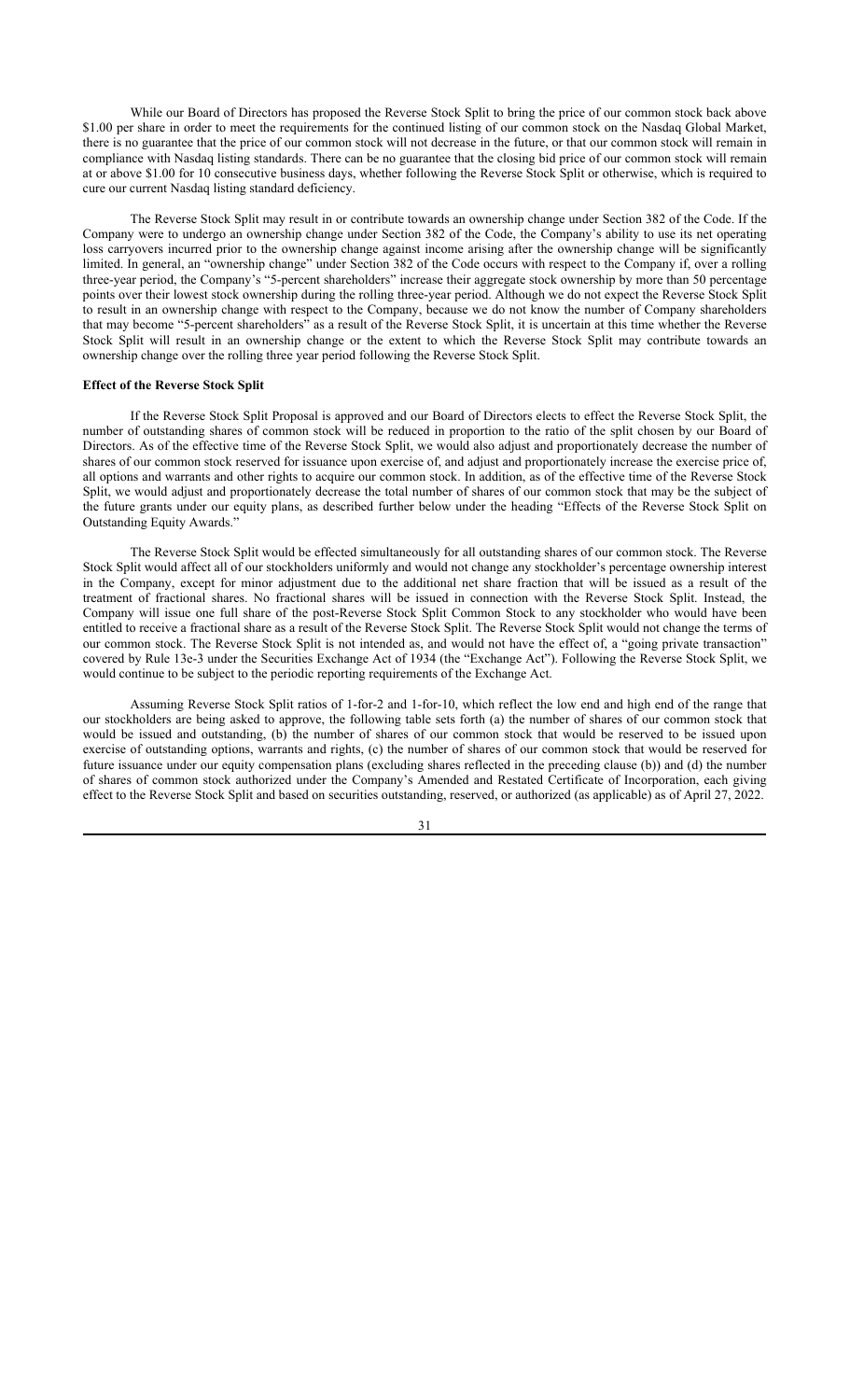|                                                                                                                             | <b>Before Reverse</b><br><b>Stock Split</b>                                                                                                                              | <b>Reverse Stock</b><br><b>Split Ratio of</b><br>$1$ -for- $2^*$ | <b>Reverse Stock</b><br><b>Split Ratio of</b><br>$1$ -for- $10*$ |
|-----------------------------------------------------------------------------------------------------------------------------|--------------------------------------------------------------------------------------------------------------------------------------------------------------------------|------------------------------------------------------------------|------------------------------------------------------------------|
| Number of Shares of common stock issued and outstanding.                                                                    | 14,882,522                                                                                                                                                               | 7,441,261                                                        | 1,488,252                                                        |
| Number of securities reserved to be issued upon exercise of                                                                 |                                                                                                                                                                          |                                                                  |                                                                  |
| outstanding options, warrants and rights. <sup>+</sup>                                                                      | 7,761,363                                                                                                                                                                | 3,880,682                                                        | 776,136                                                          |
| Number of securities remaining available for future issuance<br>under equity compensation plans (excluding shares reflected |                                                                                                                                                                          |                                                                  |                                                                  |
|                                                                                                                             |                                                                                                                                                                          |                                                                  | 50,000                                                           |
| Company's Amended and Restated Certificate of                                                                               |                                                                                                                                                                          |                                                                  |                                                                  |
| Incorporation.                                                                                                              | 100,000,000                                                                                                                                                              | 100,000,000                                                      | 100,000,000                                                      |
|                                                                                                                             |                                                                                                                                                                          |                                                                  |                                                                  |
| Number of securities reserved to be issued upon exercise of<br>outstanding options, warrants and rights.                    | 8,661,363                                                                                                                                                                | 4,330,682                                                        | 866,136                                                          |
| Number of securities remaining available for future issuance<br>under equity compensation plans (excluding shares reflected |                                                                                                                                                                          |                                                                  |                                                                  |
| in row $(e)$ ).                                                                                                             | 1,400,000                                                                                                                                                                | 700,000                                                          | 140,000                                                          |
|                                                                                                                             | in row $(b)$ ).<br>Number of shares of common stock authorized under the<br>If proposal 4 is approved to increase the number of shares<br>available under the 2019 Plan: | 500,000                                                          | 250,000                                                          |

\* Does not include adjustments for fractional shares.

+ Consists of Series A Warrants, Series B Warrants, Warrants issued to underwriters in the IPO, pre IPO

warrants, Warrants held by LSBD and shares available under the 2019 Plan.

If our Board of Directors does not implement the Reverse Stock Split within 12 months following the date of stockholder approval of this Proposal 3, the authority granted in this proposal to implement the Reverse Stock Split would terminate.

Our directors and executive officers have no substantial interests, directly or indirectly, in the matters set forth in the Reverse Split Proposal, except to the extent of their ownership in shares of our common stock and securities convertible or exercisable for our common stock, which shares and securities would be subject to the same proportionate adjustment in accordance with the terms of the Reverse Stock Split as all other outstanding shares of our common stock and securities convertible into or exercisable for our common stock.

*Maintenance of Ownership Percentage*. If the Reverse Stock Split is approved and effected, each stockholder will own a reduced number of shares of common stock. This would affect all of our stockholders uniformly and would not affect any stockholder's percentage ownership in the Company, except to the extent that the Reverse Stock Split results in a stockholder owning a fractional share, as described below. The number of stockholders of record would not be affected by the Reverse Stock Split.

*Voting Rights*. Proportionate voting rights and other rights of the holders of our common stock would not be affected by the Reverse Stock Split, subject to the limitations and qualifications set forth in this discussion and to the note below regarding the receipt of an additional fraction of a share. For example, a holder of 1% of the voting power of the outstanding shares of our common stock immediately prior to the Reverse Stock Split would continue to hold 1% of the voting power of the outstanding shares of common stock after the Reverse Stock Split, regardless of the exchange ratio chosen by the Board of Directors.

*Effects of the Reverse Stock Split on Outstanding Equity Awards*. If the Reverse Stock Split is effected, the terms of equity awards under the Company's incentive plans, including the per share exercise price of options and the number of shares issuable under outstanding awards, will be converted on the Effective Date of the Reverse Stock Split in proportion to the reverse split ratio of the Reverse Stock Split (subject to adjustment for fractional interests). The Compensation Committee must approve such adjustments, and its determination as to what adjustments shall be made and the extent thereof shall be final, binding and conclusive on all participants of the Company's incentive plans. In addition, the total number of shares of common stock that may be the subject of future grants under the Company's incentive plans will be adjusted and proportionately decreased as a result of the Reverse Stock Split. For purposes of illustration, if the Reverse Stock Split is effected at a ratio of 1-for-10, the number of remaining shares of common stock authorized for issuance under the Company's incentive plans after the Reverse Stock Split would be approximately 50,000. If proposal 4 is approved to increase the number of shares available under the 2019 Plan to 1,400,000 shares on a pre-split basis, the number of remaining shares of common stock authorized for issuance under the Company's incentive plans after the Reverse Stock Split would be approximately 140,000. Additionally, a pre-Reverse Stock Split of unvested restricted stock unit representing the right to receive 1,000 shares of common stock upon vesting would be converted into a post-Reverse Stock Split restricted stock unit representing the right to receive 100 shares of common stock upon vesting. As of the Record Date, the Company had 500,000 remaining shares of common stock authorized for issuance under the Company's equity incentive plans.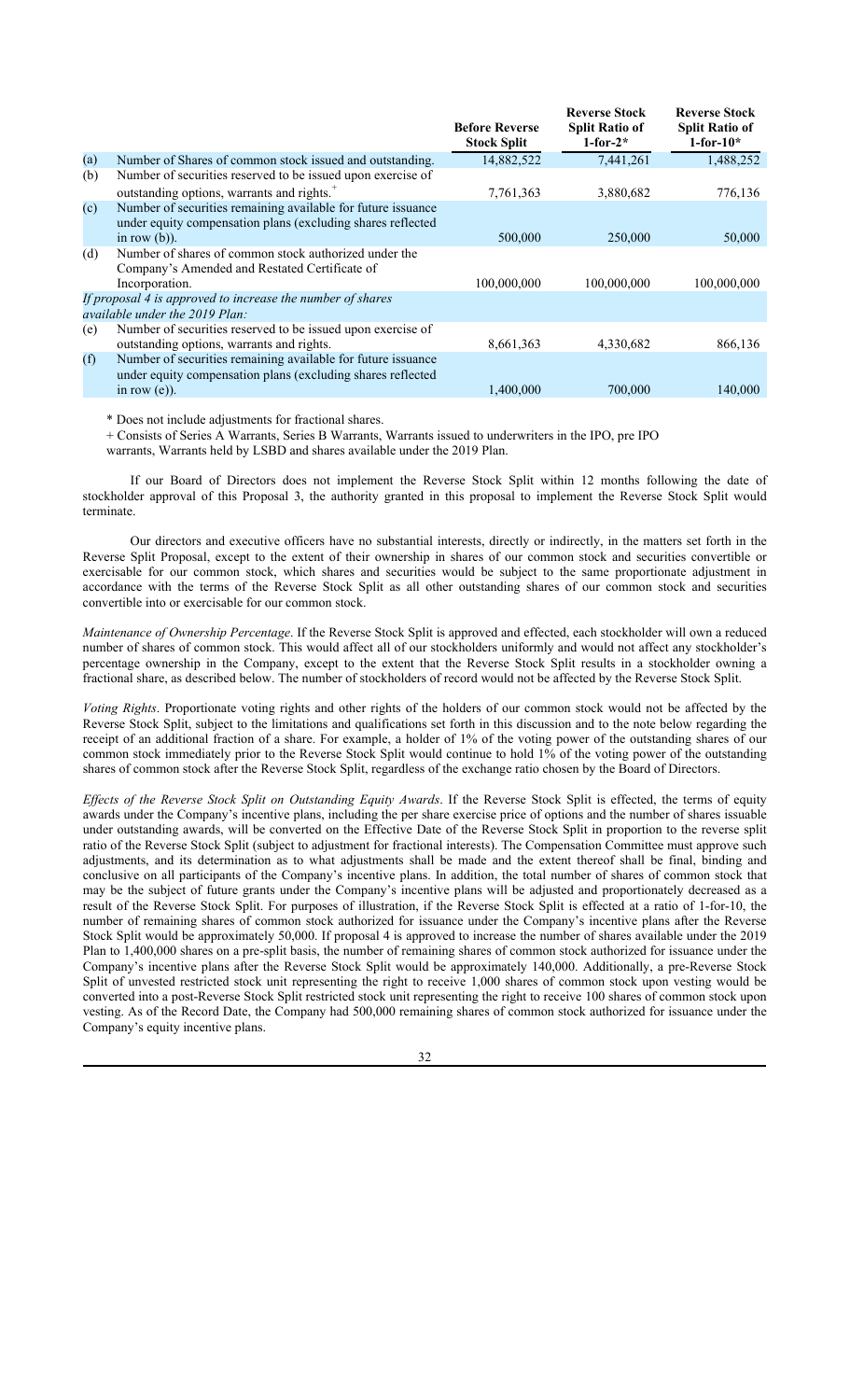*Effects of the Reverse Stock Split on our Authorized Common Stock*. We are currently authorized under our Amended and Restated Certificate of Incorporation to issue up to a total of 110,000,000 shares of capital stock, comprised of 100,000,000 shares of common stock and 10,000,000 shares of preferred stock, par value of \$0.01 per share (the "preferred stock"). The Reverse Stock Split will not reduce the number of authorized shares of common stock or preferred stock.

## **Procedure for Effecting the Reverse Stock Split**

If our stockholders approve the Reverse Stock Split, and if our Board of Directors still believes that a Reverse Stock Split is in the best interests of us and our stockholders, our Board of Directors will determine the ratio of the Reverse Stock Split to be implemented and we will publicly announce the ratio selected by our Board of Directors and file the Certificate of Amendment effecting the Reverse Stock Split with the Secretary of State of the State of Delaware. The form of the proposed Certificate of Amendment to our Amended and Restated Certificate of Incorporation to effect the Reverse Stock Split is attached as Appendix A to this proxy statement. Any amendment to our Amended and Restated Certificate of Incorporation to effect the Reverse Stock Split will include the Reverse Stock Split ratio fixed by our Board of Directors, within the range approved by our stockholders.

The combination of, and reduction in, the number of shares of our outstanding common stock as a result of the Reverse Stock Split will occur automatically and without any action on the part of our stockholders at the date and time set forth in the amendment to the Amended and Restated Certificate of Incorporation to effect the Reverse Stock Split following filing with the Secretary of State of the State of Delaware (the "Effective Time").

*Shares Represented by Stock Certificates*. As soon as practicable after the Effective Time, our transfer agent, Continental Stock Transfer& Trust Company, acting as our "exchange agent" for purposes of implementing the exchange of stock certificates, will mail each stockholder of record holding a stock certificate a transmittal form accompanied by instructions specifying other details of the exchange. Upon receipt of the transmittal form, each stockholder should surrender the certificates representing our common stock prior to the Reverse Stock Split in accordance with the applicable instructions. Each holder who surrenders certificates will receive new certificates representing the whole number of shares of our common stock that he or she holds as a result of the Reverse Stock Split. New certificates will not be issued to a stockholder until the stockholder has surrendered his or her outstanding certificate(s) and submitted with the properly completed and executed transmittal form to the exchange agent. If your shares are held in street name at a brokerage firm or financial institution, we intend to treat you in the same manner as registered stockholders whose shares are registered in their names. Banks, brokers or other nominees will be instructed to implement the exchange of shares required by the combination resulting from the Reverse Stock Split for their beneficial holders holding common stock in street name. However, these banks, brokers or other nominees may have different procedures than registered stockholders for processing substitution of certificates, or book entries, representing the former number shares of common stock for certificates, or book entries, representing the reduced number of shares resulting from the combination. If you hold your shares with a bank, broker or other nominee and if you have any questions in this regard, we encourage you to contact your bank, broker or nominee.

Any stockholder whose stock certificate has been lost, destroyed or stolen will be entitled to a new stock certificate only after complying with the requirements that we and our transfer agent customarily apply in connection with replacing lost, stolen or destroyed stock certificates.

No service charges, brokerage commissions or transfer taxes shall be payable by any holder of any old certificate, except that if any new certificate is to be issued in a name other than that in which the old stock certificate(s) are registered, it will be a condition of such issuance that (i) the person requesting such issuance must pay to us any applicable transfer taxes or establish to our satisfaction that such taxes have been paid or are not payable, (ii) the transfer complies with all applicable federal and state securities laws and (iii) the surrendered stock certificate is properly endorsed and otherwise in proper form for transfer.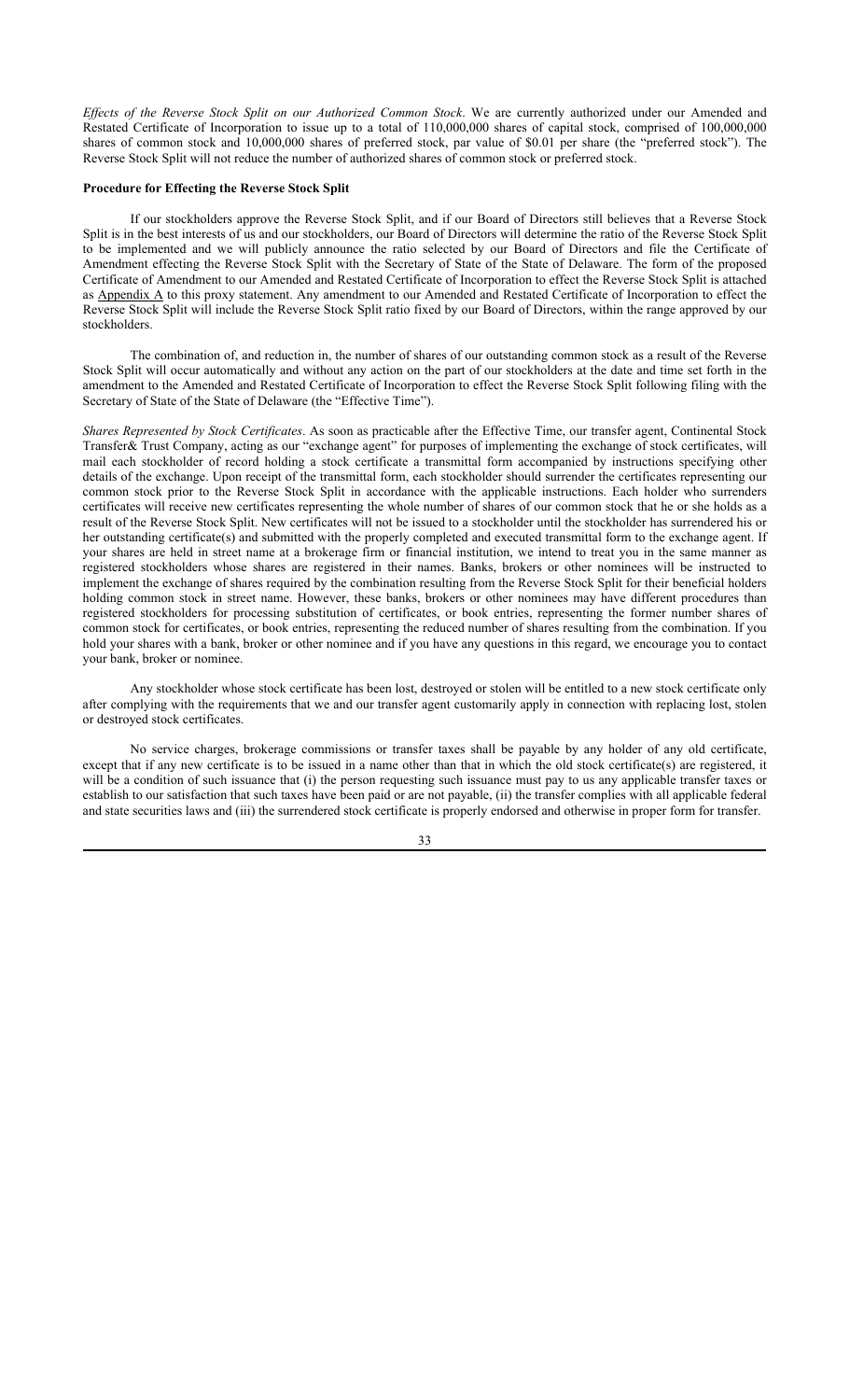## STOCKHOLDERS SHOULD NOT DESTROY ANY STOCK CERTIFICATES AND SHOULD NOT SUBMIT THEIR STOCK CERTIFICATES UNTIL THEY RECEIVE A TRANSMITTAL FORM FROM OUR TRANSFER AGENT.

*Shares Held In Book-Entry Form*. Some of our registered holders of common stock may hold some or all of their shares electronically in book-entry form with our transfer agent, Continental Stock Transfer & Trust Company. These stockholders do not have stock certificates evidencing their ownership of common stock. They are, however, provided with a statement reflecting the number of shares registered in their accounts. If a stockholder holds registered shares in book-entry form with our transfer agent, no action needs to be taken to receive post-reverse stock split shares or fractional shares, if applicable. If a stockholder is entitled to post-reverse stock split shares, future account statements sent to the stockholder's address of record will indicate the number of shares (including fractional shares) of Common Stock held following the reverse stock split.

#### **Fractional Shares**

No fractional shares will be issued in connection with the Reverse Stock Split. Instead, the Company will issue one full share of the post-Reverse Stock Split common stock to any stockholder who would have been entitled to receive a fractional share of common stock as a result of the Reverse Stock Split. Each holder of common stock will hold the same percentage of the outstanding common stock immediately following the Reverse Stock Split as that stockholder did immediately prior to the Reverse Stock Split, except for minor adjustment due to the additional net share fraction that will need to be issued as a result of the treatment of fractional shares.

## **No Appraisal Rights**

No action is proposed herein for which the laws of the State of Delaware, or our Amended and Restated Certificate of Incorporation or bylaws, provide a right to our stockholders to dissent and obtain appraisal of, or payment for, such stockholders' capital stock.

#### **Accounting Matters**

The Reverse Stock Split would not affect the par value of our common stock per share, which would remain \$0.01 par value per share, while the number of outstanding shares of common stock would decrease in accordance with the Reverse Stock Split ratio selected by our Board of Directors. As a result, as of the effective time of the Reverse Stock Split, the stated capital attributable to common stock on our balance sheet would decrease and the additional paid-in capital account on our balance sheet would increase by an offsetting amount. Following the Reverse Stock Split, reported per share net income or loss would be higher because there would be fewer shares of common stock outstanding and we would adjust historical per share amounts set forth in our future financial statements. The common stock held in treasury will be reduced in proportion to the Reverse Stock Split ratio selected by our Board of Directors.

#### **Federal Income Tax Consequences**

The following discussion is a summary of the material U.S. federal income tax consequences of the Reverse Stock Split to us and to U.S. Holders (as defined below) that hold shares of our common stock as capital assets (i.e., for investment) for U.S. federal income tax purposes. This discussion is based upon current U.S. tax law, which is subject to change, possibly with retroactive effect, and differing interpretations. Any such change may cause the U.S. federal income tax consequences of the Reverse Stock Split to vary substantially from the consequences summarized below. We have not sought and will not seek any rulings from the Internal Revenue Service (the "IRS") regarding the matters discussed below and there can be no assurance the IRS or a court will not take a contrary position to that discussed below regarding the tax consequences of the Reverse Stock Split.

For purposes of this discussion, a "U.S. Holder" is a beneficial owner of our common stock that, for U.S. federal income tax purposes, is or is treated as (i) an individual who is a citizen or resident of the United States; (ii) a corporation (or any other entity or arrangement treated as a corporation) created or organized under the laws of the United States, any state thereof, or the District of Columbia; (iii) an estate, the income of which is subject to U.S. federal income tax regardless of its source; or (iv) a trust if (1) its administration is subject to the primary supervision of a court within the United States and all of its substantial decisions are subject to the control of one or more "United States persons" (within the meaning of Section 7701(a) (30) of the Internal Revenue Code of 1986, as amended (the "Code" )), or (2) it has a valid election in effect under applicable U.S. Treasury regulations to be treated as a United States person.

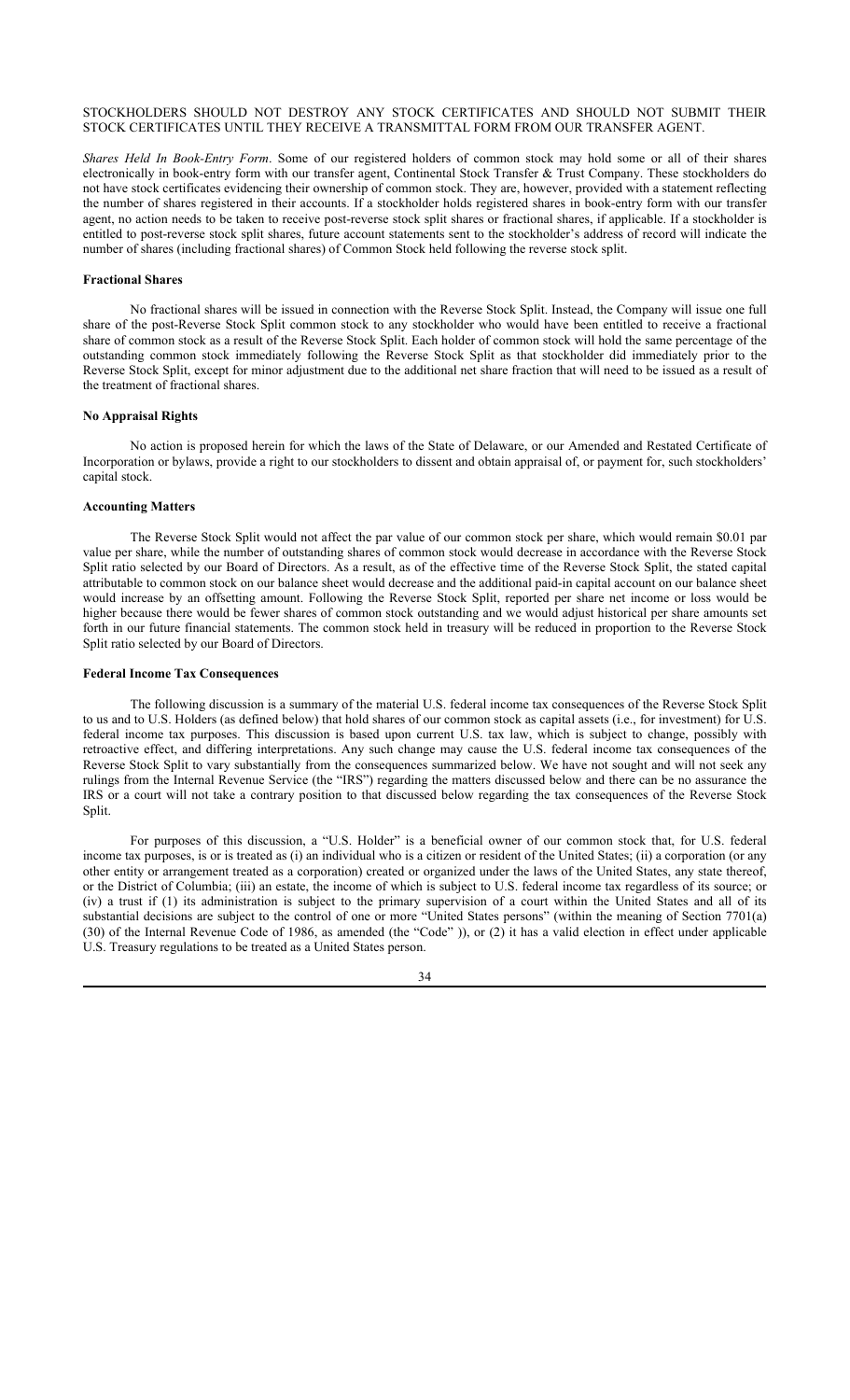This summary does not address all aspects of U.S. federal income taxation that may be relevant to U.S. Holders in light of their particular circumstances or to stockholders who may be subject to special tax treatment under the Code, including, without limitation, dealers in securities, commodities or foreign currency, persons who are treated as non-U.S. persons for U.S. federal income tax purposes, certain former citizens or long-term residents of the United States, insurance companies, tax-exempt organizations, banks, financial institutions, small business investment companies, regulated investment companies, real estate investment trusts, retirement plans, persons whose functional currency is not the U.S. dollar, traders that mark-to-market their securities or persons who hold their shares of our common stock as part of a hedge, straddle, conversion or other risk reduction transaction. If a partnership (or other entity treated as a partnership for U.S. federal income tax purposes) is the beneficial owner of our common stock, the U.S. federal income tax treatment of the partnership (or other entity treated as a partnership) and a partner in the partnership will generally depend on the status of the partner and the activities of such partnership. Accordingly, partnerships (and other entities treated as partnerships for U.S. federal income tax purposes) holding our common stock and the partners in such entities should consult their own tax advisors regarding the U.S. federal income tax consequences of the Reverse Stock Split to them.

The state and local tax consequences, alternative minimum tax consequences, non-U.S. tax consequences and U.S. estate and gift tax consequences of the Reverse Stock Split are not discussed herein and may vary as to each U.S. Holder. Furthermore, the following discussion does not address any tax consequences of transactions effectuated before, after or at the same time as the Reverse Stock Split, whether or not they are in connection with the Reverse Stock Split. This discussion should not be considered as tax or investment advice, and the tax consequences of the Reverse Stock Split may not be the same for all stockholders. U.S. Holders should consult their own tax advisors to understand their individual federal, state, local and foreign tax consequences.

*Tax Consequences to the Company*. We believe that the Reverse Stock Split should constitute a reorganization under Section 368 (a)(1)(E) of the Code. Accordingly, we should not recognize taxable income, gain or loss in connection with the Reverse Stock Split.

*Tax Consequences to U.S. Holders*. Subject to the discussion below regarding the receipt of a fractional share, a U.S. Holder generally should not recognize gain or loss as a result of the Reverse Stock Split for U.S. federal income tax purposes. A U.S. Holder's aggregate adjusted tax basis in the shares of our common stock received pursuant to the Reverse Stock Split should equal the aggregate adjusted tax basis of the shares of our common stock exchanged therefor (increased by the amount of gain or income recognized, if any, attributable to the rounding up of a fractional share, as discussed below). The U.S. Holder's holding period in the shares of our common stock received pursuant to the Reverse Stock Split should include the holding period in the shares of our common stock exchanged therefor (except with respect to any fractional share of our common stock received, as discussed below). U.S. Treasury Regulations provide detailed rules for allocating the tax basis and holding period of shares of common stock surrendered in a recapitalization to shares received in such recapitalization. A U.S. Holder that acquired shares of our common stock on different dates and at different prices should consult their tax advisors regarding the allocation of the tax basis and holding period from shares of common stock surrendered in the Reverse Stock Split to shares received in the Reverse Stock Split.

Each fractional share issued pursuant to the Reverse Stock Split that is attributable to the rounding up of fractional shares to the nearest whole number of shares may be treated for U.S. federal income tax purposes as a disproportionate distribution. If so treated, a U.S. Holder that receives a fractional share of our common stock attributable to the rounding up of a fractional share to the nearest whole number of shares should recognize dividend income in an amount equal to the fair market value of such fractional share to the extent of the Company's current or accumulated earnings and profits, and to the extent that any portion of the distribution exceeds such current or accumulated earnings and profits, such portion will be treated as a return of tax basis and thereafter as gain from the sale or exchange of property. A U.S. Holder's holding period in any such fractional share commences on the effective date of the Reverse Stock Split.

The U.S. federal income tax discussion set forth above does not discuss all aspects of U.S. federal income taxation that may be relevant to a particular stockholder in light of such stockholder's circumstances and income tax situation. Accordingly, we urge you to consult with your own tax advisor with respect to all of the potential U.S. federal, state, local and foreign tax consequences to you of the Reverse Stock Split.

## **Vote Required and Recommendation of the Board of Directors**

The approval of this Proposal 3 requires the favorable vote of the holders of a majority of our outstanding shares of common stock entitled to vote. Broker non-votes and abstentions will have the same effect as voting against this proposal.

**The Board unanimously recommends that stockholders vote "FOR" approval of an amendment to our Amended and Restated Certificate of Incorporation to effect a reverse stock split at a ratio not less than 1-for-2 and not greater than 1-for-10, with the exact ratio to be set within that range at the discretion of our Board of Directors.**

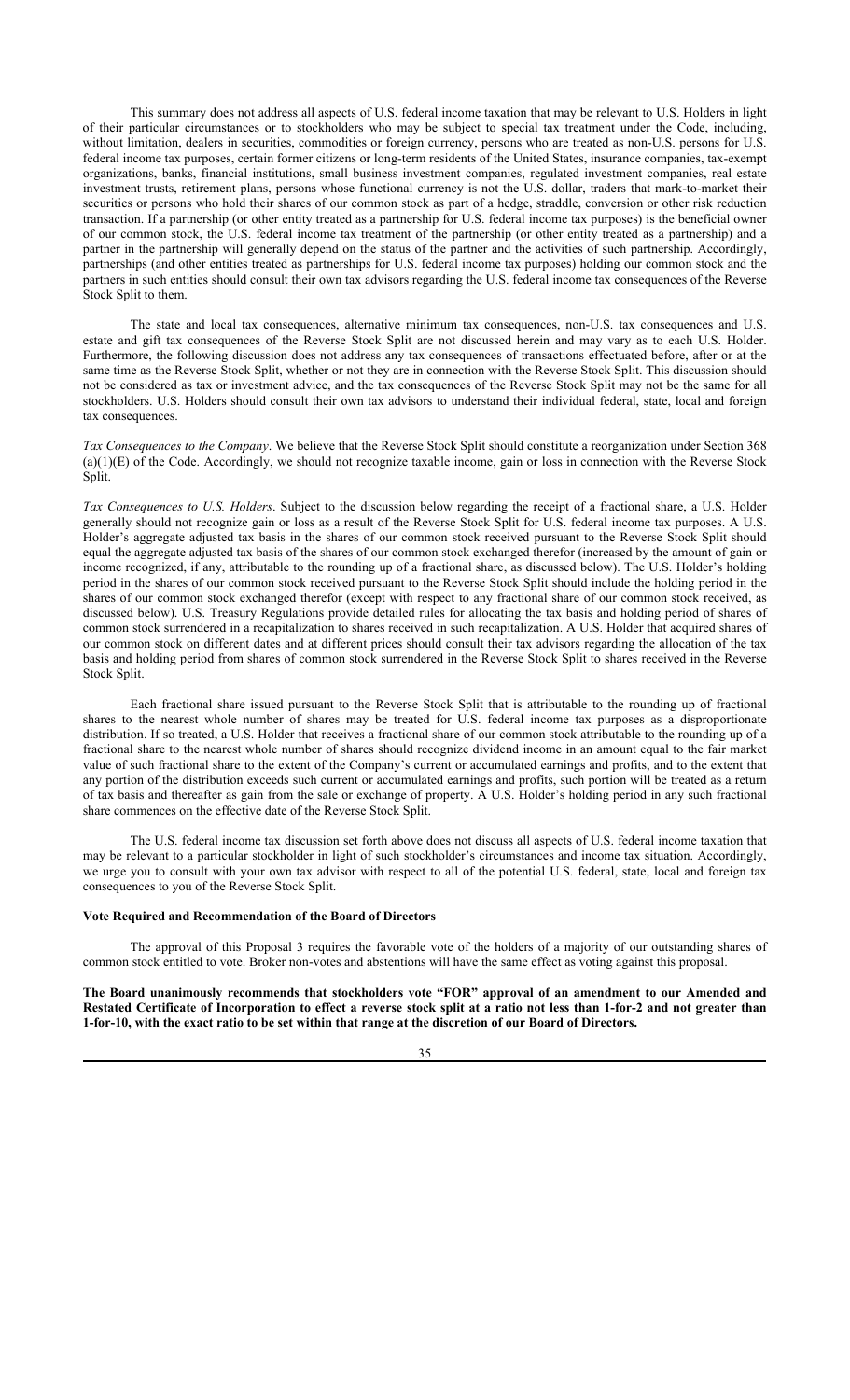## **PROPOSAL 4: APPROVAL OF AN INCREASE IN THE NUMBER OF SHARES OF COMMON STOCK AUTHORIZED FOR ISSUANCE UNDER THE 2019 PLAN**

The 2019 Long Term Incentive Plan (the "2019 Plan") was adopted by the Board and approved by the Company's stockholders on June 18, 2019. The purpose of the 2019 Plan is to enable us to offer our employees, officers, directors and consultants whose past, present and/or potential future contributions to us have been, are, or will be important to our success, an opportunity to acquire a proprietary interest in us. The various types of incentive awards that may be provided under the 2019 Plan are intended to enable us to respond to changes in compensation practices, tax laws, accounting regulations and the size and diversity of our business.

The 2019 Plan as originally approved, provides for the issuance of a maximum of 500,000 shares of common stock in connection with the grant of options and/or other stock-based or stock-denominated awards. The Board of Directors, upon the recommendation of the Compensation Committee, has approved an amendment to the Plan to increase the aggregate number of shares authorized for issuance by 900,000 shares.

As of April 27, 2022, we had 500,000 shares available for issuance under the 2019 Plan. Our Board of Directors believes that attracting, retaining and rewarding directors, officers, other employees and persons who provide services to the Company and enabling such persons to acquire or increase a proprietary interest in the Company has been and will continue to be essential to our growth and success. The 2019 Plan enables us to continue to maintain a compensation program with different types of incentives for motivating such individuals and encouraging them to give us long-term, excellent service. Accordingly, our Board of Directors believes that it is in the best interests of the Company to increase the total number of shares authorized for issuance under the 2019 Plan by 900,000 shares (the "Plan Amendment"), which would give us greater flexibility to provide equity compensation to eligible recipients.

Accordingly, on April 25, 2022, subject to stockholder approval, our Board of Directors approved increasing the total number of shares authorized for issuance under the 2019 Plan by 900,000 shares, and our Board of Directors is now submitting the proposed amendment, as reflected in the amended 2019 Plan attached to this Proxy Statement as Appendix B (as so amended, the "Amended 2019 Plan") for stockholder approval. As proposed for approval, the Amendment, as set forth in the Amended 2019 Plan, will increase the number of shares of our common stock subject to the 2019 Plan from 500,000 shares to 1,400,000 shares.

The closing sale price of our common stock quoted on the NASDAQ Global Market on May 4, 2022, was \$0.6368 per share.

#### **Description of Plan Amendment.**

The 2019 Plan will be amended by deleting the number "500,000" from the first sentence of Section 3.1 thereof and replacing it with the number "1,400,000".

In addition, the 2019 Plan, which was adopted under the Company's former name, Glucose Biosensor Systems (Greater China) Holdings, Inc., will be updated to reflect the Company's current name, GBS Inc.

#### **Description of 2019 Plan, as amended.**

#### *Administration*

The 2019 Plan is administered by the Board of Directors or by a committee of the Board. In this summary, references to the "committee" are to the committee administering the plan or, if no such committee is designated, the Board of Directors. The committee will be comprised solely of "non-employee" directors, as defined in Rule 16b-3 under the Exchange Act, as amended. The 2019 Plan is administered by the Compensation Committee. Subject to the provisions of the plan, the committee determines, among other things, the persons to whom from time to time awards may be granted, the specific type of awards to be granted, the number of shares subject to each award, share prices, any restrictions or limitations on the awards, and any vesting, exchange, surrender, cancellation, acceleration, termination, exercise or forfeiture provisions related to the awards.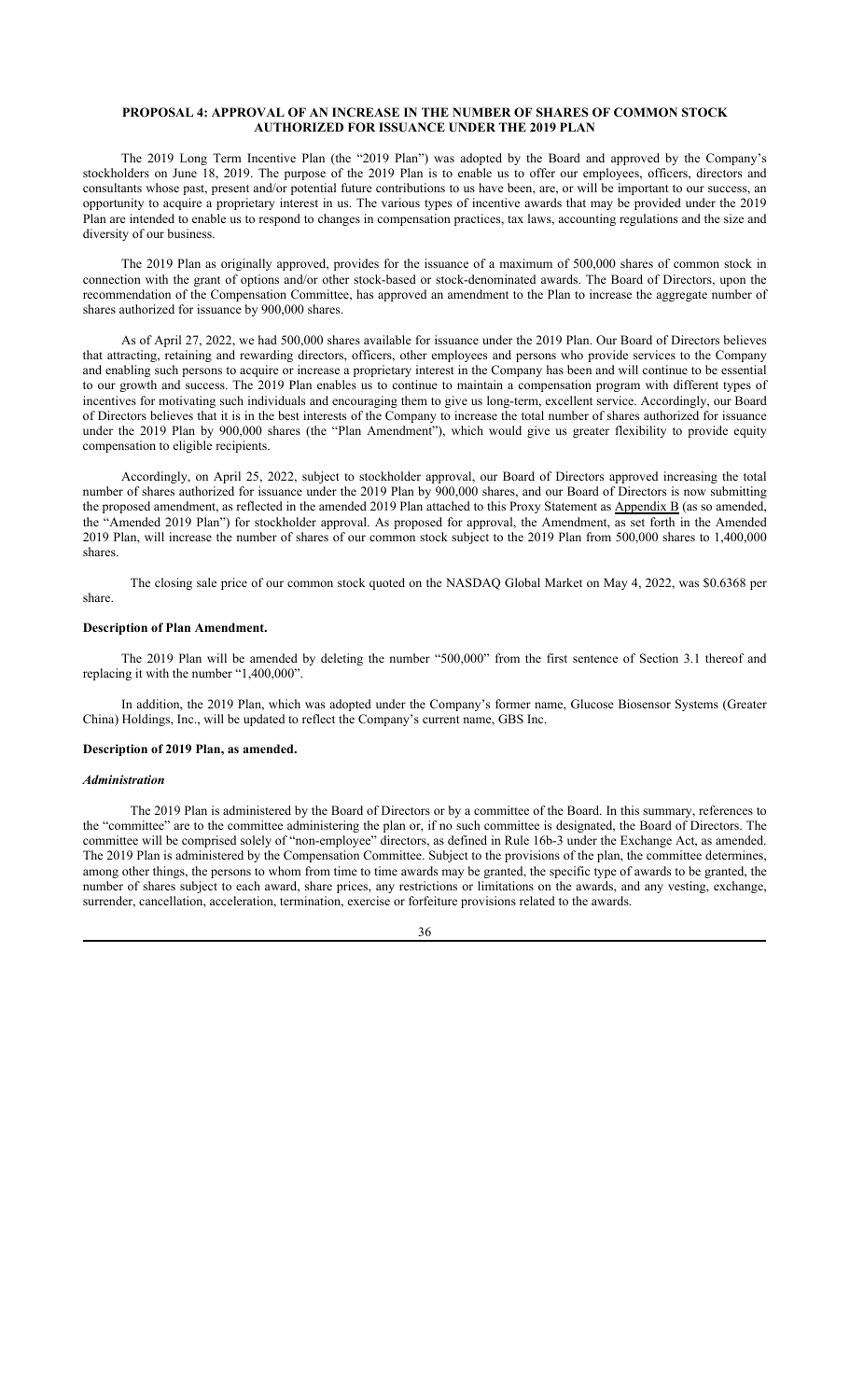#### *Stock Subject to the 2019 Plan*

As amended, 1,400,000 shares of our common stock will be available for issuance under the 2019 Plan. Shares of stock subject to other awards that are forfeited or terminated will be available for future award grants under the 2019 Plan. If a holder pays the exercise price of a stock option by surrendering any previously owned shares of common stock or arranges to have the appropriate number of shares otherwise issuable upon exercise withheld to cover the exercise price or tax withholding liability associated with the stock option exercise, the shares surrendered by the holder or withheld by us will not be available for future award grants under the plan.

Under the 2019 Plan, in the event of a change in the number of shares of our common stock as a result of a dividend on shares of common stock payable in shares of common stock, common stock forward split or reverse split or other extraordinary or unusual event that results in a change in the shares of common stock as a whole, the committee shall determine whether such change equitably requires an adjustment in the terms of any award in order to prevent dilution or enlargement of the benefits available under the plan or the aggregate number of shares reserved for issuance under the plan.

#### *Eligibility*

We may grant awards under the 2019 Plan to employees, officers, directors, and consultants of GBS and our subsidiaries and affiliates who are deemed to have rendered, or to be able to render, significant services to us or our subsidiaries or affiliates and who are deemed to have contributed, or to have the potential to contribute, to our success. An incentive stock option may be granted under the plan only to a person who, at the time of the grant, is an employee of ours or our subsidiaries. Based on the current number of employees and consultants to the Company and on the current size of our Board of Directors, we estimate that approximately 16 individuals are eligible for awards under the 2019 Plan.

## *Types of Awards*

Options. The 2019 Plan provides both for "incentive" stock options as defined in Section 422 of the Internal Revenue Code of 1986, as amended, or the "Code," and for options not qualifying as incentive options, both of which may be granted with any other stock based award under the plan. The committee determines the exercise price per share of common stock purchasable under an incentive or non-qualified stock option, which may not be less than 100% of the fair market value on the day of the grant or, if greater, the par value of a share of common stock. However, the exercise price of an incentive stock option granted to a person possessing more than 10% of the total combined voting power of all classes of our stock may not be less than 110% of the fair market value on the date of grant. The aggregate fair market value of all shares of common stock with respect to which incentive stock options are exercisable by a participant for the first time during any calendar year (under all of our plans), measured at the date of the grant, may not exceed \$100,000.

An incentive stock option may only be granted within 10 years from the effective date of the 2019 Plan. An incentive stock option may only be exercised within ten years from the date of the grant, or within five years in the case of an incentive stock option granted to a person who, at the time of the grant, owns common stock possessing more than 10% of the total combined voting power of all classes of our stock.

Subject to any limitations or conditions the committee may impose, stock options may be exercised, in whole or in part, at any time during the term of the stock option by giving written notice of exercise to us specifying the number of shares of common stock to be purchased. The notice must be accompanied by payment in full of the purchase price, either in cash or, if provided in the agreement, in our securities or in a combination of the two.

Generally, stock options granted under the plan may not be transferred other than by will or by the laws of descent and distribution and all stock options are exercisable, during the holder's lifetime, only by the holder, or in the event of legal incapacity or incompetency, the holder's guardian or legal representative. However, a holder, with the approval of the committee, may transfer a non-qualified stock option by gift to a family member of the holder or by domestic relations order to a family member of the holder or may transfer a non-qualified stock option to an entity in which more than 50% of the voting interests are owned by family members of the holder or the holder.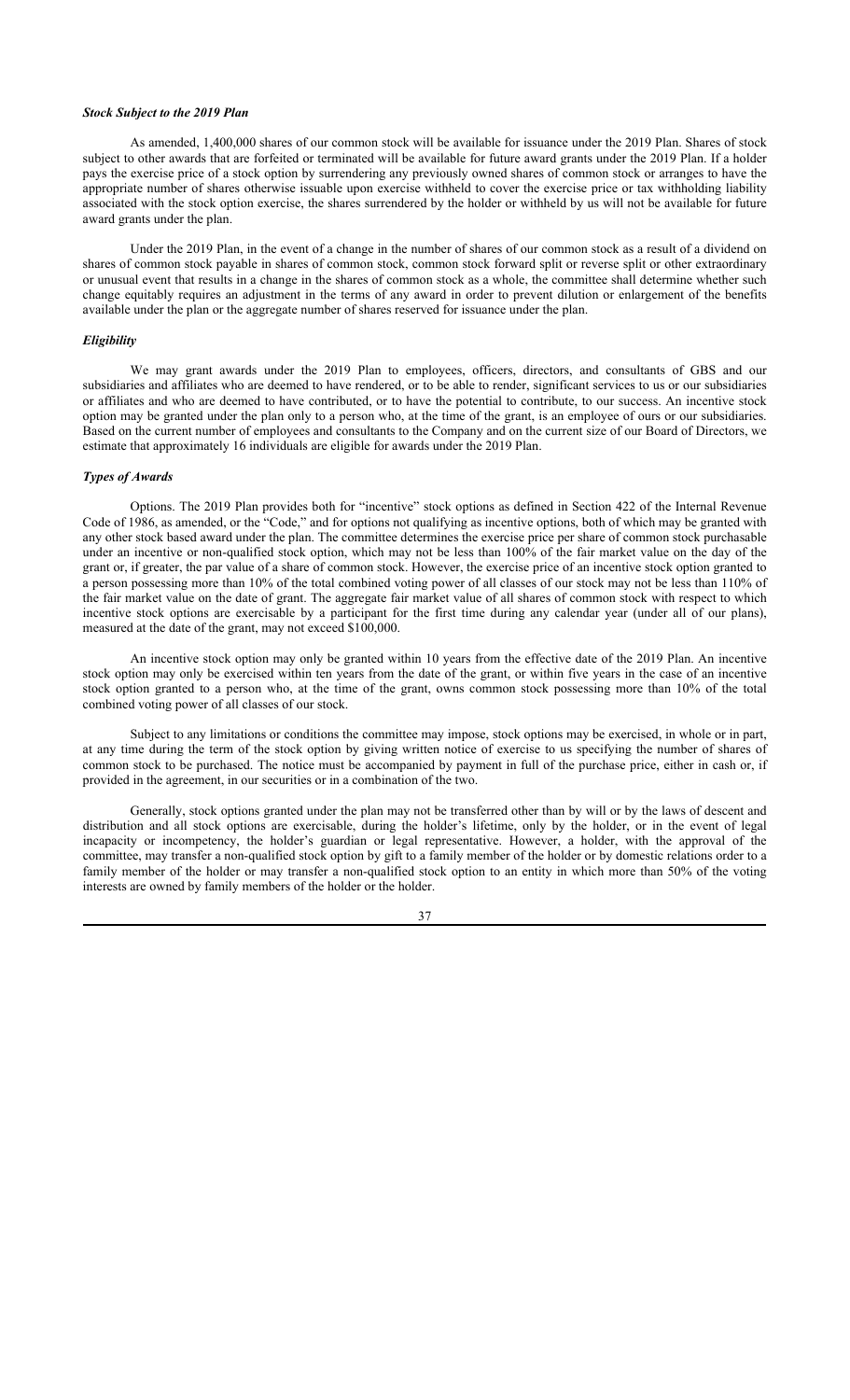Generally, if the holder is an employee, no stock options granted under the plan may be exercised by the holder unless he or she is employed by us or one of our subsidiaries or affiliates at the time of the exercise and has been so employed continuously from the time the stock options were granted. However, in the event the holder's employment is terminated due to disability or normal retirement, the holder may still exercise his or her vested stock options for a period of 12 months, or such other greater or lesser period as the committee may determine, from the date of termination or until the expiration of the stated term of the stock option, whichever period is shorter. Similarly, should a holder die while employed by us or one of our subsidiaries or affiliates, his or her legal representative or legatee under his or her will may exercise the decedent holder's vested stock options for a period of 12 months from the date of his or her death, or such other greater or lesser period as the Board or committee may determine, or until the expiration of the stated term of the stock option, whichever period is shorter. If the holder's employment is terminated for any reason other than death, disability or normal retirement, the stock option will automatically terminate, except that if the holder's employment is terminated by us without cause, then the portion of any stock option that is vested on the date of termination may be exercised for the lesser of three months after termination of employment, or such other greater or lesser period as the committee may determine but not beyond the balance of the stock option's term.

*Stock Appreciation Rights*. Under the 2019 Plan, we may grant stock appreciation rights to participants who have been, or are being, granted stock options under the plan as a means of allowing the participants to exercise their stock options without the need to pay the exercise price in cash, or we may grant them alone and unrelated to an option. In conjunction with nonqualified stock options, stock appreciation rights may be granted either at or after the time of the grant of the non-qualified stock options. In conjunction with incentive stock options, stock appreciation rights may be granted only at the time of the grant of the incentive stock options. A stock appreciation right entitles the holder to receive a number of shares of common stock having a fair market value equal to the excess fair market value of one share of common stock over the exercise price of the related stock option, multiplied by the number of shares subject to the stock appreciation rights. The granting of a stock appreciation right in tandem with a stock option will not affect the number of shares of common stock available for awards under the plan. In such event, the number of shares available for awards under the plan will, however, be reduced by the number of shares of common stock acquirable upon exercise of the stock option to which the stock appreciation right relates.

*Restricted Stock and Restricted Stock Units.* Under the 2019 Plan, we may award shares of restricted stock and restricted stock units. Restricted stock units are the right to receive at a future date shares of common stock, or an amount in cash or other consideration determined by the committee to be of equal value as of such settlement date, in accordance with the terms of such grant. The committee determines the persons to whom grants of restricted stock or restricted stock units are made, the number of shares to be awarded, the price (if any) to be paid for the restricted stock or restricted stock units by the person receiving the stock from us, the time or times within which awards of restricted stock or restricted stock units may be subject to forfeiture, the vesting schedule and rights to acceleration thereof, and all other terms and conditions of the awards. Restrictions or conditions could also include, but are not limited to, the attainment of performance goals.

The 2019 Plan requires that all shares of restricted stock awarded to the holder remain in our physical custody until the restrictions have terminated and all vesting requirements with respect to the restricted stock have been fulfilled. We will retain custody of all dividends and distributions made or declared with respect to the restricted stock during the restriction period. A breach of any restriction regarding the restricted stock will cause a forfeiture of the restricted stock and any retained dividends and distributions. Except for the foregoing restrictions, the holder will, even during the restriction period, have all of the rights of a stockholder, including the right to vote the shares.

A holder of restricted stock units will have no rights of a stockholder with respect to shares subject to any restricted stock unit award unless and until the shares are delivered in settlement of the award, except to the extent the committee provides for the right to receive dividend equivalents.

*Other Stock-Based Awards*. Under the 2019 Plan, we may grant other stock-based awards, subject to limitations under applicable law that are denominated or payable in, valued in whole or in part by reference to, or otherwise based on, or related to, shares of common stock, as deemed consistent with the purposes of the plan. These other stock-based awards may be in the form of purchase rights, shares of common stock awarded that are not subject to any restrictions or conditions, convertible or exchangeable debentures or other rights convertible into shares of common stock and awards valued by reference to the value of securities of, or the performance of, one of us or one of our subsidiaries. These other stock-based awards may include performance shares or options, whose award is tied to specific performance criteria. These other stock-based awards may be awarded either alone, in addition to, or in tandem with any other awards under the 2019 Plan or any of our other plans.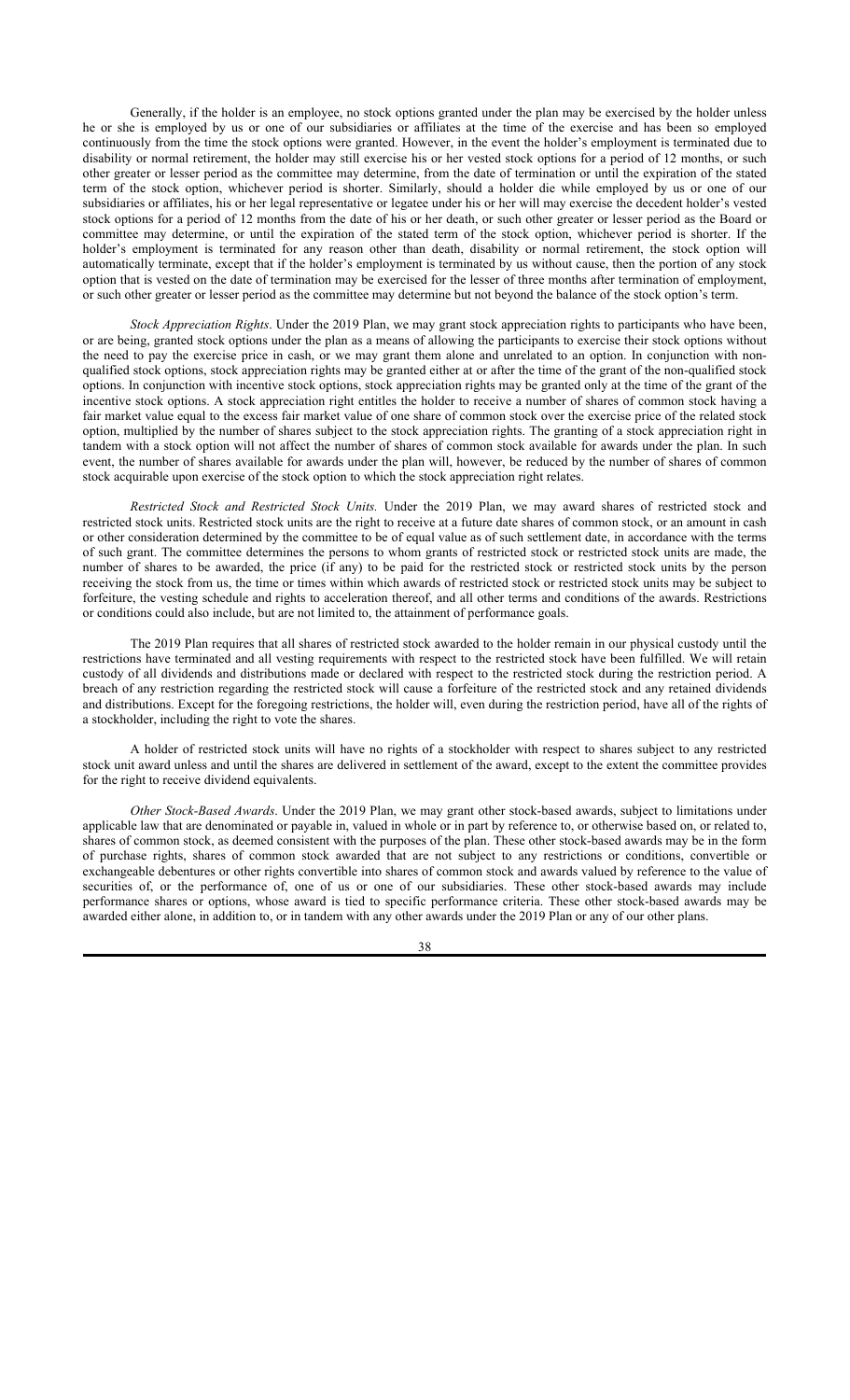## *Accelerated Vesting and Exercisability*

If any one person, or more than one person acting as a group, acquires the ownership of our stock that, together with the stock held by such person or group, constitutes more than 50% of the total fair market value or combined voting power of our stock, and the Board of Directors does not authorize or otherwise approve such acquisition, then the vesting periods of any and all stock options and other awards granted and outstanding under the 2019 Plan shall be accelerated and all such stock options and awards will immediately and entirely vest, and the respective holders thereof will have the immediate right to purchase and/or receive any and all common stock subject to such stock options and awards on the terms set forth in the plan and the respective agreements respecting such stock options and awards, and all performance goals will be deemed achieved at 100% of target levels. An increase in the percentage of stock owned by any one person, or persons acting as a group, as a result of a transaction in which we acquire our stock in exchange for property is not treated as an acquisition of stock.

In the event of an acquisition by any one person, or more than one person acting as a group, together with acquisitions during the 12-month period ending on the date of the most recent acquisition by such person or persons, of assets from us that have a total gross fair market value equal to or more than 50% of the total gross fair market value of all of our assets immediately before such acquisition or acquisitions, or if any one person, or more than one person acting as a group, acquires the ownership of our stock that, together with the stock held by such person or group, constitutes more than 50% of the total fair market value or combined voting power of our stock, which has been approved by the Board of Directors, the committee may (i) accelerate the vesting of any and all stock options and other awards granted and outstanding under the 2019 Plan, (ii) require a holder of any award granted under the plan to relinquish such award to us upon the tender by us to the holder of cash in an amount equal to the repurchase value of such award, and/or (iii) terminate all incomplete performance periods in respect of awards in effect on the date the acquisition occurs, determine the extent to which performance goals have been met based upon such information then available as it deems relevant and cause to be paid all or the applicable portion of the award based upon the committee's determination. For this purpose, gross fair market value means the value of our assets, or the value of the assets being disposed of, determined without regard to any liabilities associated with such assets.

Notwithstanding any provisions of the 2019 Plan or any award granted thereunder to the contrary, no acceleration shall occur with respect to any award to the extent such acceleration would cause the plan or an award granted thereunder to fail to comply with Section 409A of the Code.

#### *Other Limitations*

The committee may not modify or amend any outstanding option or stock appreciation right to reduce the exercise price of such option or stock appreciation right, as applicable, below the exercise price as of the date of grant of such option or stock appreciation right. In addition, no option or stock appreciation right with a lower exercise price may be granted in exchange for, or in connection with, the cancellation or surrender of an option or stock appreciation right or other award with a higher exercise price. Non-employee directors may not be granted any awards covering more than 20,000 shares of common stock in any calendar year.

## *Withholding Taxes*

When an award is first included in the gross income of the holder for federal income tax purposes, the holder will be required to make arrangements regarding the payment of all federal, state and local withholding tax requirements, including by settlement of such amount in shares of our common stock. Our obligations under the 2019 Plan are contingent on such arrangements being made.

#### *Term and Amendments*

Unless terminated by the Board, the 2019 Plan will continue to remain effective until no further awards may be granted and all awards granted under the plan are no longer outstanding. Notwithstanding the foregoing, grants of incentive stock options may be made only until ten years from the initial effective date of the plan. The Board may at any time, and from time to time, amend the plan or any award agreement, but no amendment will be made that would impair the rights of a holder under any agreement entered into pursuant to the plan without the holder's consent.

#### **New Plan Benefits**

It is not possible to determine specific amounts that may be awarded in the future under the 2019 Plan because grants of awards under the 2019 Plan are at the discretion of the Compensation Committee.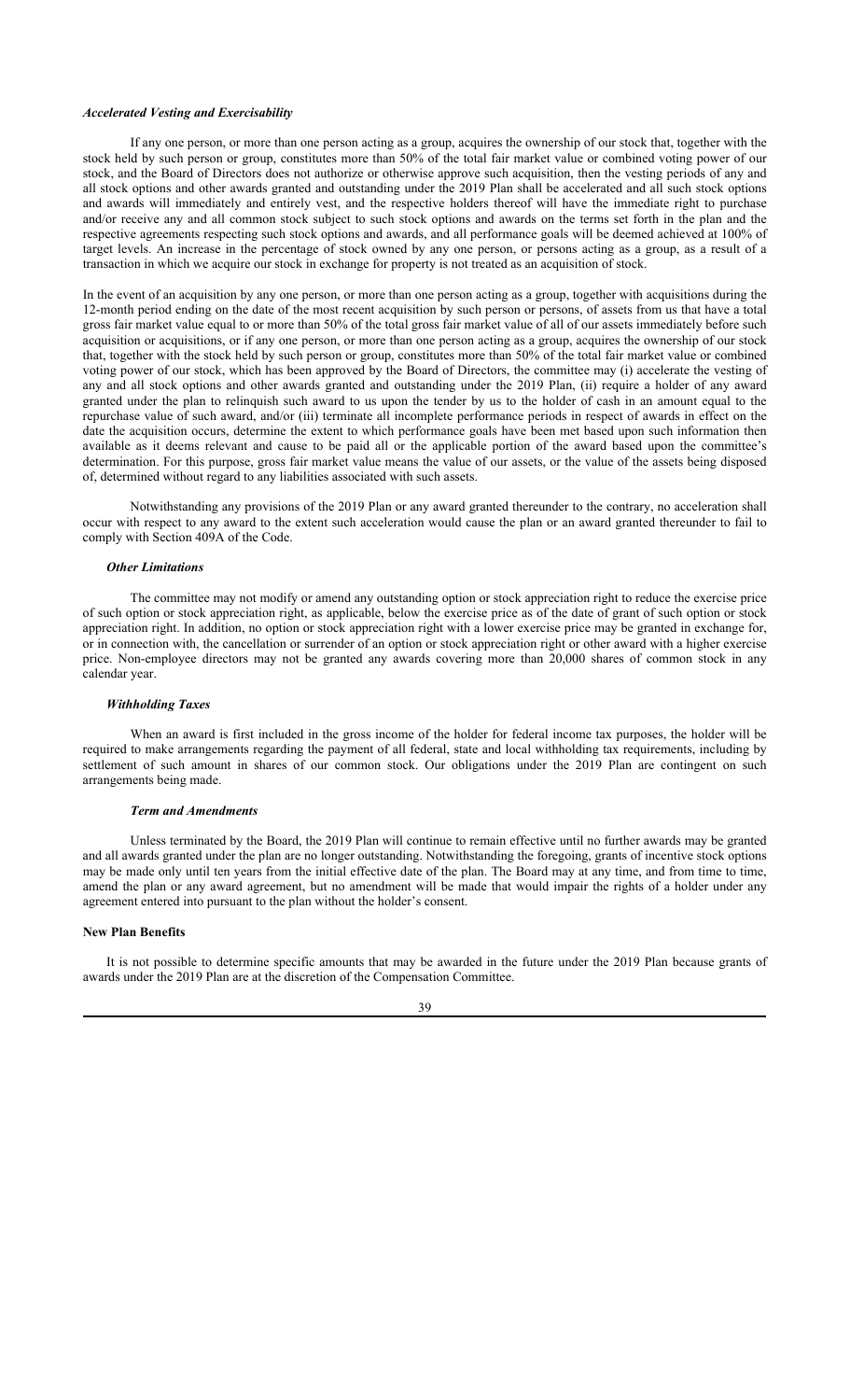## **Equity Compensation Plan Information**

See "Securities Authorized for Issuance Under Equity Compensation Plans" described in the "Executive Compensation" section of this Proxy Statement.

## **Vote Required and Recommendation of the Board of Directors**

This Proposal 4 to approve an increase in the number of shares authorized for issuance under the Company's 2019 Plan from 500,000 shares to 1,400,000 shares requires the affirmative vote of a majority of the shares of the Company's common stock present in person or by proxy and entitled to vote on the matter. Broker non-votes will not be taken into account in determining the outcome of the proposal, and abstentions will be counted as votes against the proposal.

**The Board unanimously recommends that stockholders vote "FOR" approval of an increase in the number of shares of common stock authorized for issuance under the 2019 Plan by 900,000 shares.**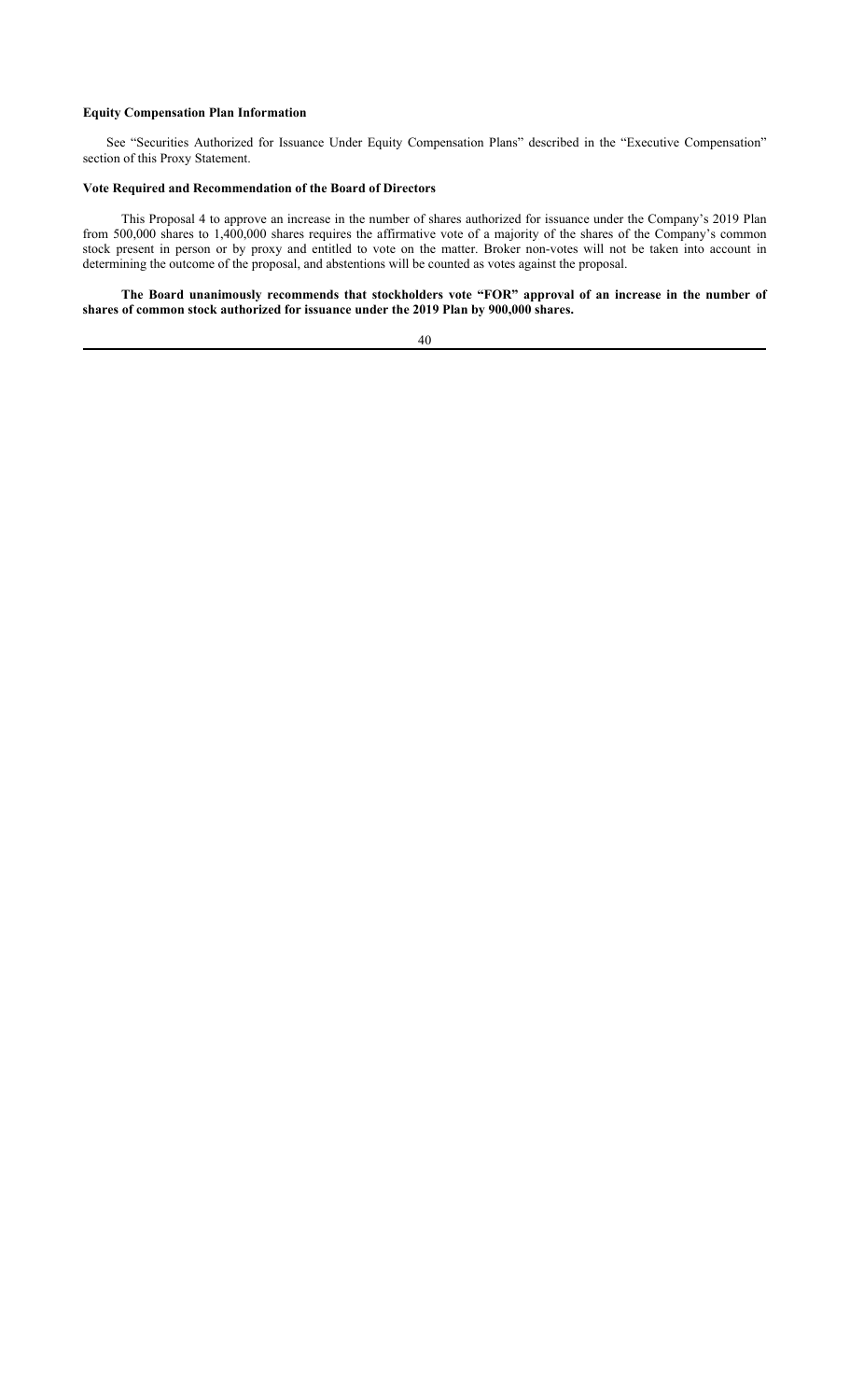## **PROPOSAL 5: AUTHORIZATION TO ADJOURN THE ANNUAL MEETING**

If the Annual Meeting is convened and a quorum is present, but there are not sufficient votes to approve Proposal 3 and/or Proposal 4, one or more of our proxy holders may move to adjourn the Annual Meeting at that time in order to enable our Board to solicit additional proxies.

In this proposal, we are asking our stockholders to authorize one or more of our proxy holders to adjourn the Annual Meeting to another time and place, if necessary, to solicit additional proxies in the event that there are not sufficient votes to approve Proposal 3 and/or Proposal 4. If our stockholders approve this proposal, one or more of our proxy holders can adjourn the Annual Meeting and any adjourned session of the Annual Meeting to allow for additional time to solicit additional proxies, including the solicitation of proxies from our stockholders that have previously voted. Among other things, approval of this proposal could mean that, even if we had received proxies representing a sufficient number of votes to defeat Proposal 3 or Proposal 4, we could adjourn the Annual Meeting without a vote on such proposals and seek to convince our stockholders to change their votes in favor of such proposals.

If it is necessary to adjourn the Annual Meeting, no notice of the adjourned meeting is required to be given to our stockholders, other than an announcement at the Annual Meeting of the time and place to which the Annual Meeting is adjourned, so long as the meeting is adjourned for 30 days or less and no new record date is fixed for the adjourned meeting. At the adjourned meeting, we may transact any business which might have been transacted at the original meeting.

## **Vote Required and Recommendation of the Board of Directors**

The approval of this Proposal 5 requires the affirmative vote of a majority of the shares of common stock present in person or by proxy and entitled to vote on the matter. Broker non-votes will not be taken into account in determining the outcome of the proposal, and abstentions will be counted as votes against the proposal.

**The Board unanimously recommends that stockholders vote "FOR" the approval to authorize the adjournment of the Annual Meeting, if necessary, to solicit additional proxies if there are not sufficient votes in favor of Proposal 3 and/or Proposal 4.**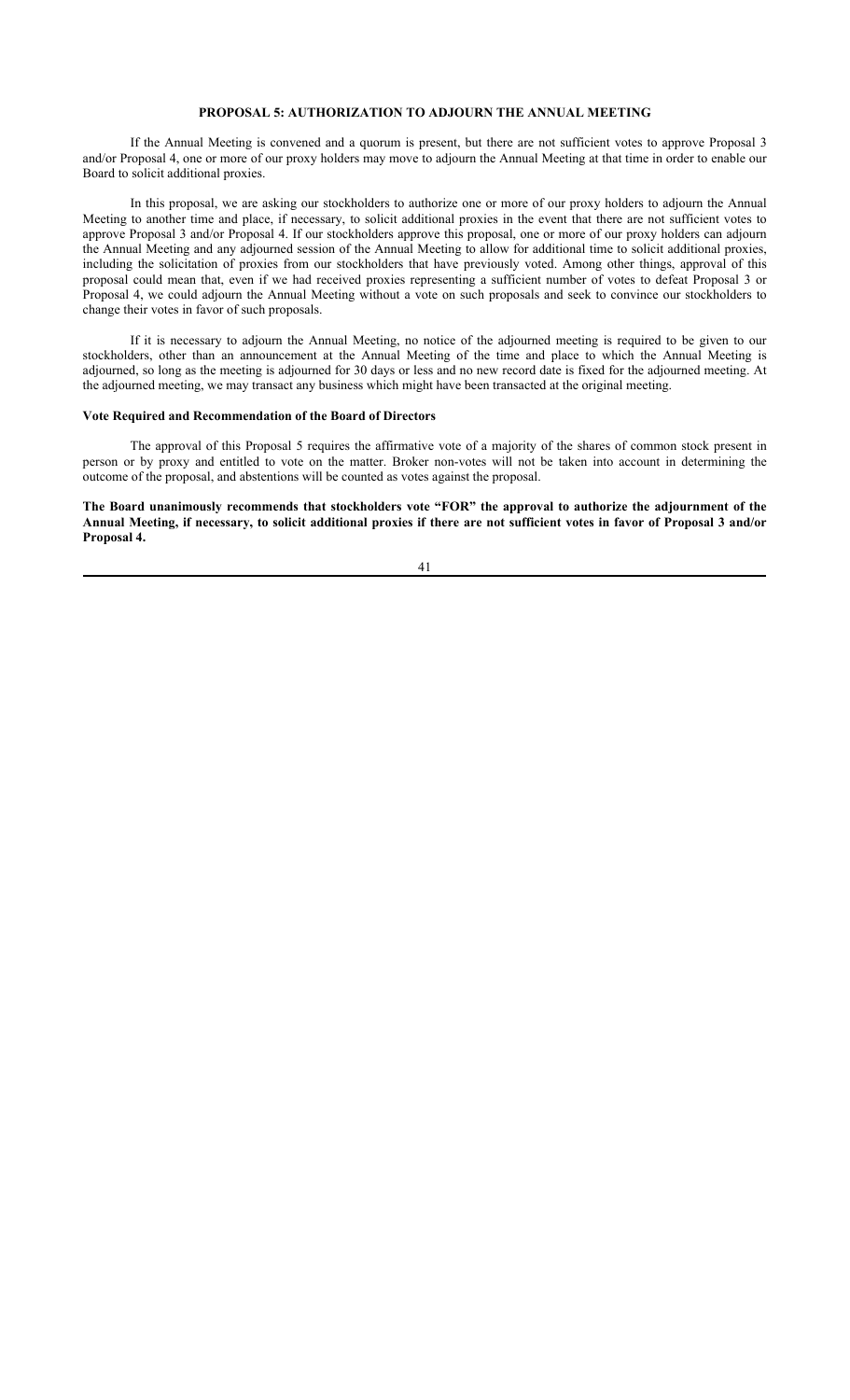## **AVAILABILITY OF ANNUAL REPORT ON FORM 10-K**

Notice of Annual Stockholder Meeting, our proxy statement and our annual report on Form 10-K and Amendment No. 1 to our Annual Report on Form 10-K/A for the fiscal year ended June 30, 2021 (the Annual Report) are available online at www.cstproxy.com/gbs/2022.

A copy of our Annual Report on Form 10-K (without exhibits) has been mailed concurrently with this proxy statement to stockholders entitled to notice of and to vote at the Annual Meeting. We will provide copies of these exhibits without cost upon request by eligible stockholders. Requests for copies of such exhibits should be mailed to GBS Inc., 420 Lexington Ave, Suite 300 New York, NY, Attention: Corporate Secretary.

#### **OTHER PROPOSED ACTION**

Our Board of Directors does not intend to bring any other matters before the Annual Meeting, nor does it know of any matters which other persons intend to bring before the Annual Meeting. If, however, other matters not mentioned in this proxy statement properly come before the Annual Meeting, the persons named in the accompanying form of proxy will vote thereon in accordance with the recommendation of the Board of Directors.

# **HOUSEHOLDING OF PROXY MATERIALS**

The SEC has adopted rules that permit companies and intermediaries (e.g., brokers) to satisfy the delivery requirements for proxy materials with respect to two or more stockholders sharing the same address by delivering a single proxy statement addressed to those stockholders. This process, which is commonly referred to as "householding," potentially means extra convenience for stockholders and cost savings for companies.

This year, a number of brokers with account holders who are the Company's stockholders may be "householding" our proxy materials. A single copy of the proxy materials may be delivered to multiple stockholders sharing an address unless contrary instructions have been received from the affected stockholders. Once you have received notice from your broker that they will be householding communications to your address, householding will continue until you are notified otherwise or until you revoke your consent. If, at any time, you no longer wish to participate in householding and would prefer to receive a separate copy of the proxy materials, please (1) notify your broker, or (2) direct your written request to GBS Inc., 420 Lexington Ave, Suite 300 New York, NY, Attention: Corporate Secretary. Stockholders who currently receive multiple copies of the proxy materials or Notices of Internet Availability at their address and would like to request householding of their communications should contact their brokers. In addition, upon written request to the address set forth above, we will promptly deliver a separate copy of the proxy materials to any stockholder at a shared address to which a single copy of the documents was delivered.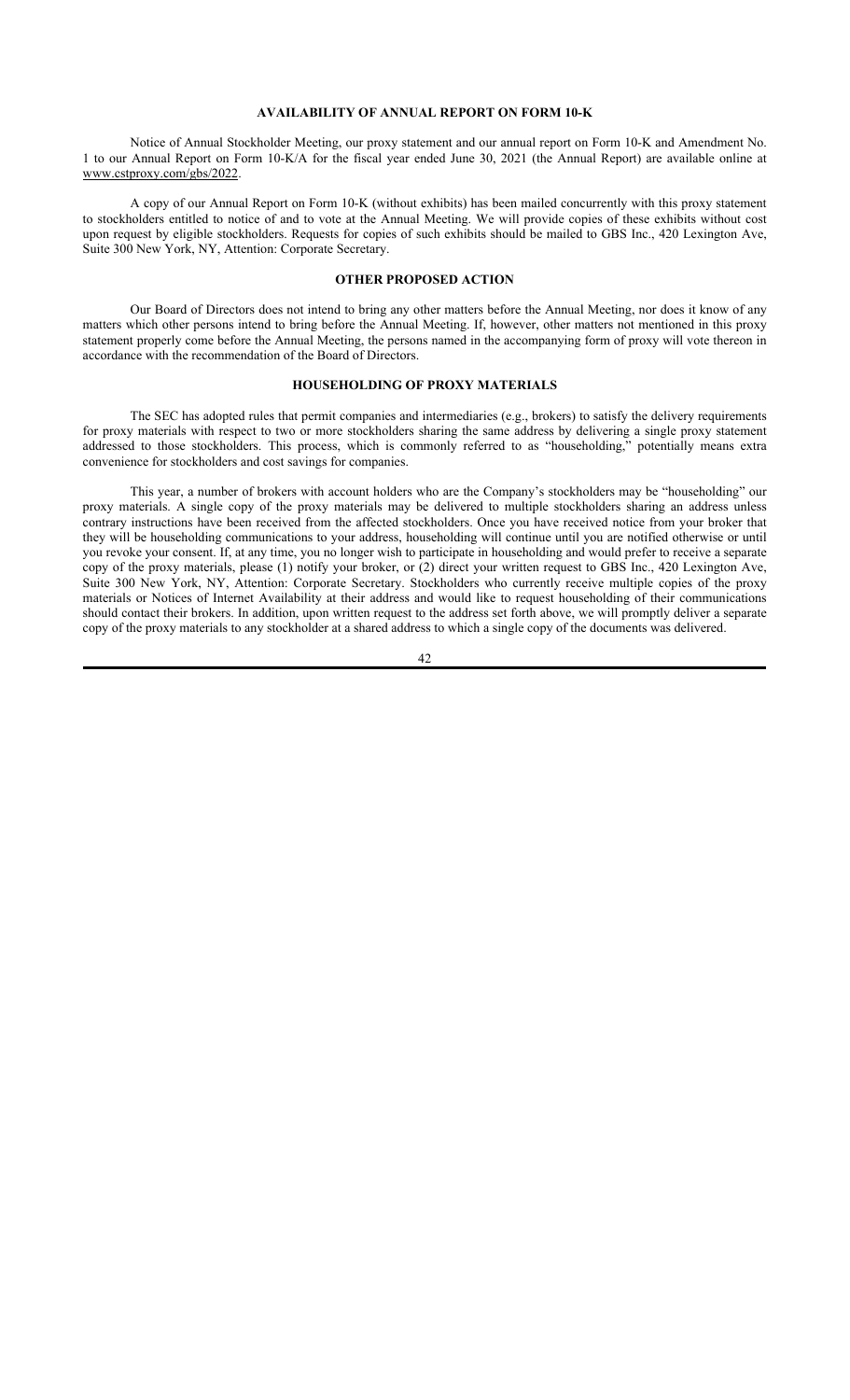## **STOCKHOLDER PROPOSALS AND SUBMISSIONS**

Pursuant to Rule 14a-8 under the Exchange Act ("Rule 14a-8"), a stockholder who intends to present a proposal at our next annual meeting of stockholders and who wishes the proposal to be included in the proxy statement and form of proxy for that meeting must submit the proposal in writing no later than 2023, after which date such stockholder proposal will be considered untimely. Such proposal must be submitted on or before the close of business to our executive offices located at 420 Lexington Ave, Suite 300 New York, NY 10170, Attn: Secretary.

For any proposal that is not submitted for inclusion in the proxy statement for our next annual meeting (as described in the preceding paragraph) but is instead sought to be presented directly at our next annual meeting, the rules of the SEC permit management to vote proxies in its discretion if we do not receive notice of the proposal on or before the deadline for advance notice set forth in our Bylaws as described below.

Our Bylaws provide that in order for business to be properly brought before an annual meeting of stockholders by a stockholder (outside of Rule 14a-8), notice thereof must be must be delivered to or mailed and received by Corporate Secretary at the above address not less than sixty (60) days nor more than ninety (90) days prior to the meeting; provided, however, that in the event that less than seventy (70) days notice or prior public disclosure of the date of the annual meeting is given or made to stockholders, notice by a stockholder, to be timely, must be received no later than the close of business on the tenth (10th) day following the day on which such notice of the date of the annual meeting was mailed or such public disclosure was made, whichever first occurs.

Proposals and notices must comply with the applicable content requirements set forth in our Amended and Restated Bylaws.

Whether or not you expect to be present at the Annual Meeting, please sign and return the enclosed proxy promptly. Your vote is important. If you are a stockholder of record and attend the Annual Meeting and wish to vote in person, you may withdraw your proxy at any time prior to the vote.

> By Order of the Board of Directors GBS Inc.

Steven Boyages Chairman and Interim Chief Executive Officer and President

New York, New York

May \_\_\_, 2022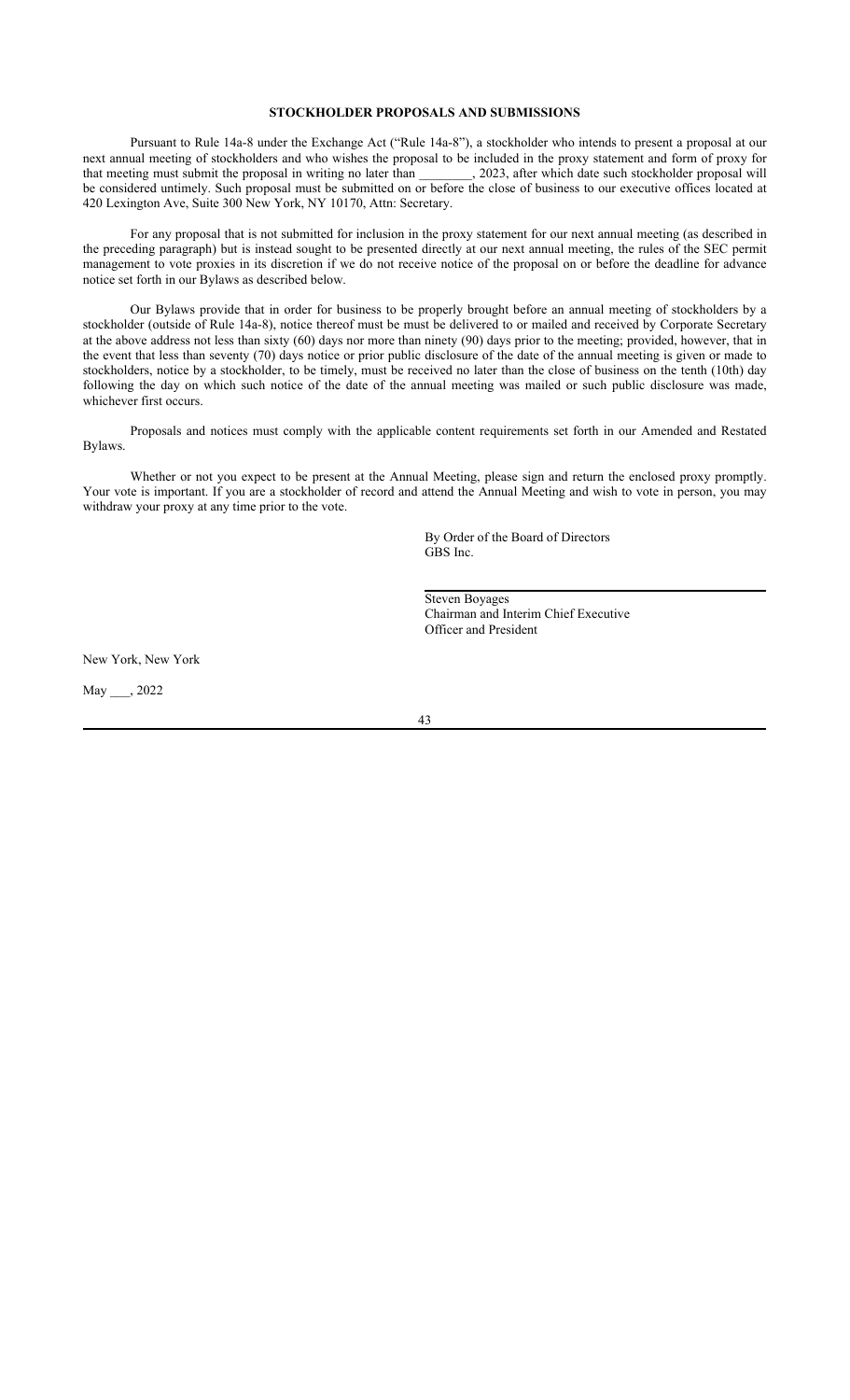*Appendix A*

#### **PROPOSED FORM OF AMENDMENT TO AMENDED AND RESTATED CERTIFICATE OF INCORPORATION TO IMPLEMENT THE REVERSE STOCK SPLIT**

## **CERTIFICATE OF AMENDMENT**

#### **OF THE**

## **AMENDED AND RESTATED CERTIFICATE OF INCORPORATION**

#### **OF GBS INC.**

GBS Inc., a corporation organized and existing under and by virtue of the General Corporation Law of the State of Delaware (the "**Corporation**") for the purpose of amending its Amended and Restated Certificate of Incorporation in accordance with the General Corporation Law of the State of Delaware, does hereby make and execute this Certificate of Amendment to the Amended and Restated Certificate of Incorporation, as amended, and does hereby certify that:

**FIRST:** That resolutions were duly adopted by the Board of Directors of the Corporation setting forth this proposed Amendment to the Amended and Restated Certificate of Incorporation of the Corporation and declaring said Amendment to be advisable and recommended for approval by the stockholders of the Corporation.

**SECOND:** This Amendment to the Amended and Restated Certificate of Incorporation amends Article FOURTH to the Amended and Restated Certificate of Incorporation by adding the following new paragraph immediately after the first paragraph of Article FOURTH:

"Upon this Certificate of Amendment becoming effective pursuant to the General Corporation Law of the State of Delaware (the "Effective Time"), every [YY]<sup>1</sup> shares of the Corporation's Common Stock issued and outstanding or held by the Corporation in treasury stock shall, automatically and without any action on the part of the respective holders thereof, be combined and converted into one share of Common Stock without increasing or decreasing the par value of each share of Common Stock (the "**Reverse Split**"); *provided, however*, no fractional shares of Common Stock shall be issued in connection with the Reverse Split, and instead, the Corporation shall issue one full share of post-Reverse Split Common Stock to any stockholder who would have been entitled to receive a fractional share of Common Stock as a result of the Reverse Split. Each certificate that immediately prior to the Effective Time represented shares of Common Stock ("**Old Certificates**"), shall thereafter represent that number of shares of post-Reverse Split Common Stock into which the shares of Common Stock represented by the Old Certificate shall have been combined, subject to the elimination of fractional shares as described above. The Reverse Split shall occur whether or not the certificates representing such shares of Common Stock are surrendered to the Corporation or its transfer agent."

**FOURTH:** The foregoing amendment shall be effective as of \_\_\_\_\_\_\_\_ p.m. Eastern Time on \_\_\_\_\_\_\_\_\_, 20\_\_.

**FIFTH:** That, pursuant to resolution of its Board of Directors, an annual meeting of the stockholders of the Corporation was duly called and held, upon notice in accordance with Section 222 of the General Corporation Law of the State of Delaware, at which meeting the necessary number of shares as required by applicable law was voted in favor of the Amendment.

**SIXTH:** That said Amendment was duly adopted in accordance with the provisions of Section 242 of the General Corporation Law of the State of Delaware.

<sup>1</sup> References to "YY" is to a number no less than 2 and no greater than 10 as selected by the Board of Directors.

## A-1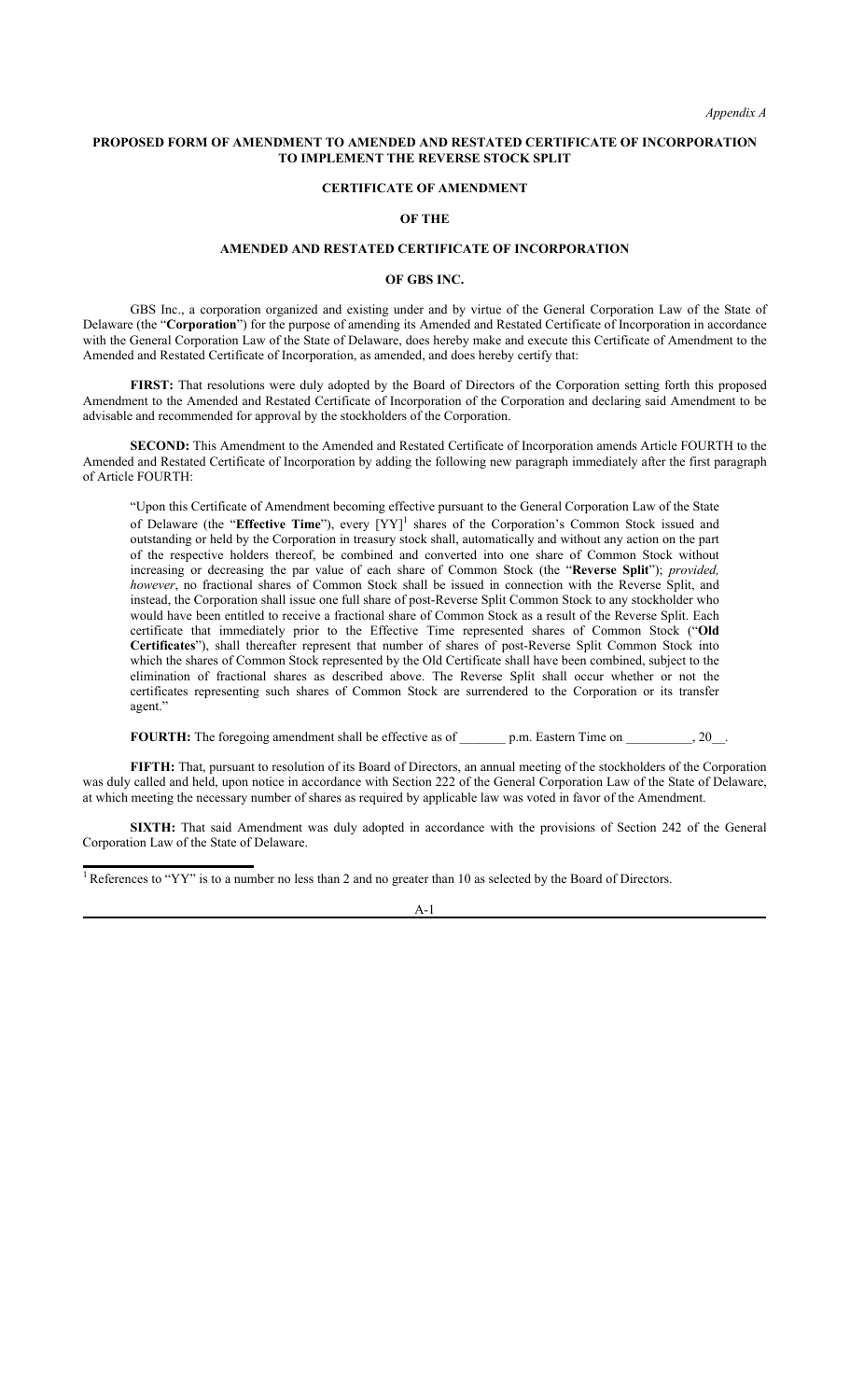**IN WITNESS WHEREOF**, the Corporation has caused this Certificate of Amendment of the Restated Certificate of Incorporation to be executed on this day of , 20.

| GBS INC. |  |
|----------|--|
|----------|--|

| By:<br>Name: [ | Title: President & Chief Executive Officer |
|----------------|--------------------------------------------|
| Λ9             |                                            |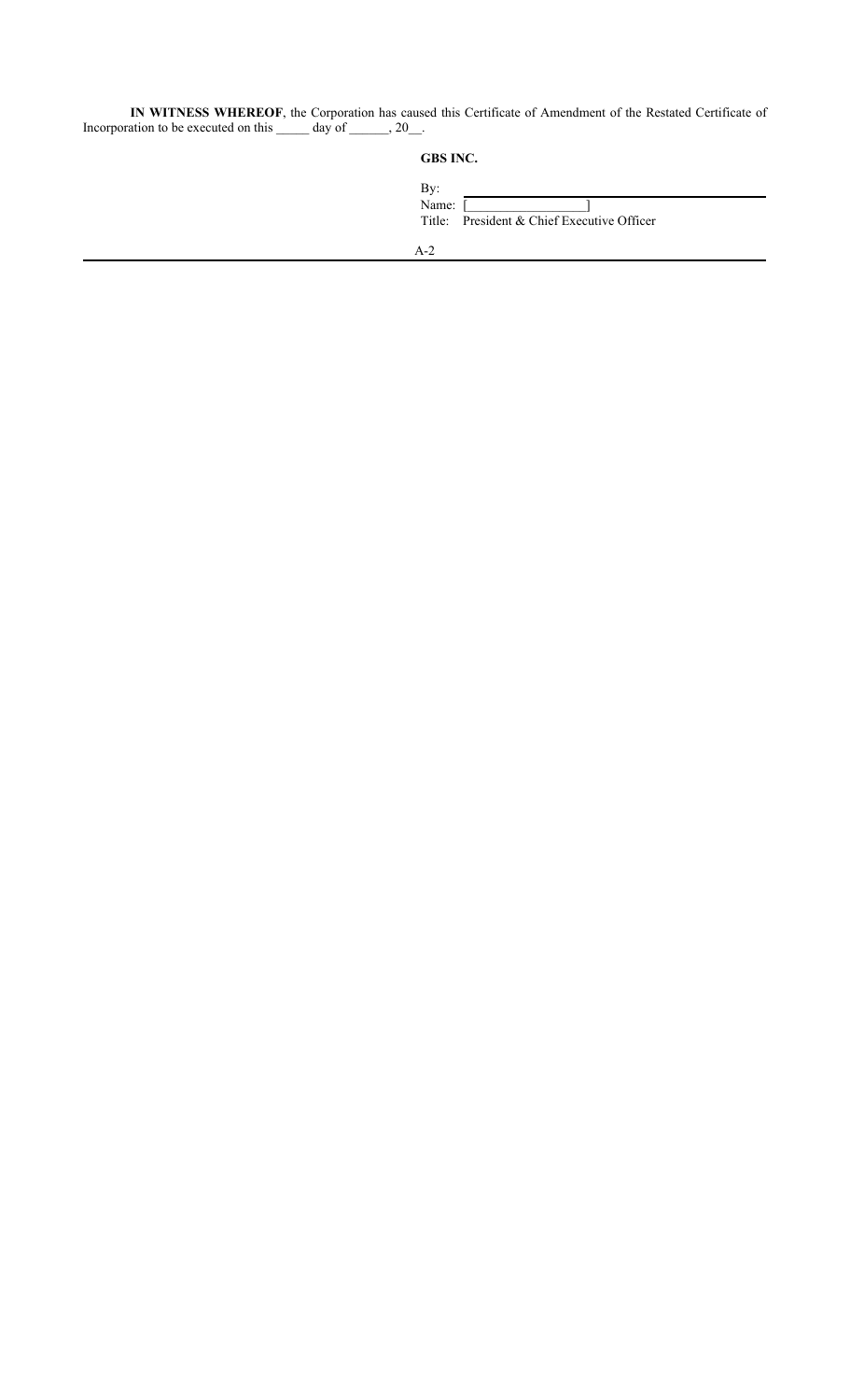#### **GBS INC.**

## **2019 Long Term Incentive Plan**

#### **Section 1. Purpose; Definitions.**

1.1. Purpose. The purpose of the Plan is to enable the Company to offer to employees, officers and directors of and consultants to the Company and its Subsidiaries and Affiliates whose past, present and/or potential future contributions to the Company and its Subsidiaries have been, are or will be important to the success of the Company, an opportunity to share monetarily in the success of and/or acquire a proprietary interest in the Company. The various types of long-term incentive awards that may be provided under the Plan will enable the Company to respond to changes in compensation practices, tax laws, accounting regulations and the size and diversity of its businesses.

1.2. Definitions. For purposes of the Plan, the following terms shall be defined as set forth below:

(a) "Affiliate" means a corporation, limited liability company or other entity that controls, is controlled by, or is under common control with the Company and designated by the Committee from time to time as such.

(b) "Agreement" means the agreement between the Company and the Holder, or such other document as may be determined by the Committee, setting forth the terms and conditions of an award under the Plan.

(c) "Asset Sale" means an acquisition by any one person, or more than one person acting as a group, together with acquisitions during the 12-month period ending on the date of the most recent acquisition by such person or persons, of assets from the Company that have a total gross fair market value equal to or more than 50% of the total gross fair market value of all of the assets of the Company immediately before such acquisition or acquisitions. For this purpose, gross fair market value means the value of the assets of the Company, or the value of the assets being disposed of, determined without regard to any liabilities associated with such assets.

(d) "Board" means the Board of Directors of the Company.

(e) "Change of Control" means a transaction in which any one person, or more than one person acting as a group, acquires the ownership of stock of the Company that, together with the stock held by such person or group, constitutes more than 50% of the total fair market value or combined voting power of the stock of the Company. A Change in Control caused by an increase in the percentage of stock owned by any one person, or persons acting as a group, as a result of a transaction in which the Company acquires its stock in exchange for property is not treated as a Change of Control for purposes of the Plan.

(f) "Code" means the Internal Revenue Code of 1986, as amended from time to time.

$$
B-1
$$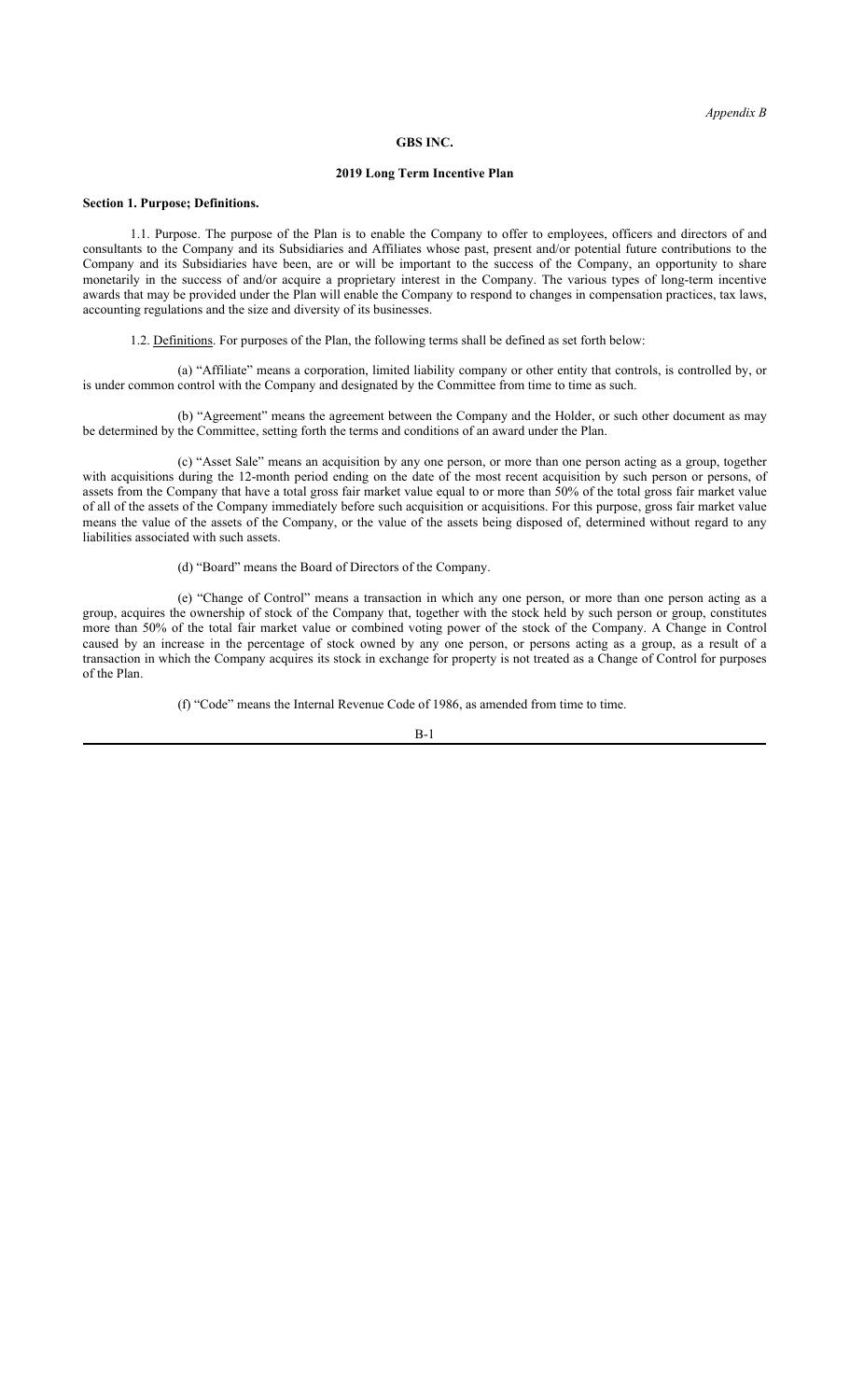(g) "Committee" means the committee of the Board designated to administer the Plan as provided in Section 2.1. If no Committee is so designated, then all references in this Plan to "Committee" shall mean the Board.

(h) "Common Stock" means the Common Stock of the Company, par value \$0.01 per share.

(i) "Company" means GBS Inc., a corporation organized under the laws of the State of Delaware.

(j) "Disability" means physical or mental impairment as determined under procedures established by the Committee for purposes of the Plan.

(k) "Effective Date" means the date determined pursuant to Section 12.1.

(l) "Fair Market Value," unless otherwise required by any applicable provision of the Code or any regulations issued thereunder, means, as of any given date: (i) if the Common Stock is listed on a national securities exchange or is traded over-the-counter and last sale information is available, unless otherwise determined by the Committee, the last sale price of the Common Stock in the principal trading market for the Common Stock on such date, as reported by the exchange or by such source that the Committee deems reliable, as the case may be; or (ii) if the fair market value of the Common Stock cannot be determined pursuant to clause (i), such price as the Committee shall determine, in good faith.

(m) "Holder" means a person who has received an award under the Plan.

(n) "Incentive Stock Option" means any Stock Option intended to be and designated as an "incentive stock option" within the meaning of Section 422 of the Code.

(o) "Non-qualified Stock Option" means any Stock Option that is not an Incentive Stock Option.

(p) "Normal Retirement" means retirement from active employment with the Company or any Subsidiary on or after such age which may be designated by the Committee as "retirement age" for any particular Holder. If no age is designated, it shall be 65.

(q) "Other Stock-Based Award" means an award under Section 8 that is valued in whole or in part by reference to, or is otherwise based upon, Common Stock.

(r) "Parent" means any present or future "parent corporation" of the Company, as such term is defined in Section 424(e) of the Code.

(s) "Plan" means the Company's 2019 Long Term Incentive Plan, as hereinafter amended from time to time.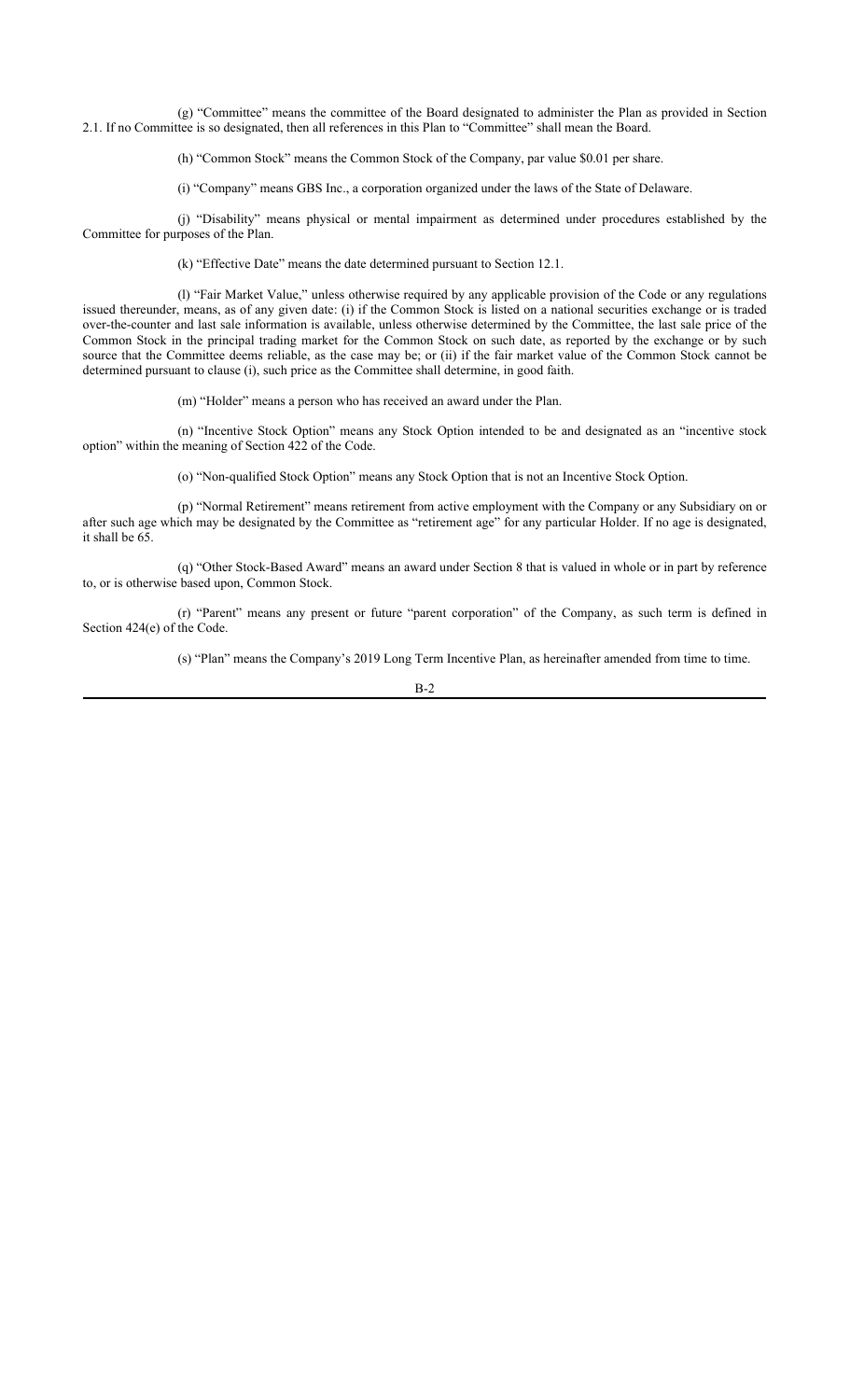(t) "Repurchase Value" shall mean the Fair Market Value if the award to be settled under Section 2.2(e) or repurchased under Section 5.2(l) is comprised of shares of Common Stock and the difference between Fair Market Value and the exercise price (if lower than Fair Market Value) if the award is a Stock Option or Stock Appreciation Right; in each case, multiplied by the number of shares subject to the award. "Repurchase Value" if the award to be repurchased under Section 9.2 is comprised of shares of Common Stock shall mean the greater of the Fair Market Value or the value of such award based upon the price per share of Common Stock received or to be received by other shareholders of the Company in the event. "Repurchase Value" if the award to be repurchased under Section 9.2 is comprised of Stock Options or Stock Appreciation Rights shall mean the difference between the greater of (1) the Fair Market Value or the value of such award based upon the price per share of Common Stock received or to be received by other shareholders of the Company in the event and (2) the exercise price (if lower), multiplied by the number of shares subject to the award.

(u) "Restriction Period" means the time or times within which awards may be subject to forfeiture, including upon termination of employment or failure of performance conditions.

(v) "Restricted Stock" means Common Stock received under an award made pursuant to Section 7 that is subject to restrictions under Section 7.

(w) "Restricted Stock Unit" means an unfunded, unsecured right to receive, on the applicable settlement date, one share or an amount in cash or other consideration determined by the Committee to be of equal value as of such settlement date, subject to certain vesting conditions and other restrictions.

(x) "SAR Value" means the excess of the Fair Market Value (on the exercise date) over (a) the exercise price that the participant would have otherwise had to pay to exercise the related Stock Option or (b) if a Stock Appreciation Right is granted unrelated to a Stock Option, the Fair Market Value of a share of Common Stock on the date of grant of the Stock Appreciation Right, in either case, multiplied by the number of shares for which the Stock Appreciation Right is exercised.

(y) "Stock Appreciation Right" means the right to receive from the Company, without a cash payment to the Company, either a number of shares of Common Stock equal to the SAR Value divided by the Fair Market Value (on the exercise date) or, at the Company's election, cash in the amount of the SAR Value.

(z) "Stock Option" or "Option" means any option to purchase shares of Common Stock which is granted pursuant to the Plan.

(aa) "Subsidiary" means any present or future "subsidiary corporation" of the Company, as such term is defined in Section 424(f) of the Code.

(bb) "Vest" means to become exercisable or to otherwise obtain ownership rights in an award.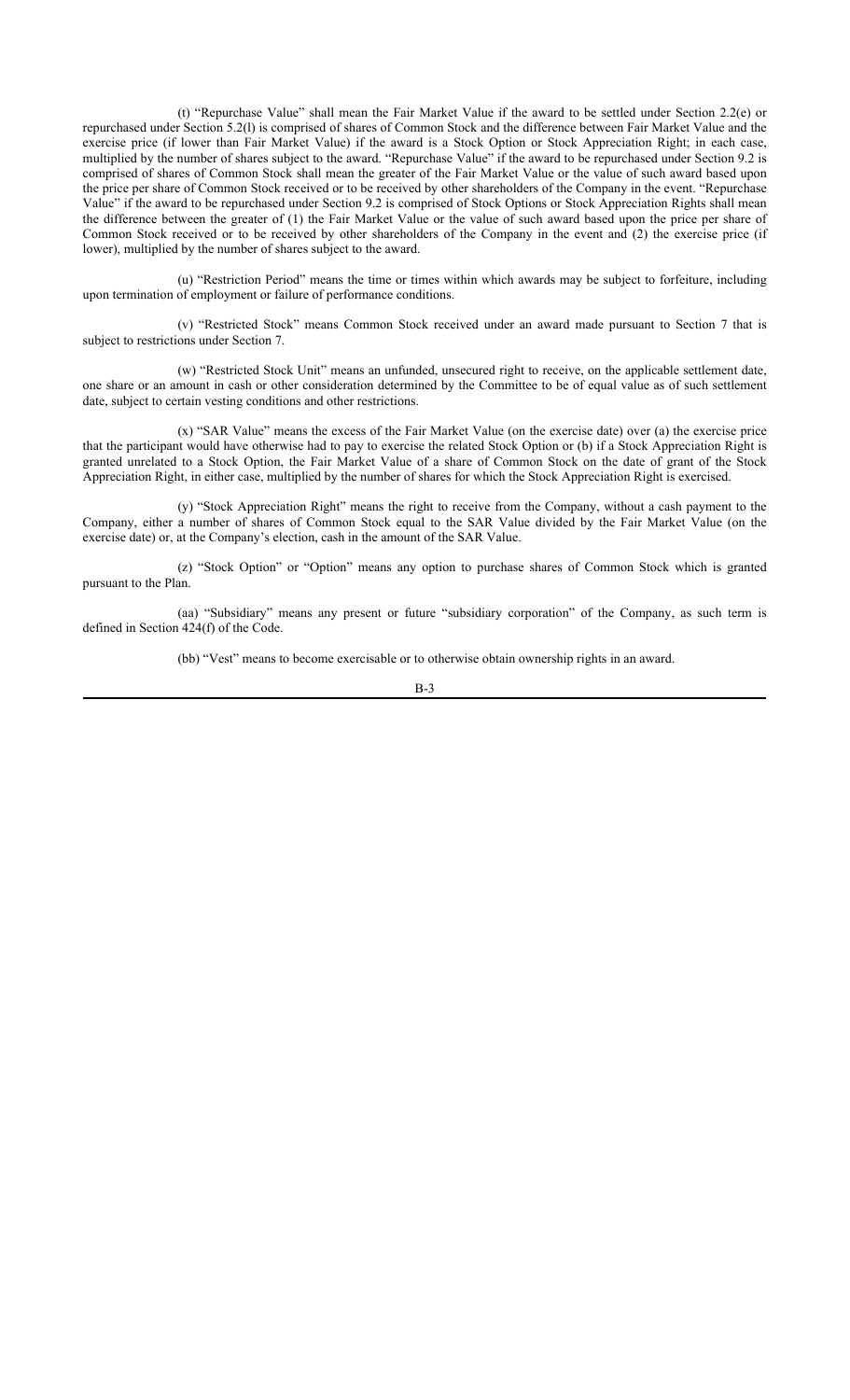## **Section 2. Administration.**

2.1. Committee Membership. The Plan shall be administered by the Board or a Committee. If administered by a Committee, such Committee shall be composed of at least two directors, all of whom are "non-employee" directors within the meaning of Rule 16b-3 under the Securities Exchange Act of 1934, as amended. Committee members shall serve for such term as the Board may in each case determine and shall be subject to removal at any time by the Board.

2.2. Powers of Committee. The Committee shall have full authority to award, pursuant to the terms of the Plan: (i) Stock Options, (ii) Stock Appreciation Rights, (iii) Restricted Stock, (iv) Restricted Stock Units, and/or (v) Other Stock-Based Awards. For purposes of illustration and not of limitation, the Committee shall have the authority (subject to the express provisions of this Plan):

(a) to select the officers, employees, directors and consultants of the Company or any Subsidiary to whom Stock Options, Stock Appreciation Rights, Restricted Stock, Restricted Stock Units and/or Other Stock-Based Awards may from time to time be awarded hereunder;

(b) to determine the terms and conditions, not inconsistent with the terms of the Plan, of any award granted hereunder (including, but not limited to, number of shares, share exercise price or types of consideration paid upon exercise of such options, such as other securities of the Company or other property, any restrictions or limitations, and any vesting, exchange, surrender, cancellation, acceleration, termination, exercise or forfeiture provisions, as the Committee shall determine);

(c) to determine any specified performance goals or such other factors or criteria which need to be attained for the vesting of an award granted hereunder;

(d) to determine the terms and conditions under which awards granted hereunder are to operate on a tandem basis and/or in conjunction with or apart from other awards under this Plan and cash and non-cash awards made by the Company or any Subsidiary or Affiliate outside of this Plan; and

(e) to make payments and distributions with respect to awards (i.e., to "settle" awards) through cash payments in an amount equal to the Repurchase Value.

The Committee may not modify or amend any outstanding Option or Stock Appreciation Right to reduce the exercise price of such Option or Stock Appreciation Right, as applicable, below the exercise price as of the date of grant of such Option or Stock Appreciation Right. In addition, no payment of cash or other property having a value greater than the Repurchase Value may be made, and no Option or Stock Appreciation Right with a lower exercise price may be granted, in exchange for, or in connection with, the cancellation or surrender of an Option or Stock Appreciation Right.

Notwithstanding anything to the contrary, the Committee shall not grant to any non-employee directors awards covering more than 20,000 shares of Common Stock in any year.

2.3. Interpretation of Plan. Subject to Section 10, the Committee shall have the authority to adopt, alter and repeal such administrative rules, guidelines and practices governing the Plan as it shall from time to time deem advisable, to interpret the terms and provisions of the Plan and any award issued under the Plan (and to determine the form and substance of all Agreements relating thereto), and to otherwise supervise the administration of the Plan. Subject to Section 11, all decisions made by the Committee pursuant to the provisions of the Plan shall be made in the Committee's sole discretion and shall be final and binding upon all persons, including the Company and its Subsidiaries and Affiliates and the Holders.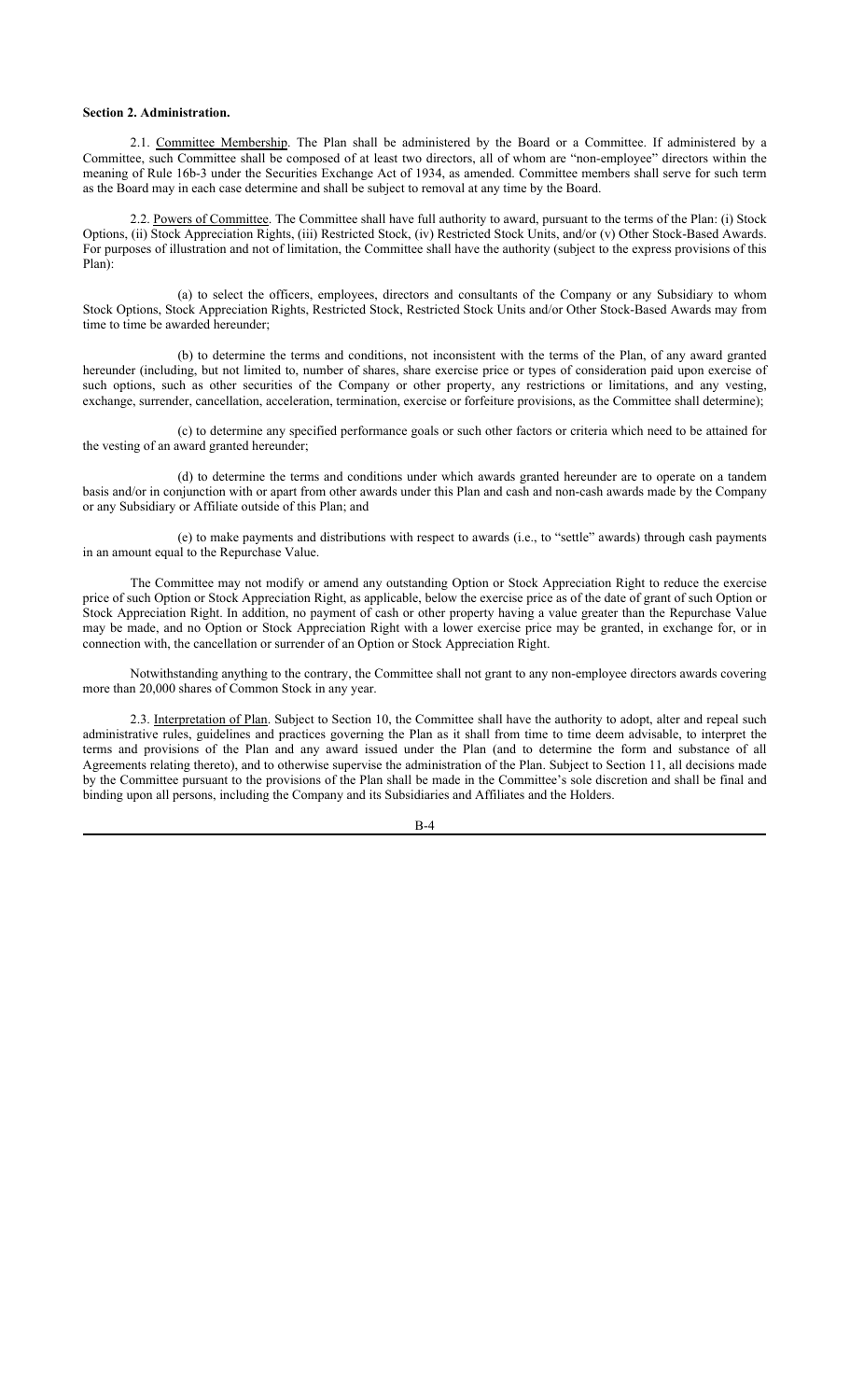## **Section 3. Stock Subject to Plan.**

3.1. Number of Shares. The total number of shares of Common Stock reserved and available for issuance under the Plan shall be up to 1,400,000 shares. Shares of Common Stock under the Plan ("Shares") may consist, in whole or in part, of authorized and unissued shares or treasury shares. If any shares of Common Stock that have been granted pursuant to a Stock Option cease to be subject to a Stock Option, or if any shares of Common Stock that are subject to any Stock Appreciation Right, Restricted Stock award, Restricted Stock Units or Other Stock-Based Award granted hereunder are forfeited, or any such award otherwise terminates without a payment being made to the Holder in the form of Common Stock, such shares shall again be available for distribution in connection with future grants and awards under the Plan. Shares of Common Stock that are surrendered by a Holder or withheld by the Company as full or partial payment in connection with any award under the Plan, as well as any shares of Common Stock surrendered by a Holder or withheld by the Company or one of its Subsidiaries to satisfy the tax withholding obligations related to any award under the Plan, shall not be available for subsequent awards under the Plan.

3.2. Adjustment Upon Changes in Capitalization, Etc. In the event of any common stock dividend payable on shares of Common Stock, Common Stock split or reverse split, combination or exchange of shares of Common Stock, or other extraordinary or unusual event which results in a change in the shares of Common Stock of the Company as a whole, the Committee shall determine, in its sole discretion, whether such change equitably requires an adjustment in the terms of any award in order to prevent dilution or enlargement of the benefits available under the Plan (including number of shares subject to the award and the exercise price) or the aggregate number of shares reserved for issuance under the Plan. Any such adjustments will be made by the Committee, whose determination will be final, binding and conclusive.

3.3. Administrative Stand Still. In the event of any changes in capitalization described above in Section 3.2, or any other extraordinary transaction or change affecting the shares or the share price of Common Stock, including any equity restructuring or any securities offering or other similar transaction, for administrative convenience, the Committee may refuse to permit the exercise of any award for up to sixty days before and/or after such transaction; provided, however, that the Committee may not refuse to permit the exercise of any award during the last five trading days prior to the expiration of such award.

3.4. Substitute Awards. In connection with an entity's merger or consolidation with the Company or any Subsidiary or the Company's or any Subsidiary's acquisition of an entity's property or stock, the Committee may grant awards in substitution for any options or other stock or stock-based awards granted before such merger or consolidation by such entity or its affiliate. Substitute awards may be granted on such terms as the Committee deems appropriate, notwithstanding limitations on awards in the Plan. Substitute awards will not count against the plan limit, except that shares acquired by exercise of substitute Incentive Stock Options will count against the maximum number of shares that may be issued pursuant to the exercise of Incentive Stock Options under the Plan.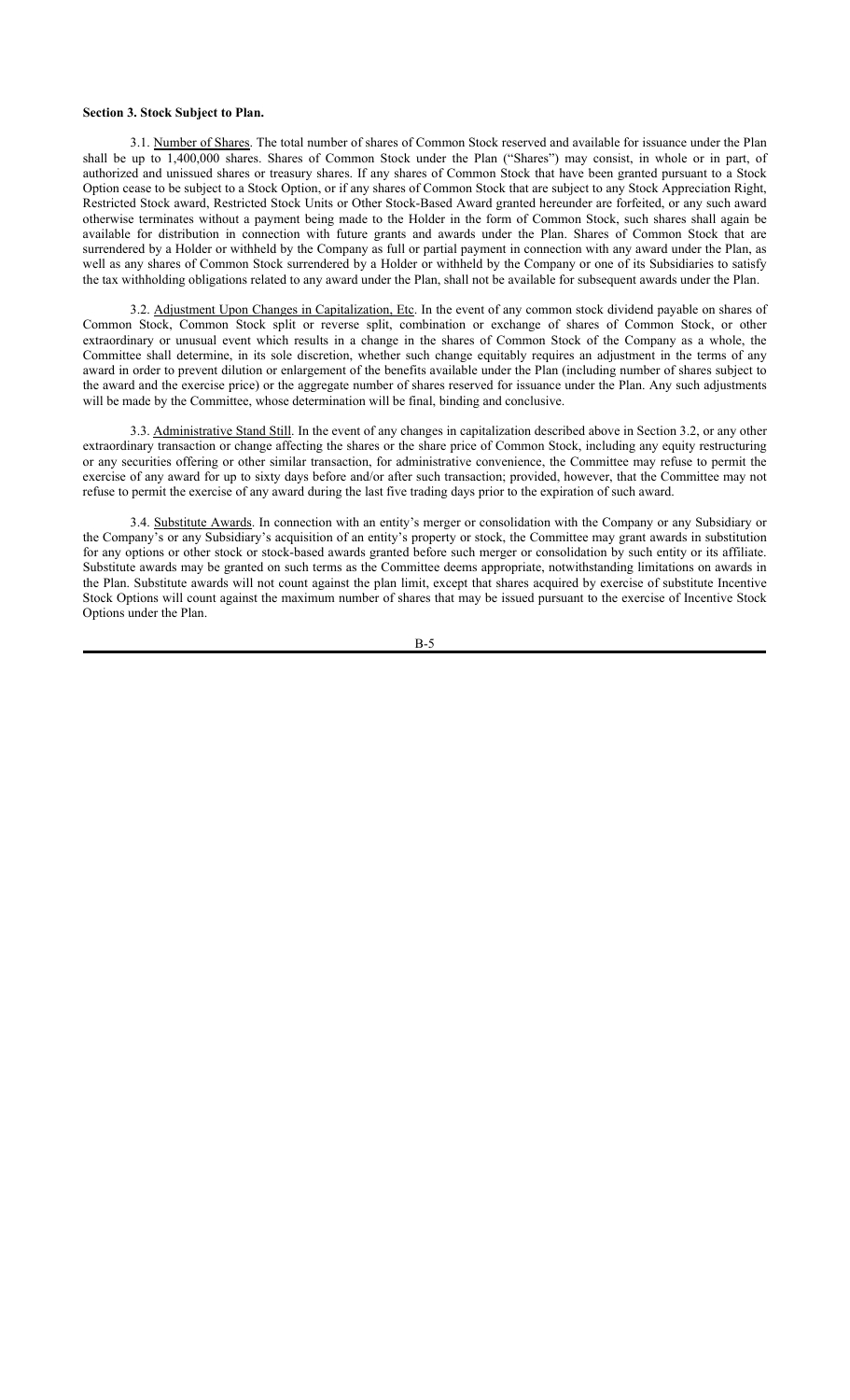## **Section 4. Eligibility.**

Awards may be made or granted to employees, officers, directors and consultants of the Company or its Subsidiaries who are deemed to have rendered or to be able to render significant services to the Company or its Subsidiaries or Affiliates and who are deemed to have contributed or to have the potential to contribute to the success of the Company and which recipients are qualified to receive options under the regulations governing Form S-8 registration statements under the Securities Act of 1933, as amended ("Securities Act"). No Incentive Stock Option shall be granted to any person who is not an employee of the Company or its Parent or one of its Subsidiaries (including any non-employee directors) at the time of grant or so qualified as set forth in the immediately preceding sentence. Notwithstanding anything to the contrary, an award may also be made or granted to a person in connection with his hiring or retention, or at any time on or after the date he reaches an agreement (oral or written) with the Company or its Subsidiaries or Parent with respect to such hiring or retention, even though it may be prior to the date the person first performs services for the Company or its Subsidiaries; provided, however, that no portion of any such award shall vest prior to the date the person first performs such services and the date of grant shall be deemed to be the date hiring or retention commences.

## **Section 5. Stock Options.**

5.1. Grant and Exercise. Stock Options granted under the Plan may be of two types: (i) Incentive Stock Options and (ii) Non-qualified Stock Options. Any Stock Option granted under the Plan shall contain such terms, not inconsistent with this Plan, or with respect to Incentive Stock Options, not inconsistent with the Plan and the Code, as the Committee may from time to time approve. The Committee shall have the authority to grant Incentive Stock Options or Non-qualified Stock Options, or both types of Stock Options which may be granted alone or in addition to other awards granted under the Plan.

5.2. Terms and Conditions. Stock Options granted under the Plan shall be subject to the following terms and conditions:

(a) Option Term. The term of each Stock Option shall be fixed by the Committee; provided, however, that no Stock Option may be exercisable after the expiration of ten years from the date of grant; provided, further, that no Incentive Stock Option granted to a person who, at the time of grant, owns stock possessing more than 10% of the total combined voting power of all classes of voting stock of the Company ("10% Shareholder") may be exercisable after the expiration of five years from the date of grant.

(b) Exercise Price. The exercise price per share of Common Stock purchasable under a Stock Option shall be determined by the Committee at the time of grant; provided, however, that the exercise price of a Stock Option may not be less than 100% of the Fair Market Value on the date of grant or, if greater, the par value of a share of Common Stock; provided, further, that the exercise price of an Incentive Stock Option granted to a 10% Shareholder may not be less than 110% of the Fair Market Value on the date of grant.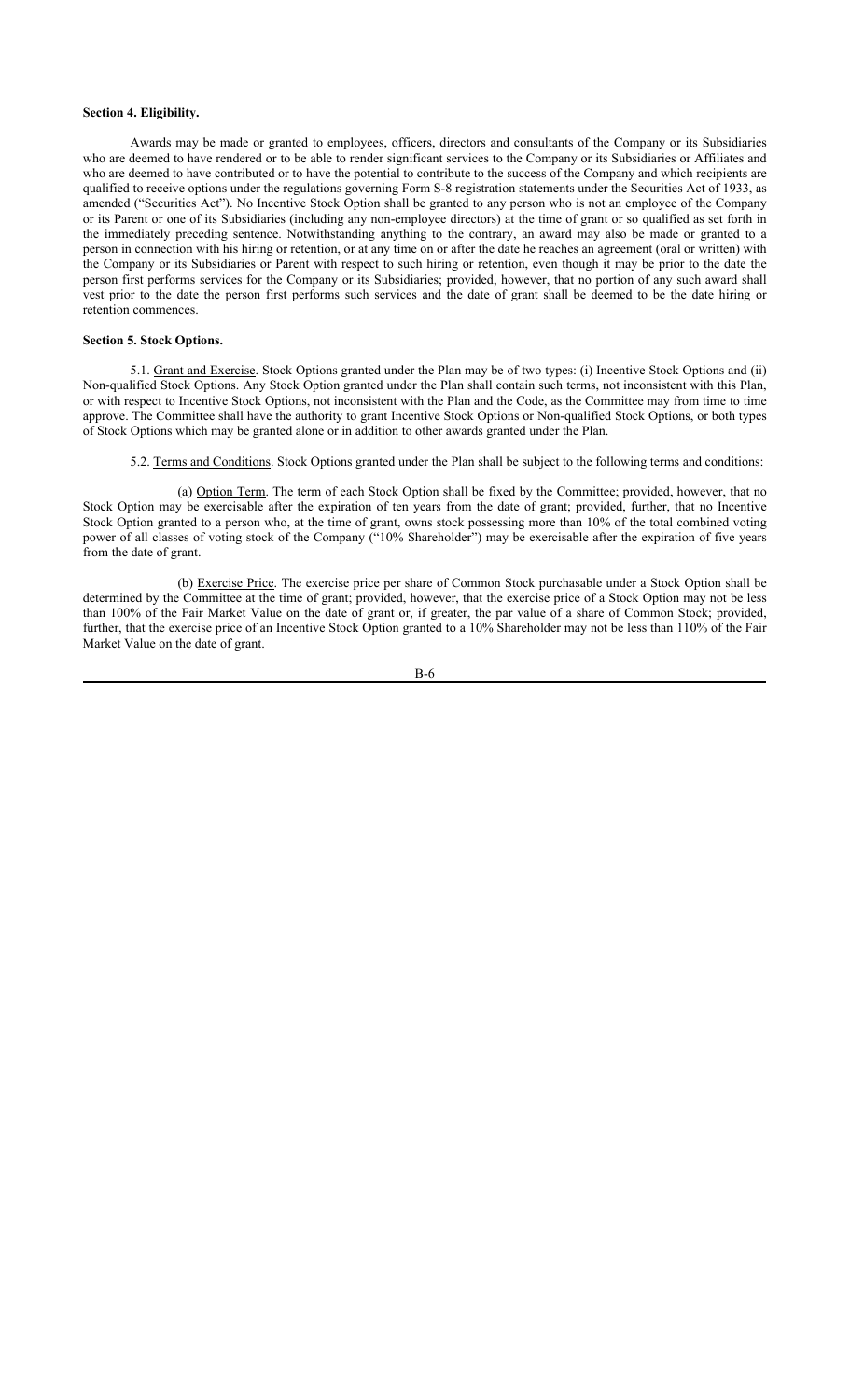(c) Exercisability. Stock Options shall be exercisable at such time or times and subject to such terms and conditions as shall be determined by the Committee. The Committee intends generally to provide that Stock Options be exercisable only in installments, i.e., that they vest over time, typically over a three-year period. The Committee may waive such installment exercise provisions at any time at or after the time of grant in whole or in part, based upon such factors as the Committee determines.

(d) Method of Exercise. Subject to whatever installment, exercise and waiting period provisions are applicable in a particular case, Stock Options may be exercised in whole or in part at any time during the term of the Option by giving written notice of exercise to the Company specifying the number of shares of Common Stock to be purchased. Such notice shall be accompanied by payment in full of the purchase price, which shall be in cash or, if provided in the Agreement, either in shares of Common Stock (including Restricted Stock and other contingent awards under this Plan) or partly in cash and partly in such Common Stock, or such other means which the Committee determines are consistent with the Plan's purpose and applicable law. Cash payments shall be made by wire transfer, certified or bank check or personal check, in each case payable to the order of the Company; provided, however, that the Company shall not be required to deliver certificates for shares of Common Stock with respect to which an Option is exercised until the Company has confirmed the receipt of good and available funds in payment of the purchase price thereof (except that, in the case of an exercise arrangement approved by the Committee and described in the next sentence of this section, payment may be made as soon as practicable after the exercise). The Committee may permit a Holder to elect to pay the exercise price upon the exercise of a Stock Option by irrevocably authorizing a third party to sell shares of Common Stock (or a sufficient portion of the shares) acquired upon exercise of the Stock Option and remit to the Company a sufficient portion of the sale proceeds to pay the entire exercise price and any tax withholding resulting from such exercise. The Committee may also authorize other means for paying the exercise price of a Stock Option, including using the value of the Stock Option (as determined by the difference in the Fair Market Value of the Common Stock and the exercise price of the Stock Option or other means determined by the Committee).

(e) Stock Payments. Payments in the form of Common Stock shall be valued at the Fair Market Value on the date of exercise. Such payments shall be made by delivery of stock certificates in negotiable form that are effective to transfer good and valid title thereto to the Company, free of any liens or encumbrances.

(f) Transferability. Except as may be set forth in the next sentence of this Section or in the Agreement, no Stock Option shall be transferable by the Holder other than by will or by the laws of descent and distribution, and all Stock Options shall be exercisable, during the Holder's lifetime, only by the Holder (or, to the extent of legal incapacity or incompetency, the Holder's guardian or legal representative). Notwithstanding the foregoing, a Holder, with the approval of the Committee, may transfer a Non-Qualified Stock Option (i) (A) by gift, for no consideration, or (B) pursuant to a domestic relations order, in either case, to or for the benefit of the Holder's "Immediate Family" (as defined below), or (ii) to an entity in which the Holder and/or members of Holder's Immediate Family own more than fifty percent of the voting interest, subject to such limits as the Committee may establish and the execution of such documents as the Committee may require, and the transferee shall remain subject to all the terms and conditions applicable to the Non-Qualified Stock Option prior to such transfer. The term "Immediate Family" shall mean any child, stepchild, grandchild, parent, stepparent, grandparent, spouse, former spouse, sibling, niece, nephew, mother-in-law, father-in-law, son-in-law, daughter-in-law, brother-in-law or sister-in-law, including adoptive relationships, any person sharing the Holder's household (other than a tenant or employee), a trust in which these persons have more than fifty percent beneficial interest, and a foundation in which these persons (or the Holder) control the management of the assets. The Committee may, in its sole discretion, permit transfer of an Incentive Stock Option in a manner consistent with applicable tax and securities law upon the Holder's request.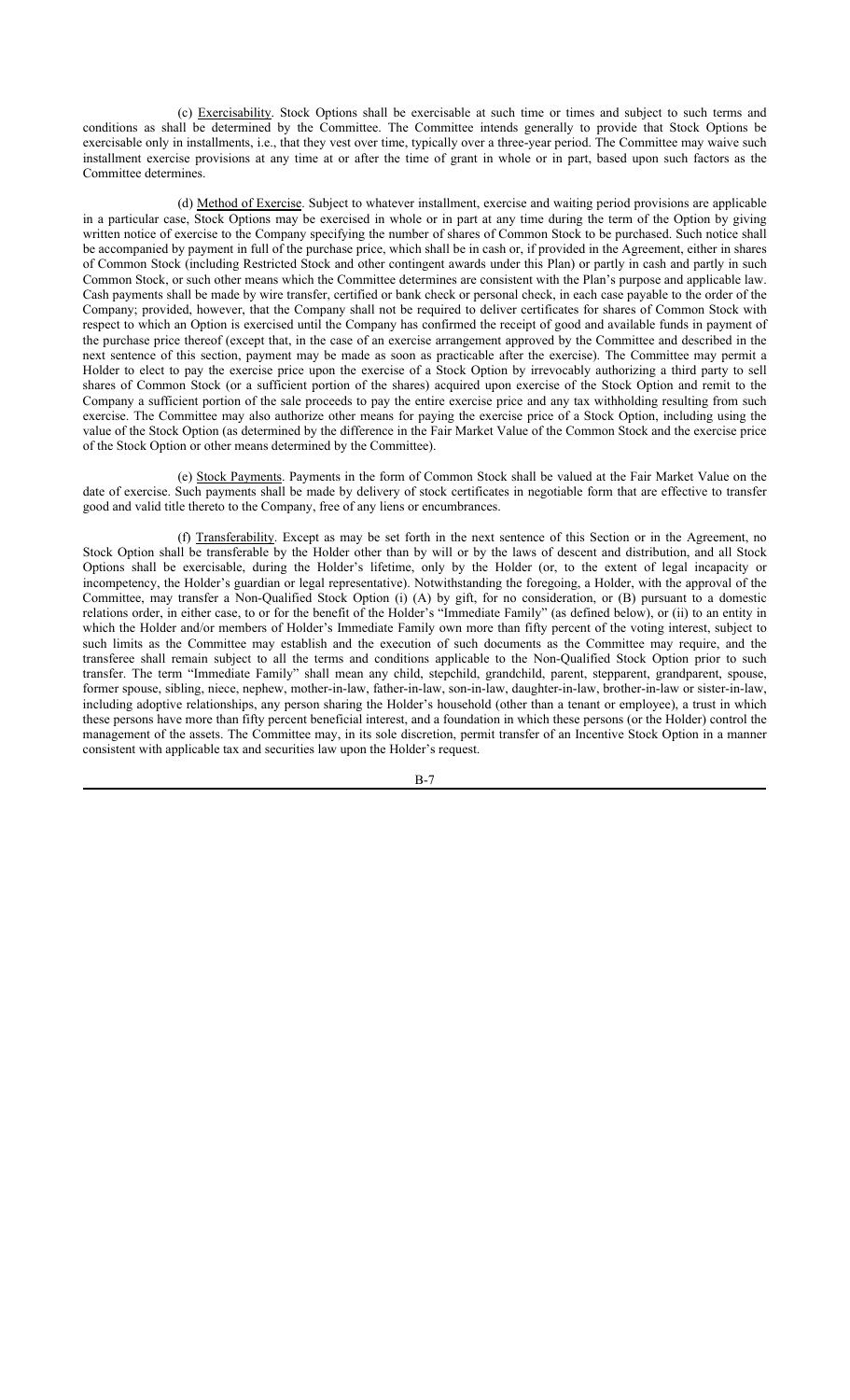(g) Termination by Reason of Death. If a Holder's employment by, or association with, the Company or its Subsidiary or Affiliate terminates by reason of death, any Stock Option held by such Holder, unless otherwise determined by the Committee and set forth in the Agreement, shall thereupon automatically terminate, except that the portion of such Stock Option that has vested on the date of death may thereafter be exercised by the legal representative of the estate or by the legatee of the Holder under the will of the Holder, for a period of one year (or such other greater or lesser period as the Committee may specify in the Agreement) from the date of such death or until the expiration of the stated term of such Stock Option, whichever period is shorter.

(h) Termination by Reason of Disability. If a Holder's employment by, or association with, the Company or its Subsidiary or Affiliate terminates by reason of Disability, any Stock Option held by such Holder, unless otherwise determined by the Committee and set forth in the Agreement, shall thereupon automatically terminate, except that the portion of such Stock Option that has vested on the date of termination may thereafter be exercised by the Holder for a period of one year (or such other greater or lesser period as the Committee may specify in the Agreement) from the date of such termination or until the expiration of the stated term of such Stock Option, whichever period is shorter.

(i) Termination by Reason of Normal Retirement. Subject to the provisions of Section 12.3, if such Holder's employment by, or association with, the Company or its Subsidiary or Affiliate terminates due to Normal Retirement, any Stock Option held by such Holder, unless otherwise determined by the Committee and set forth in the Agreement, shall thereupon automatically terminate, except that the portion of such Stock Option that has vested on the date of termination may thereafter be exercised by the Holder for a period of one year in the case of a Non-Qualified Stock Option or three months in the case of an Incentive Stock Option (or such other greater or lesser period as the Committee may specify in the Agreement) from the date of such termination or until the expiration of the stated term of such Stock Option, whichever period is shorter.

(j) Other Termination. Subject to the provisions of Section 12.3, if such Holder's employment by, or association with, the Company or its Subsidiary or Affiliate terminates for any reason other than death, Disability or Normal Retirement, any Stock Option held by such Holder, unless otherwise determined by the Committee and set forth in the Agreement, shall thereupon automatically terminate, except that, if the Holder's employment is terminated by the Company or its Subsidiary or Affiliate without cause, the portion of such Stock Option that has vested on the date of termination may thereafter be exercised by the Holder for a period of three months (or such other greater or lesser period as the Committee may specify in the Agreement) from the date of such termination or until the expiration of the stated term of such Stock Option, whichever period is shorter.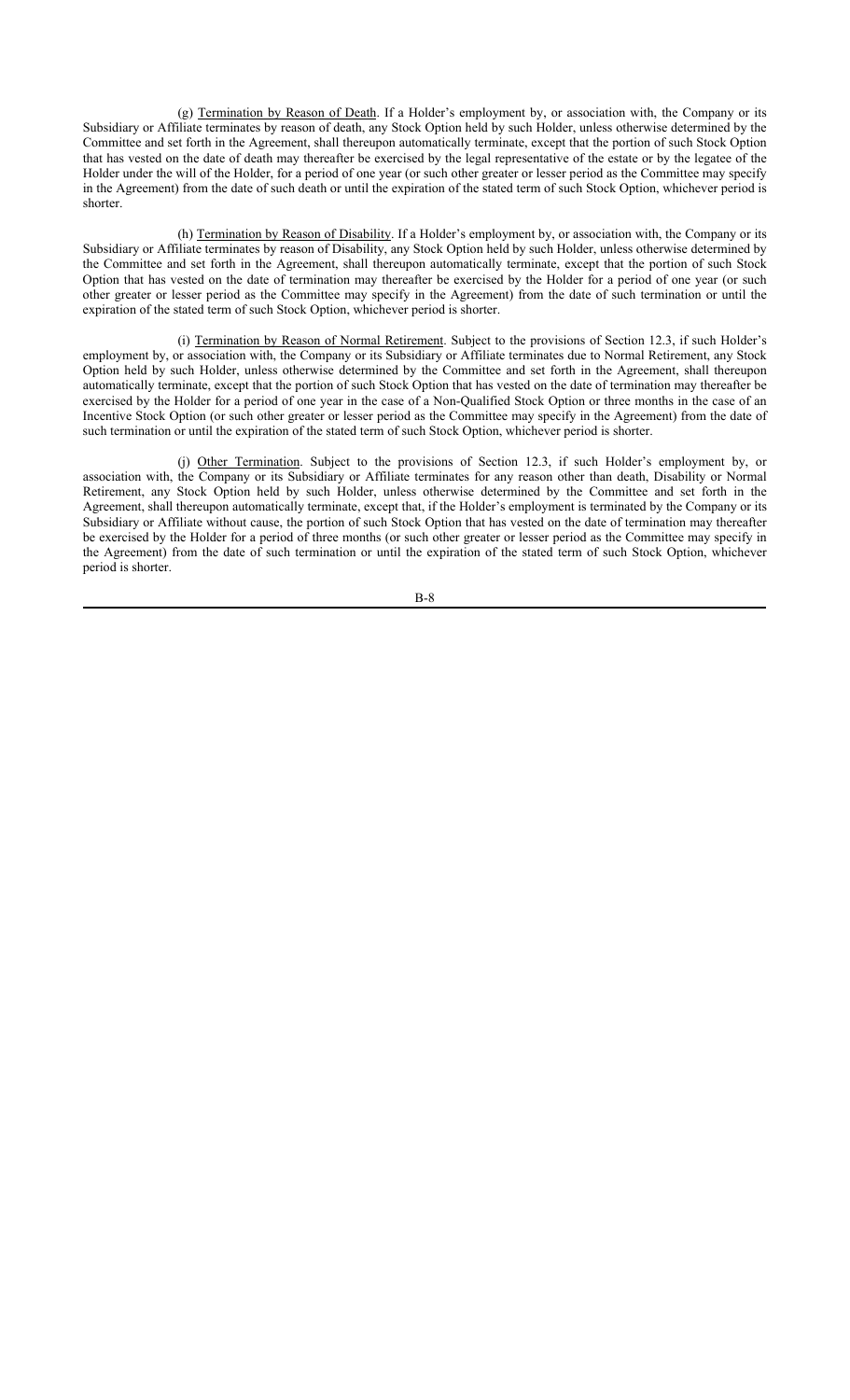(k) Incentive Stock Options. The aggregate Fair Market Value (on the date of grant of the Stock Option) of shares of Common Stock with respect to which Incentive Stock Options become exercisable for the first time by a Holder during any calendar year (under all such plans of the Company and its Subsidiaries and Affiliates) shall not exceed \$100,000. To the extent that any Stock Option intended to qualify as an Incentive Stock Option does not so qualify, including by reason of the immediately preceding sentence, it shall constitute a separate Non-qualified Stock Option. The Company shall have no liability to any Holder or any other person if a Stock Option designated as an Incentive Stock Option fails to qualify as such at any time or if a Stock Option is determined to constitute "nonqualified deferred compensation" within the meaning of Section 409A of the Code and the terms of such Stock Option do not satisfy the requirements of Section 409A of the Code.

(l) Buyout and Settlement Provisions. The Committee may at any time, in its sole discretion, offer to repurchase a Stock Option previously granted, at a purchase price not to exceed the Repurchase Value, based upon such terms and conditions as the Committee shall establish and communicate to the Holder at the time that such offer is made.

(m) Rights as Shareholder. A Holder shall have none of the rights of a Shareholder with respect to the shares subject to the Option until such shares shall be transferred to the Holder upon the exercise of the Option.

#### **Section 6. Stock Appreciation Rights.**

6.1. Grant and Exercise. Subject to the terms and conditions of the Plan, the Committee may grant Stock Appreciation Rights in tandem with an Option or alone and unrelated to an Option. The Committee may grant Stock Appreciation Rights to participants who have been or are being granted Stock Options under the Plan as a means of allowing such participants to exercise their Stock Options without the need to pay the exercise price in cash. In the case of a Non-qualified Stock Option, a Stock Appreciation Right may be granted either at or after the time of the grant of such Non-qualified Stock Option. In the case of an Incentive Stock Option, a Stock Appreciation Right may be granted only at the time of the grant of such Incentive Stock Option.

6.2. Terms and Conditions. Stock Appreciation Rights shall be subject to the following terms and conditions:

(a) Exercisability. Stock Appreciation Rights shall be exercisable as shall be determined by the Committee and set forth in the Agreement, subject, for Stock Appreciation Rights granted in tandem with an Incentive Stock Option, to the limitations, if any, imposed by the Code with respect to related Incentive Stock Options.

(b) Termination. All or a portion of a Stock Appreciation Right granted in tandem with a Stock Option shall terminate and shall no longer be exercisable upon the termination or after the exercise of the applicable portion of the related Stock Option.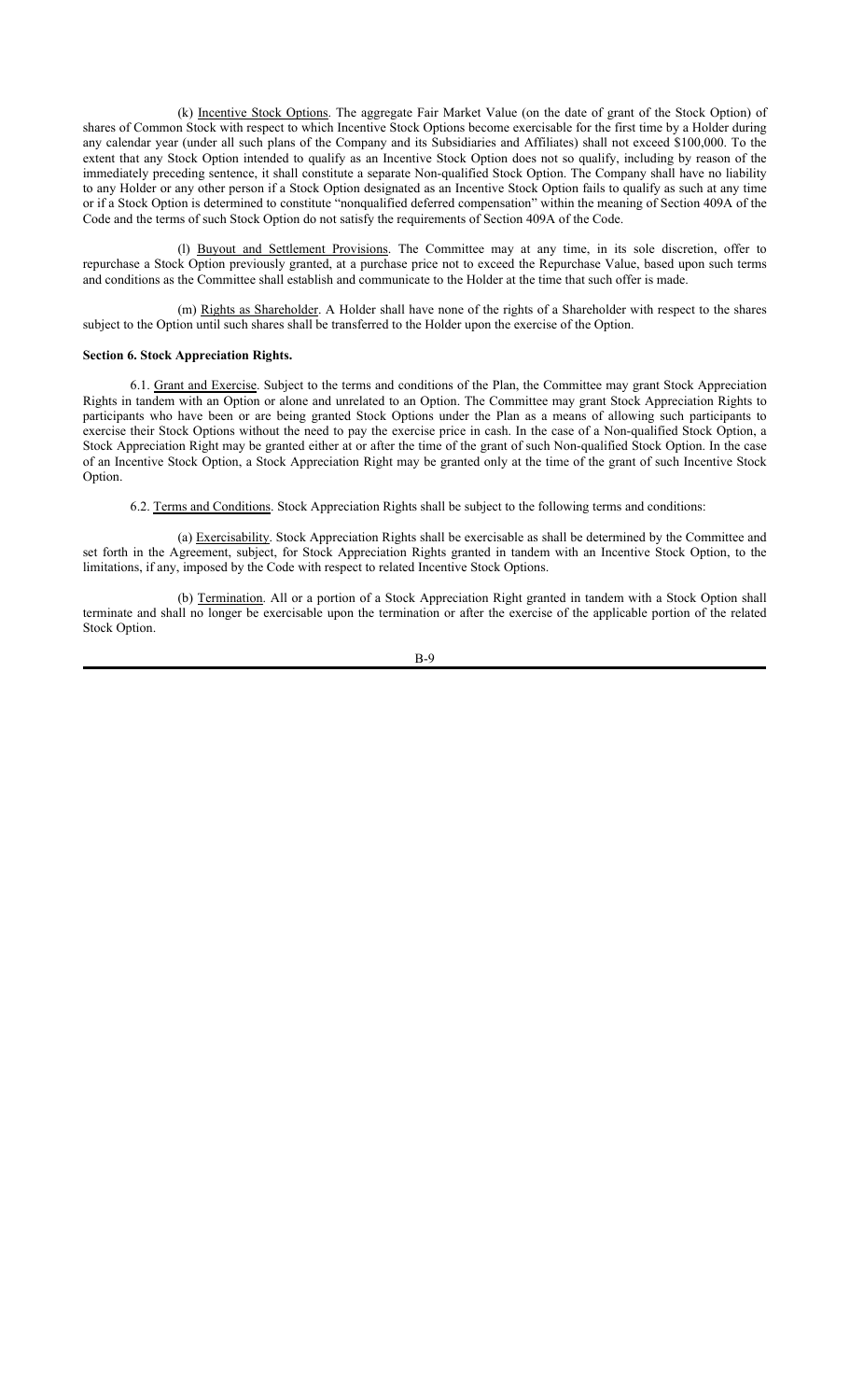(c) Method of Exercise. Stock Appreciation Rights shall be exercisable upon such terms and conditions as shall be determined by the Committee and set forth in the Agreement and, for Stock Appreciation Rights granted in tandem with a Stock Option, by surrendering the applicable portion of the related Stock Option. Upon exercise of all or a portion of a Stock Appreciation Right and, if applicable, surrender of the applicable portion of the related Stock Option, the Holder shall be entitled to receive a number of shares of Common Stock equal to the SAR Value divided by the Fair Market Value on the date the Stock Appreciation Right is exercised or, at the Company's election, cash for the value so calculated.

(d) Shares Available Under Plan. The granting of a Stock Appreciation Right in tandem with a Stock Option shall not affect the number of shares of Common Stock available for awards under the Plan. The number of shares available for awards under the Plan will, however, be reduced by the number of shares of Common Stock acquirable upon exercise of the Stock Option to which such Stock Appreciation Right relates.

## **Section 7. Restricted Stock; Restricted Stock Units.**

7.1. Grant. The Committee may award shares of Restricted Stock. In addition, the Committee may award Restricted Stock Units. The Committee shall determine the eligible persons to whom, and the time or times at which, grants of Restricted Stock or Restricted Stock Units will be awarded, the number of shares to be awarded, the price (if any) to be paid by the Holder, any Restriction Period, the vesting schedule and rights to acceleration thereof, and all other terms and conditions of the awards.

7.2. Restricted Stock Terms and Conditions. Each Restricted Stock award shall be subject to the following terms and conditions:

(a) Certificates. Restricted Stock, when issued, will be represented by a stock certificate or certificates registered in the name of the Holder to whom such Restricted Stock shall have been awarded. During the Restriction Period, certificates representing the Restricted Stock and any securities constituting Retained Distributions (as defined below) shall bear a legend to the effect that ownership of the Restricted Stock (and such Retained Distributions) and the enjoyment of all rights appurtenant thereto are subject to the restrictions, terms and conditions provided in the Plan and the Agreement. Such certificates shall be deposited by the Holder with the Company, together with stock powers or other instruments of assignment, each endorsed in blank, which will permit transfer to the Company of all or any portion of the Restricted Stock and any securities constituting Retained Distributions that shall be forfeited or that shall not become vested in accordance with the Plan and the Agreement.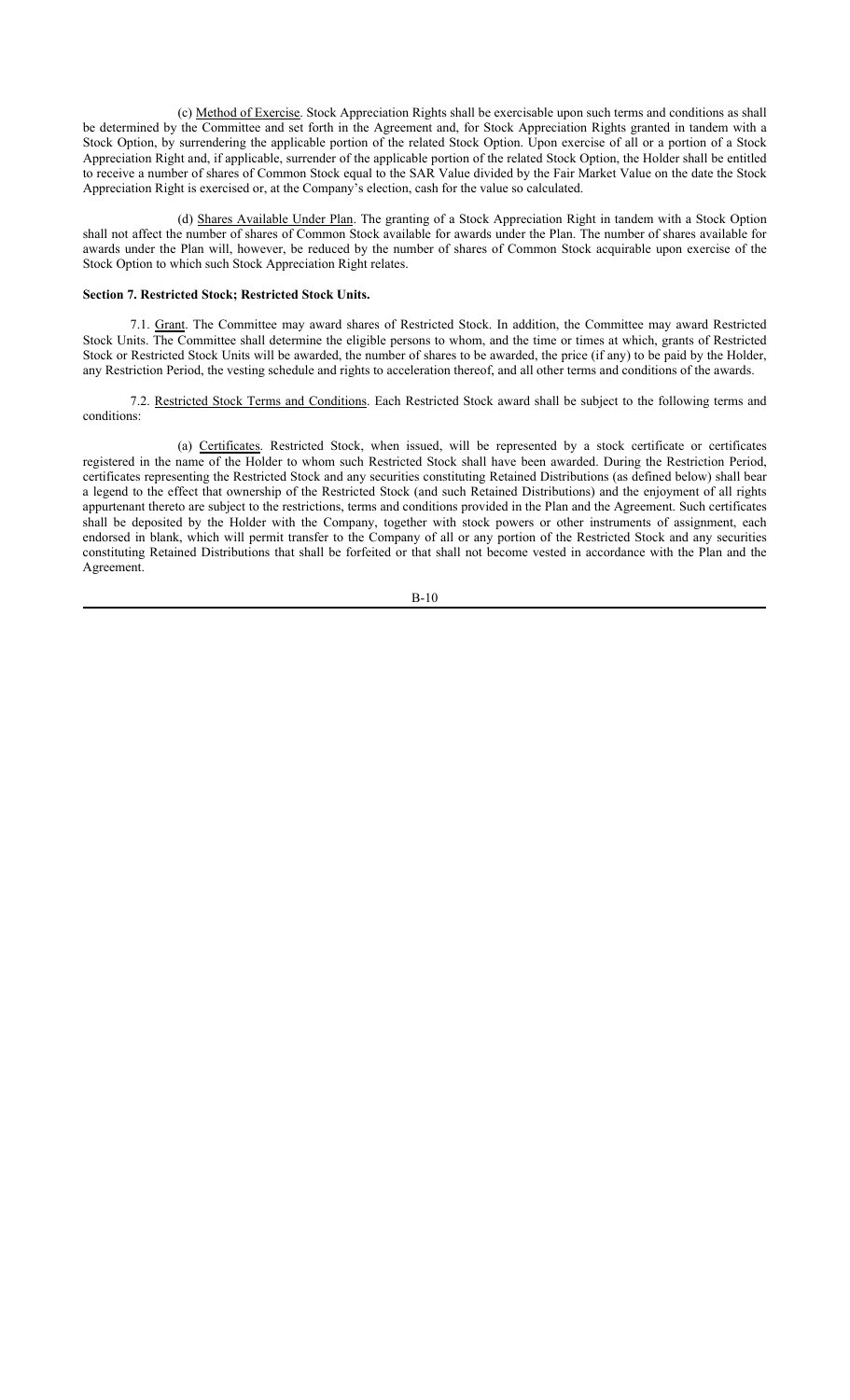(b) Rights of Holder. Restricted Stock shall constitute issued and outstanding shares of Common Stock for all corporate purposes. The Holder will have the right to vote such Restricted Stock and to exercise all other rights, powers and privileges of a holder of Common Stock with respect to such Restricted Stock, with the exceptions that (i) the Holder will not be entitled to delivery of the stock certificate or certificates representing such Restricted Stock until the Restriction Period shall have expired and unless all other vesting requirements with respect thereto shall have been fulfilled; (ii) the Company will retain custody of the stock certificate or certificates representing the Restricted Stock during the Restriction Period; (iii) the Company will retain custody of all dividends and distributions ("Retained Distributions") made, paid or declared with respect to the Restricted Stock (and such Retained Distributions will be subject to the same restrictions, terms and conditions as are applicable to the Restricted Stock) until such time, if ever, as the Restricted Stock with respect to which such Retained Distributions shall have been made, paid or declared shall have become vested and with respect to which the Restriction Period shall have expired; and (iv) a breach by the Holder of any of the restrictions, terms or conditions contained in this Plan or the Agreement or otherwise established by the Committee with respect to any Restricted Stock or Retained Distributions will cause a forfeiture of such Restricted Stock and any Retained Distributions with respect thereto.

(c) Vesting; Forfeiture. Upon the expiration of the Restriction Period with respect to each award of Restricted Stock and the satisfaction of any other applicable restrictions, terms and conditions, (i) all or part of such Restricted Stock shall become vested in accordance with the terms of the Agreement, and (ii) any Retained Distributions with respect to such Restricted Stock shall become vested to the extent that the Restricted Stock related thereto shall have become vested. Any such Restricted Stock and Retained Distributions that do not vest shall be forfeited to the Company and the Holder shall not thereafter have any rights with respect to such Restricted Stock and Retained Distributions that shall have been so forfeited.

7.3. Restricted Stock Units Terms and Conditions. Each Restricted Stock Units award shall be subject to the following terms and conditions:

(a) Settlement. The Committee may provide that settlement of Restricted Stock Units will occur upon or as soon as reasonably practicable after the Restriction Period with respect to the award of the Restricted Stock Units and the satisfaction of any other applicable restrictions, terms and conditions, or will instead be deferred, on a mandatory basis or at the Holder's election, in a manner intended to comply with Section 409A.

(b) Stockholder Rights. A Holder will have no rights of a holder of Common Stock with respect to shares subject to any Restricted Stock Unit unless and until the shares are delivered in settlement of the Restricted Stock Unit.

(c) Dividend Equivalents. If the Committee provides, a grant of Restricted Stock Units may provide a Holder with the right to receive dividend equivalents. Dividend equivalents may be paid currently or credited to an account for the Holder, settled in cash or shares and subject to the same restrictions on transferability and forfeitability as the Restricted Stock Units with respect to which the dividend equivalents are granted and subject to other terms and conditions as set forth in the Agreement.

#### **Section 8. Other Stock-Based Awards.**

Other Stock-Based Awards may be awarded, subject to limitations under applicable law, that are denominated or payable in, valued in whole or in part by reference to, or otherwise based on or related to, shares of Common Stock, as deemed by the Committee to be consistent with the purposes of the Plan, including, without limitation, purchase rights, shares of Common Stock awarded which are not subject to any restrictions or conditions, convertible or exchangeable debentures, or other rights convertible into shares of Common Stock and awards valued by reference to the value of securities of or the performance of specified Subsidiaries. These Other Stock-Based Awards may include performance shares or options, whose award is tied to specific performance goals. Other Stock-Based Awards may be awarded either alone or in addition to or in tandem with any other awards under this Plan or any other plan of the Company. Each Other Stock-Based Award shall be subject to such terms and conditions as may be determined by the Committee.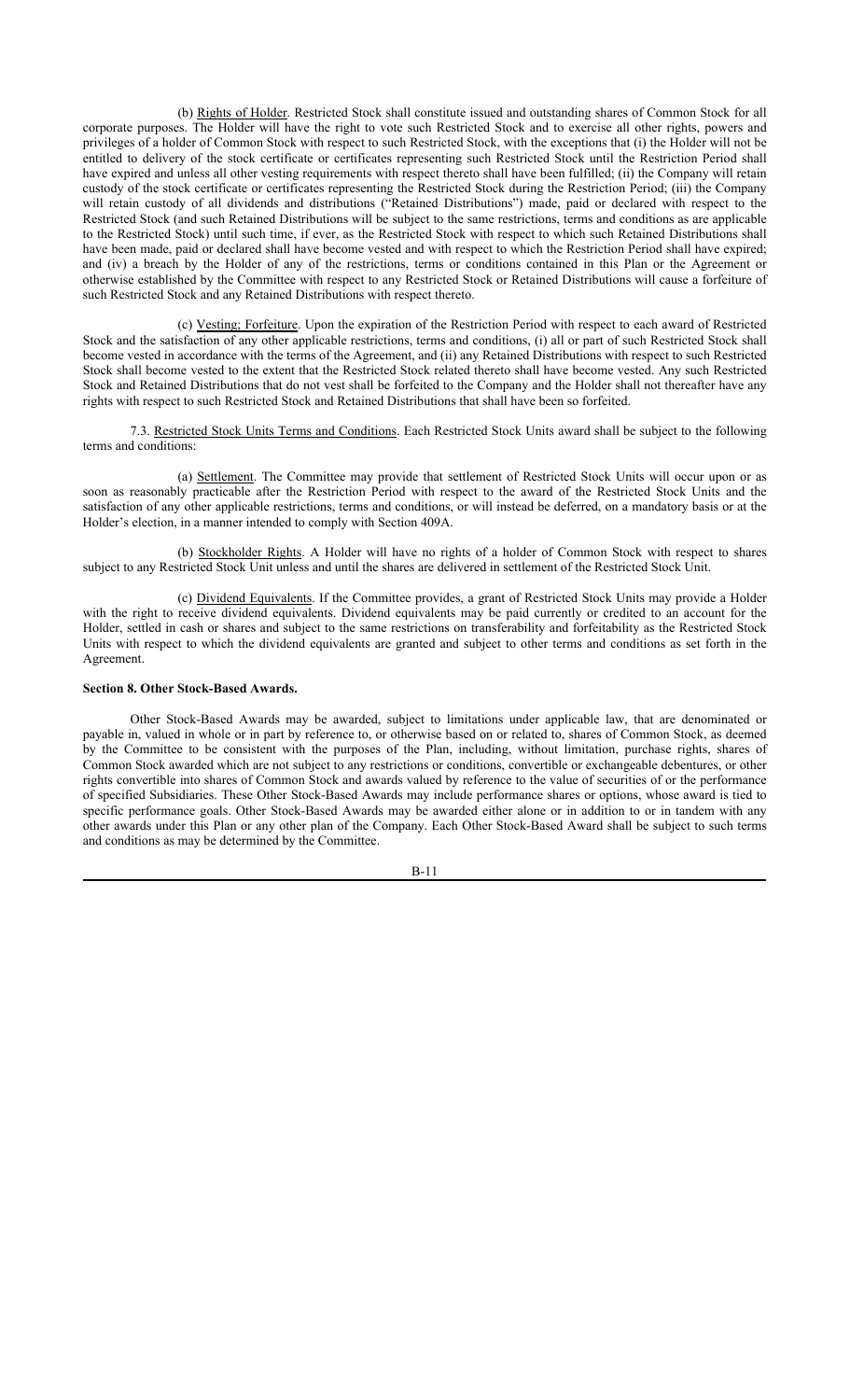## **Section 9. Accelerated Vesting and Exercisability.**

9.1. Non-Approved Transactions. If there is a Change of Control that has not been approved by the Company's Board of Directors, then the vesting periods of any and all Stock Options and other awards granted and outstanding under the Plan shall be accelerated and all such Stock Options and awards will immediately and entirely vest, and the respective holders thereof will have the immediate right to purchase and/or receive any and all Common Stock subject to such Stock Options and awards on the terms set forth in this Plan and the respective Agreements respecting such Stock Options and awards, and all performance goals will be deemed achieved at 100% of target levels and all other terms and conditions will be deemed met.

9.2. Approved Transactions. In the event of an Asset Sale, or if there is a Change of Control that has been approved by the Company's Board of Directors, then the Committee may (i) accelerate the vesting of any and all Stock Options and other awards granted and outstanding under the Plan; (ii) require a Holder of any Stock Option, Stock Appreciation Right, Restricted Stock award or Other Stock-Based Award granted under this Plan to relinquish such award to the Company upon the tender by the Company to Holder of cash, stock or other property, or any combination thereof, in an amount equal to the Repurchase Value of such award; *provided, however*, that the obligation to tender the Repurchase Value to such Holders may be subject to any terms and conditions to which the tender of consideration to the Company's stockholders in connection with the acquisition is subject, including any terms and conditions of the acquisition providing for an adjustment to or escrow of such consideration; and provided, further, that in the case of any Stock Option or Stock Appreciation Right with an exercise price that equals or exceeds the price paid for a share of Common Stock in connection with the acquisition, the Committee may cancel the Stock Option or Stock Appreciation Right without the payment of consideration therefor; and/or (iii) terminate all incomplete performance periods in respect of awards in effect on the date the acquisition occurs, determine the extent to which performance goals have been met based upon such information then available as it deems relevant and cause to be paid to the Holder the all or the applicable portion of the award based upon the Committee's determination of the degree of attainment of performance goals, or on such other basis determined by the Committee.

9.3. Code Section 409A. Notwithstanding any provisions of this Plan or any award granted hereunder to the contrary, no acceleration shall occur with respect to any award to the extent such acceleration would cause the Plan or an award granted hereunder to fail to comply with Code Section 409A.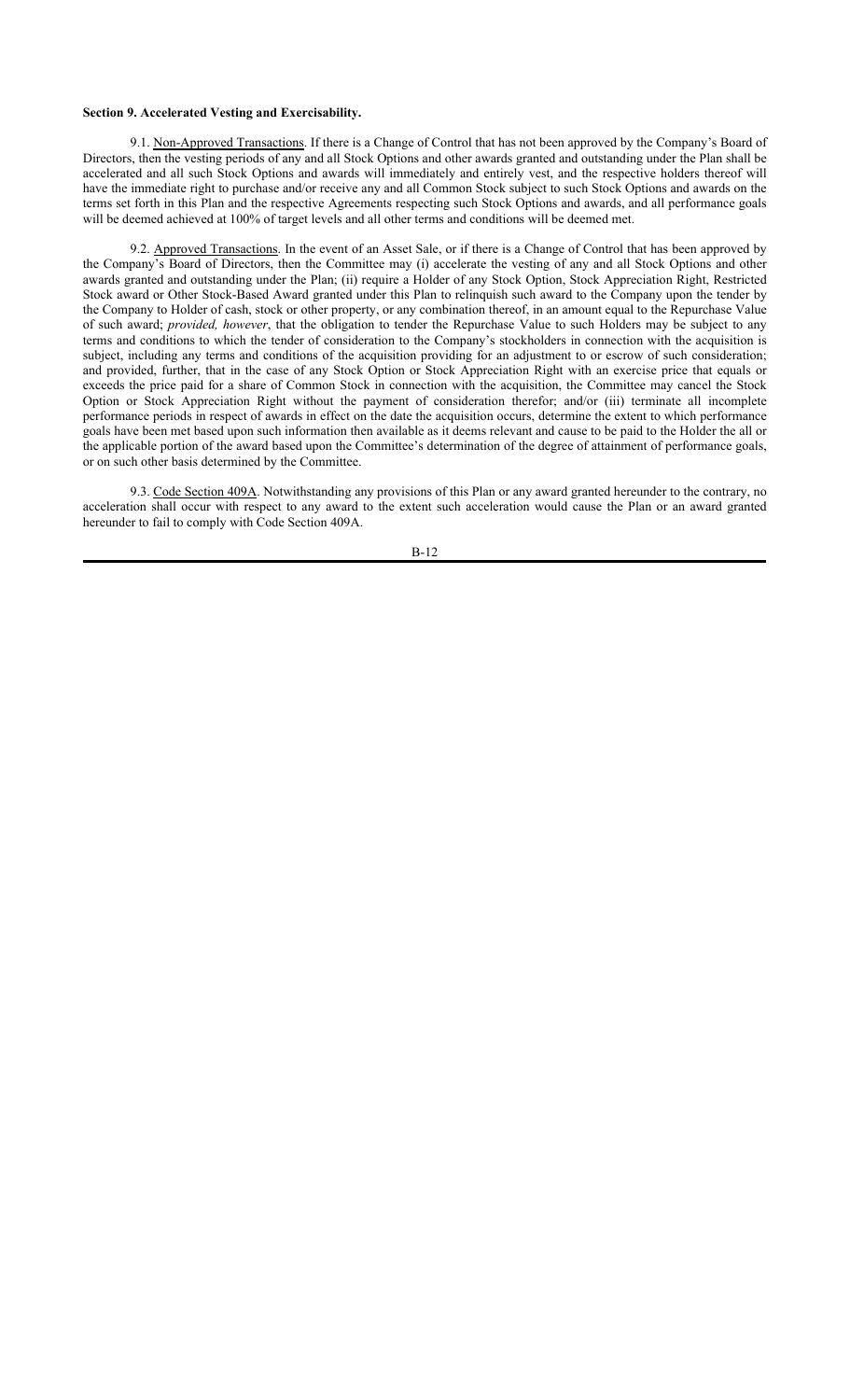## **Section 10. Amendment and Termination.**

The Board may at any time, and from time to time, amend alter, suspend or discontinue any of the provisions of the Plan or any Agreement, but no amendment, alteration, suspension or discontinuance shall be made that would impair the rights of a Holder under any Agreement theretofore entered into hereunder, without the Holder's consent, except as set forth in this Plan or the Agreement. Notwithstanding anything to the contrary herein, no amendment to the provisions of the Plan shall be effective unless approved by the shareholders of the Company to the extent shareholder approval is necessary to satisfy any provision of the Code or other applicable law or the listing requirements of any national securities exchange on which the Company's securities are listed.

## **Section 11. Term of Plan.**

11.1. Effective Date. The Effective Date of the Plan shall be the day immediately prior to the consummation of the Company's initial public offering pursuant to a registration statement declared effective by the SEC. The Plan has been approved by the Company's stockholders, consistent with applicable laws, simultaneously with the adoption of the Plan by the Company's Board.

11.2. Termination Date. Unless terminated by the Board, this Plan shall continue to remain effective until such time as no further awards may be granted and all awards granted under the Plan are no longer outstanding. Notwithstanding the foregoing, grants of Incentive Stock Options may be made only during the ten-year period beginning on the Effective Date.

## **Section 12. General Provisions.**

12.1. Written Agreements. Each award granted under the Plan shall be confirmed by, and shall be subject to the terms of, the Agreement executed by the Company and the Holder, or such other document as may be determined by the Committee. The Committee may terminate any award made under the Plan if the Agreement relating thereto is not executed and returned to the Company within 10 days after the Agreement has been delivered to the Holder for his or her execution.

12.2. Unfunded Status of Plan. The Plan is intended to constitute an "unfunded" plan for incentive and deferred compensation. With respect to any payments not yet made to a Holder by the Company, nothing contained herein shall give any such Holder any rights that are greater than those of a general creditor of the Company.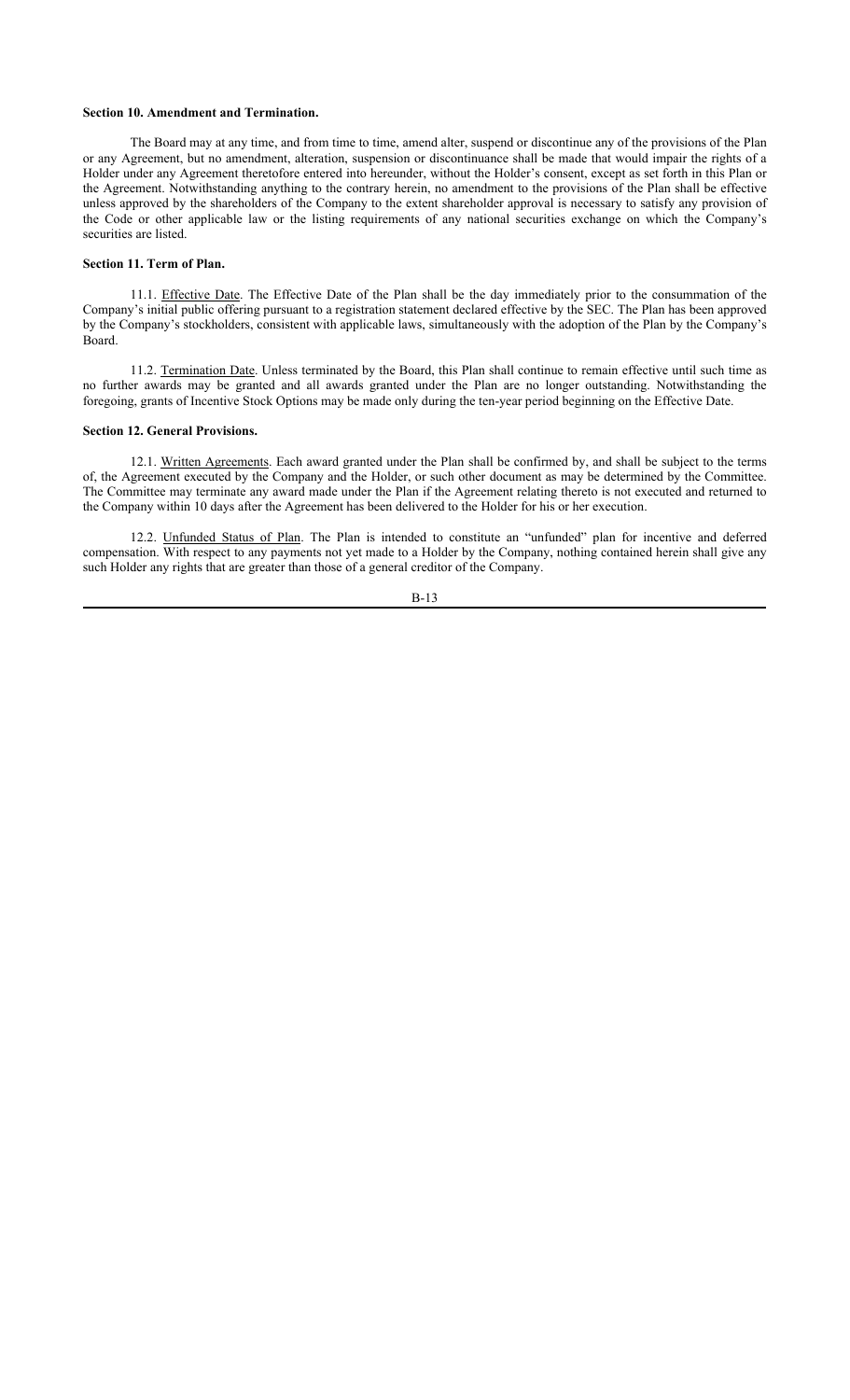## 12.3. Employees.

(a) Engaging in Competition with the Company; Solicitation of Customers and Employees; Disclosure of Confidential Information. If a Holder's employment with the Company, a Subsidiary, Parent or Affiliate is terminated for any reason whatsoever, and within 12 months after the date thereof such Holder either (i) accepts employment with any competitor of, or otherwise engages in competition with, the Company, a Subsidiary, Parent or Affiliate, (ii) solicits any customers or employees of the Company, a Subsidiary, Parent or Affiliate to do business with or render services to the Holder or any business with which the Holder becomes affiliated or to which the Holder renders services or (iii) uses or discloses to anyone outside the Company any confidential information of the Company, a Subsidiary, Parent or Affiliate in violation of the Company's policies or any agreement between the Holder and the Company, a Subsidiary, Parent or Affiliate, the Committee, in its sole discretion, may require such Holder to return to the Company the economic value of any award that was realized or obtained by such Holder at any time during the period beginning on the date that is six months prior to the date such Holder's employment with the Company or its Subsidiary or Affiliate is terminated; provided, however, that if the Holder is a resident of the State of California, such right must be exercised by the Company for cash within six months after the date of termination of the Holder's service to the Company or within six months after exercise of the applicable Stock Option, whichever is later. In such event, Holder agrees to (1) remit to the Company, in cash, an amount equal to the difference between the Fair Market Value of the shares on the date of termination (or the sales price of such shares if the shares were sold during such six month period) and the price the Holder paid the Company for such shares, or (2) in the case of SARs, return to the Company the full amount paid to the Holder in connection therewith.

(b) Termination for Cause. If a Holder's employment with the Company or its Subsidiary or Affiliate is terminated for cause, the Committee may, in its sole discretion, require such Holder to return to the Company the economic value of any award that was realized or obtained by such Holder at any time during the period beginning on that date that is six months prior to the date such Holder's employment with the Company is terminated. In such event, Holder agrees to (1) remit to the Company, in cash, an amount equal to the difference between the Fair Market Value of the Shares on the date of termination (or the sales price of such Shares if the Shares were sold during such six month period) and the price the Holder paid the Company for such shares, (2) with the consent of the Company, which may be withheld for any reason or no reason, surrender to the Company shares of Common Stock having a Fair Market Value equal to the Fair Market Value on the date they were acquired upon exercise of the Option, or (3) in the case of SARs, return to the Company the full amount paid to the Holder in connection therewith.

(c) No Right of Employment. Nothing contained in the Plan or in any award hereunder shall be deemed to confer upon any Holder who is an employee of the Company, a Subsidiary, Parent or Affiliate any right to continued employment with the Company, a Subsidiary, Parent or Affiliate, nor shall it interfere in any way with the right of the Company, a Subsidiary, Parent or Affiliate to terminate the employment of any Holder who is an employee at any time.

12.4. No Fractional Shares. No fractional shares of Common Stock shall be issued or delivered pursuant to the Plan. The Committee shall determine whether cash, additional awards or other securities or property shall be issued or paid in lieu of fractional shares of Common Stock or whether any fractional shares should be rounded, forfeited or otherwise eliminated.

12.5. Provisions for Foreign Participants. The Committee may modify awards granted to Holders who are foreign nationals or employed outside the United States or establish subplans or procedures under the Plan to address differences in laws, rules, regulations or customs of such foreign jurisdictions with respect to tax, securities, currency, employee benefit or other matters.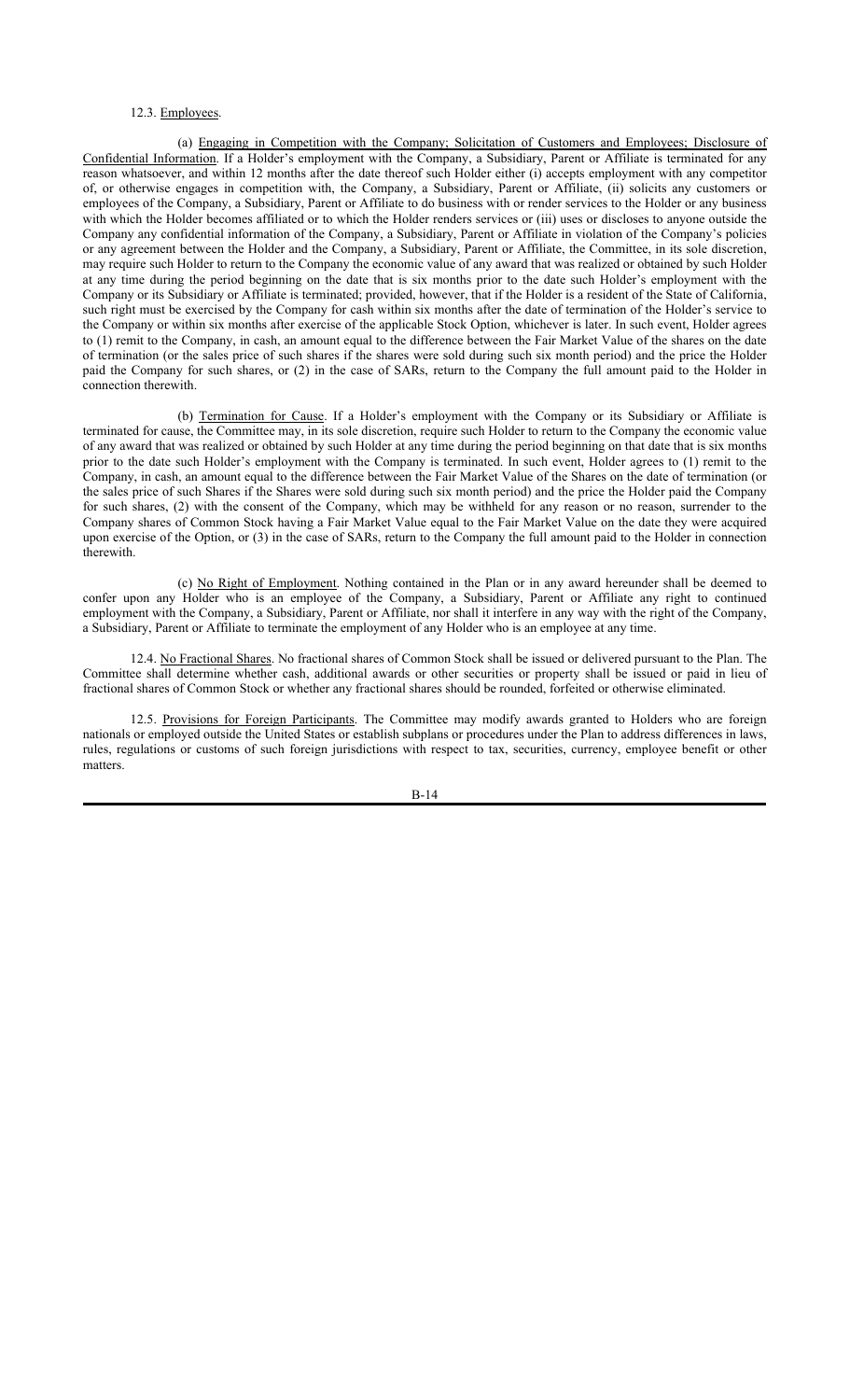## 12.6. Limitations on Liability.

(a) Notwithstanding any other provisions of the Plan, no individual acting as a director, officer, other employee or agent of the Company, a Subsidiary, Parent or Affiliate will be liable to any Holder, former Holder, spouse, beneficiary, or any other person for any claim, loss, liability, or expense incurred in connection with the Plan or any award, and such individual will not be personally liable with respect to the Plan because of any contract or other instrument executed in his or her capacity as member of the Committee, director, officer, other employee or agent of the Company, a Subsidiary, Parent or Affiliate. The Company will indemnify and hold harmless each director, officer, other employee and agent of the Company, a Subsidiary, Parent or Affiliate that has been or will be granted or delegated any duty or power relating to the Plan's administration or interpretation, against any cost or expense (including attorneys' fees) or liability (including any sum paid in settlement of a claim with the Committee's approval) arising from any act or omission concerning this Plan unless arising from such person's own fraud or bad faith.

(b) Neither the Company nor any Subsidiary or Affiliate shall be liable to a Holder or any other person as to: (i) the non-issuance or sale of shares as to which the Company has been unable to obtain from any regulatory body having jurisdiction the authority deemed by the Company's counsel to be necessary to the lawful issuance and sale of any shares hereunder; and (ii) any tax consequence expected, but not realized, by any Holder or other person due to the receipt, exercise or settlement of any Award granted hereunder.

12.7. Lock-Up Period. The Company may, at the request of any underwriter or placement agent, in connection with the registered offering of any Company securities under the Securities Act or pursuant to an exemption therefrom, prohibit Holders from, directly or indirectly, selling or otherwise transferring any shares or other Company securities acquired under this Plan during a period of up to one hundred eighty days following either the effective date of a Company registration statement filed under the Securities Act, in the case of a registered offering, or the closing date of the sale of the Company securities, in the case of an offering exempt from registration, or for such longer period as determined by the underwriter or placement agent.

12.8. Data Privacy. As a condition for receiving any award, each Holder explicitly and unambiguously consents to the collection, use and transfer, in electronic or other form, of personal data as described in this paragraph by and among the Company and any Parent, Subsidiaries and Affiliates exclusively for implementing, administering and managing the Holder's participation in the Plan. The Company and any Parent, Subsidiaries and Affiliates may hold certain personal information about a Holder, including the Holder's name, address and telephone number; birthdate; social security, insurance number or other identification number; salary; nationality; job title(s); any shares held in the Company or any Parent, Subsidiary or Affiliate; and award details, to implement, manage and administer the Plan and awards (the "Data"). The Company and any Parent, Subsidiaries and Affiliates may transfer the Data amongst themselves as necessary to implement, administer and manage a Holder's participation in the Plan, and the Company and any Parent, Subsidiaries and Affiliates may transfer the Data to third parties assisting the Company with Plan implementation, administration and management. These recipients may be located in the Holder's country, or elsewhere, and the Holder's country may have different data privacy laws and protections than the recipients' country. By accepting an award, each Holder authorizes such recipients to receive, possess, use, retain and transfer the Data, in electronic or other form, to implement, administer and manage the Holder's participation in the Plan, including any required Data transfer to a broker or other third party with whom the Company or the Holder may elect to deposit any shares. The Data related to a Holder will be held only as long as necessary to implement, administer, and manage the Holder's participation in the Plan. A Holder may, at any time, view the Data that the Company holds regarding such Holder, request additional information about the storage and processing of the Data regarding such Holder, recommend any necessary corrections to the Data regarding the Holder or refuse or withdraw the consents in this Section 12.8 in writing, without cost, by contacting the local human resources representative. The Company may cancel Holder's ability to participate in the Plan and, in the Committee's discretion, the Holder may forfeit any outstanding awards if the Holder refuses or withdraws the consents in this Section 12.8. For more information on the consequences of refusing or withdrawing consent, Holders may contact their local human resources representative.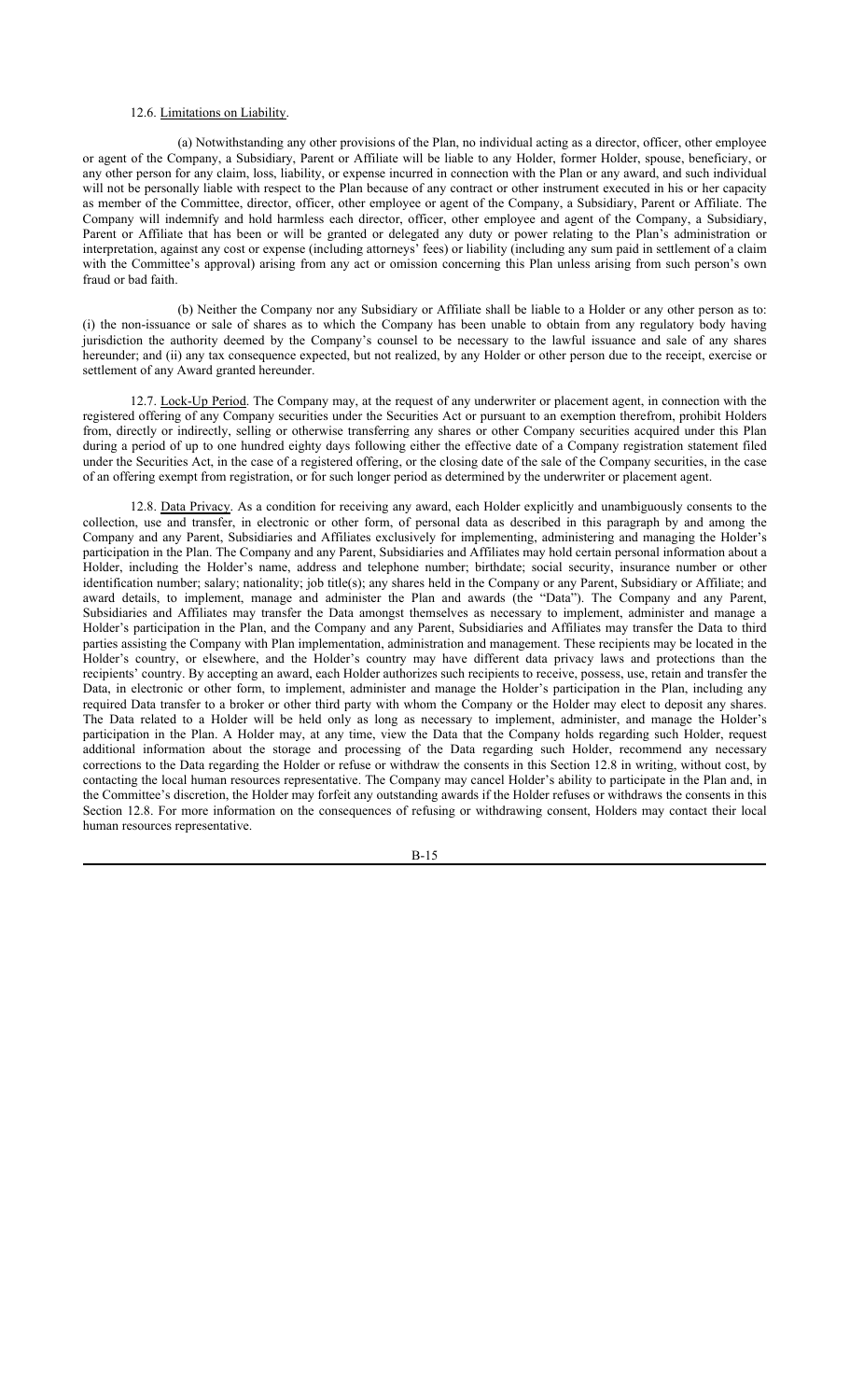12.9. Successor. The obligations of the Company under the Plan shall be binding upon any successor corporation or organization resulting from the merger, consolidation or other reorganization of the Company, or upon any successor corporation or organization succeeding to all or substantially all of the assets and business of the Company and its Subsidiaries, taken as a whole.

12.10. Investment Representations; Company Policy. The Committee may require each person acquiring shares of Common Stock pursuant to a Stock Option or other award under the Plan to represent to and agree with the Company in writing that the Holder is acquiring the shares for investment without a view to distribution thereof. Each person acquiring shares of Common Stock pursuant to a Stock Option or other award under the Plan shall be required to abide by all policies of the Company in effect at the time of such acquisition and thereafter with respect to the ownership and trading of the Company's securities.

12.11. Additional Incentive Arrangements. Nothing contained in the Plan shall prevent the Board from adopting such other or additional incentive arrangements as it may deem desirable, including, but not limited to, the granting of Stock Options and the awarding of Common Stock and cash otherwise than under the Plan; and such arrangements may be either generally applicable or applicable only in specific cases.

12.12. Withholding Taxes. Not later than the date as of which an amount must first be included in the gross income of the Holder for Federal income tax purposes with respect to any Stock Option or other award under the Plan, the Holder shall pay to the Company, or make arrangements satisfactory to the Committee regarding the payment of, any Federal, state and local taxes of any kind required by law to be withheld or paid with respect to such amount. If permitted by the Committee, tax withholding or payment obligations may be settled with Common Stock, including Common Stock that is part of the award that gives rise to the withholding requirement. The obligations of the Company under the Plan shall be conditioned upon such payment or arrangements and the Company or the Holder's employer (if not the Company) shall, to the extent permitted by law, have the right to deduct any such taxes from any payment of any kind otherwise due to the Holder from the Company or any Subsidiary.

12.13. Clawback. Notwithstanding any other provisions of the Plan, any award which is subject to recovery under any law, government regulation or listing requirement of any national securities exchange on which the Company's securities are listed, will be subject to such deductions and clawback as may be required to be made pursuant to such law, government regulation or listing requirement (or any policy adopted by the Company pursuant to any such law, government regulation or listing requirement).